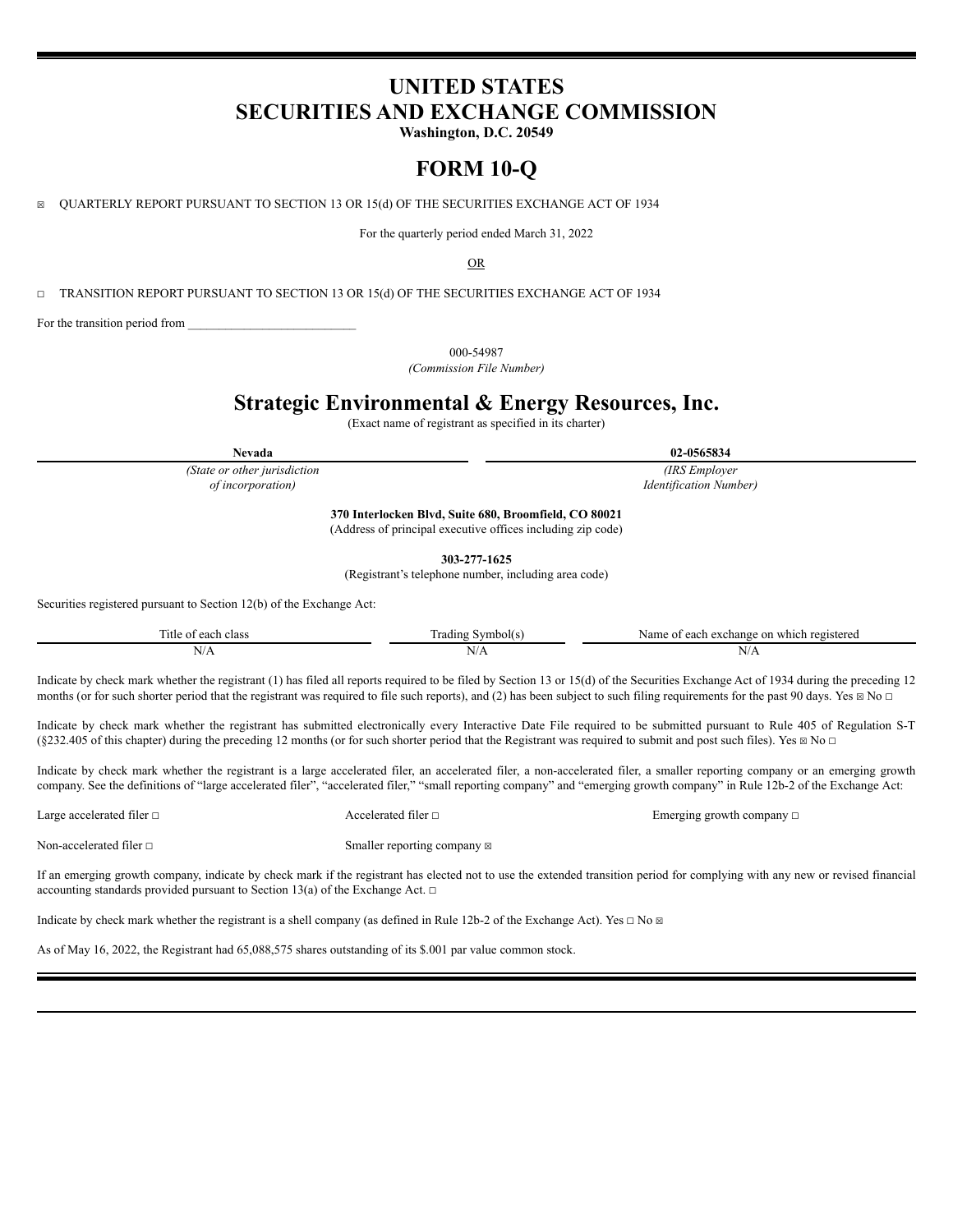# **TABLE OF CONTENTS**

|         | PART I. FINANCIAL INFORMATION                                                                                   |                         |
|---------|-----------------------------------------------------------------------------------------------------------------|-------------------------|
|         | Item 1. Financial Statements                                                                                    |                         |
|         | Condensed Consolidated Balance Sheets as of March 31, 2022 (unaudited) and December 31, 2021                    | $\overline{\mathbf{3}}$ |
|         | Condensed Consolidated Statements of Operations for the Three Months Ended March 31, 2022, and 2021 (unaudited) | $\overline{4}$          |
|         | Condensed Consolidated Statement of Changes in Stockholders' Deficit as of March 31, 2022, and 2021 (unaudited) | 5                       |
|         | Condensed Consolidated Statements of Cash Flows for the Three Months Ended March 31, 2022, and 2021 (unaudited) | 6                       |
|         | Notes to Unaudited Condensed Consolidated Financial Statements                                                  | $\overline{7}$          |
| Item 2. | <u>Management's Discussion and Analysis of Financial Condition and Results of Operations</u>                    | 18                      |
|         | Item 3. Quantitative and Qualitative Disclosures About Market Risk                                              | 23                      |
|         | Item 4. Controls and Procedures                                                                                 | 23                      |
|         | PART II. OTHER INFORMATION                                                                                      |                         |
|         | Item 1. Legal Proceedings                                                                                       | 25                      |
|         | Item 1A.Risk Factors                                                                                            | 25                      |
|         | Item 2. Unregistered Sales of Equity Securities and Use of Proceeds                                             | 25                      |
|         | Item 3. Defaults Upon Senior Securities                                                                         | 25                      |
|         | Item 4. Mine Safety Disclosures                                                                                 | 26                      |
|         | Item 5. Other Information                                                                                       | 26                      |
|         | Item 6. Exhibits                                                                                                | 27                      |
|         | <b>SIGNATURES</b>                                                                                               | 28                      |
|         | $\overline{2}$                                                                                                  |                         |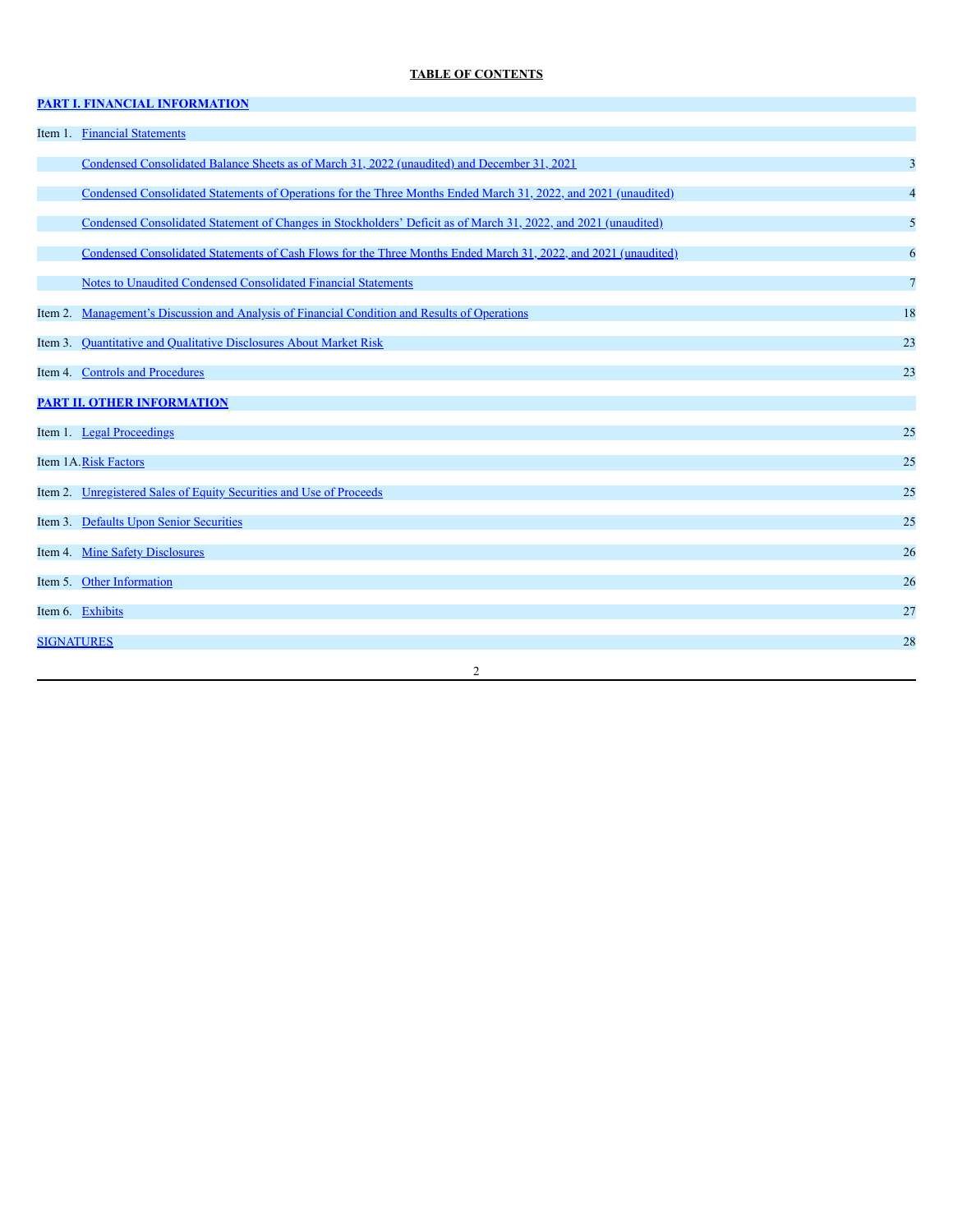# <span id="page-2-0"></span>**Part I. FINANCIAL INFORMATION**

<span id="page-2-2"></span><span id="page-2-1"></span>Item 1. Financial Statements

# **STRATEGIC ENVIRONMENTAL & ENERGY RESOURCES, INC. CONDENSED CONSOLIDATED BALANCE SHEETS**

| (unaudited)<br><b>ASSETS</b><br><b>Current Assets</b><br>$\mathbf S$<br>68,400<br>$\mathbb{S}$<br>188,800<br>Cash and cash equivalents<br>Accounts receivable, net of allowance for doubtful accounts of \$19,800 and \$0, respectively<br>729,600<br>536,600<br>Inventory<br>130,400<br>201,700<br>14,900<br>Contract assets<br>3,600<br>Prepaid expenses and other current assets<br>194,000<br>111,300<br>1,137,300<br>1,042,000<br><b>Total Current Assets</b><br>Property and equipment, net<br>436,500<br>433.000<br>Intangible Assets, net<br>413,800<br>419,300<br>Right of use assets<br>289,600<br>302,300<br>Other assets<br>40,600<br>40,600<br><b>TOTAL ASSETS</b><br>2,237,200<br>2,317,800<br>\$<br>S<br><b>LIABILITIES AND STOCKHOLDERS' DEFICIT</b><br><b>Current Liabilities</b><br>$\mathbb{S}$<br>\$<br>Accounts payable<br>600,100<br>471,200<br><b>Accrued liabilities</b><br>2,230,100<br>2,432,100<br>Contract liabilities<br>523,500<br>525,900<br>Paycheck protection program liabilities<br>96.600<br>2,832,300<br>2,843,900<br>Short term notes<br>Short term notes and accrued interest - related party<br>188,000<br>180,800<br>Convertible notes<br>1,605,000<br>1,605,000<br>Current portion of long term debt and capital lease obligations<br>530,200<br>525,600<br>Current portion of lease liabilities<br>56,700<br>54,700<br>8,767,900<br>8,533,800<br><b>Total Current Liabilities</b><br>280,300<br>Lease liabilities net of current portion<br>265,500<br>Long term debt and capital lease obligations, net of current portion<br>1,871,600<br>1,619,600<br>10,905,000<br><b>Total Liabilities</b><br>10,433,700<br>Commitments and contingencies<br>Stockholders' deficit<br>Preferred stock; \$.001 par value; 5,000,000 shares authorized; -0- shares issued<br>Common stock; \$.001 par value; 70,000,000 shares authorized; 65,088,575 shares issued, issuable **<br>and outstanding March 31, 2022 and December 31, 2021<br>65,100<br>65.100<br>Common stock issuable<br>25,000<br>25,000<br>Additional paid-in capital<br>22,973,800<br>22,973,800<br>Stock Subscription receivable<br>(25,000)<br>(25,000)<br>Accumulated deficit<br>(29, 751, 400)<br>(29, 364, 800)<br>Total stockholders' deficit<br>(6,325,900)<br>$\overline{(6,712,500)}$<br>Non-controlling interest<br>(1,874,700)<br>(1,870,600)<br><b>Total Deficit</b><br>(8,587,200)<br>(8,196,500)<br>TOTAL LIABILITIES AND STOCKHOLDERS' DEFICIT<br>2,317,800<br>2,237,200<br>\$<br>\$ | March 31,<br>2022 |  |  | December 31,<br>$2021*$ |
|------------------------------------------------------------------------------------------------------------------------------------------------------------------------------------------------------------------------------------------------------------------------------------------------------------------------------------------------------------------------------------------------------------------------------------------------------------------------------------------------------------------------------------------------------------------------------------------------------------------------------------------------------------------------------------------------------------------------------------------------------------------------------------------------------------------------------------------------------------------------------------------------------------------------------------------------------------------------------------------------------------------------------------------------------------------------------------------------------------------------------------------------------------------------------------------------------------------------------------------------------------------------------------------------------------------------------------------------------------------------------------------------------------------------------------------------------------------------------------------------------------------------------------------------------------------------------------------------------------------------------------------------------------------------------------------------------------------------------------------------------------------------------------------------------------------------------------------------------------------------------------------------------------------------------------------------------------------------------------------------------------------------------------------------------------------------------------------------------------------------------------------------------------------------------------------------------------------------------------------------------------------------------------------------------------------------------------------------------------------------------------------------------------------------------------------------------------------------------------------------------|-------------------|--|--|-------------------------|
|                                                                                                                                                                                                                                                                                                                                                                                                                                                                                                                                                                                                                                                                                                                                                                                                                                                                                                                                                                                                                                                                                                                                                                                                                                                                                                                                                                                                                                                                                                                                                                                                                                                                                                                                                                                                                                                                                                                                                                                                                                                                                                                                                                                                                                                                                                                                                                                                                                                                                                      |                   |  |  |                         |
|                                                                                                                                                                                                                                                                                                                                                                                                                                                                                                                                                                                                                                                                                                                                                                                                                                                                                                                                                                                                                                                                                                                                                                                                                                                                                                                                                                                                                                                                                                                                                                                                                                                                                                                                                                                                                                                                                                                                                                                                                                                                                                                                                                                                                                                                                                                                                                                                                                                                                                      |                   |  |  |                         |
|                                                                                                                                                                                                                                                                                                                                                                                                                                                                                                                                                                                                                                                                                                                                                                                                                                                                                                                                                                                                                                                                                                                                                                                                                                                                                                                                                                                                                                                                                                                                                                                                                                                                                                                                                                                                                                                                                                                                                                                                                                                                                                                                                                                                                                                                                                                                                                                                                                                                                                      |                   |  |  |                         |
|                                                                                                                                                                                                                                                                                                                                                                                                                                                                                                                                                                                                                                                                                                                                                                                                                                                                                                                                                                                                                                                                                                                                                                                                                                                                                                                                                                                                                                                                                                                                                                                                                                                                                                                                                                                                                                                                                                                                                                                                                                                                                                                                                                                                                                                                                                                                                                                                                                                                                                      |                   |  |  |                         |
|                                                                                                                                                                                                                                                                                                                                                                                                                                                                                                                                                                                                                                                                                                                                                                                                                                                                                                                                                                                                                                                                                                                                                                                                                                                                                                                                                                                                                                                                                                                                                                                                                                                                                                                                                                                                                                                                                                                                                                                                                                                                                                                                                                                                                                                                                                                                                                                                                                                                                                      |                   |  |  |                         |
|                                                                                                                                                                                                                                                                                                                                                                                                                                                                                                                                                                                                                                                                                                                                                                                                                                                                                                                                                                                                                                                                                                                                                                                                                                                                                                                                                                                                                                                                                                                                                                                                                                                                                                                                                                                                                                                                                                                                                                                                                                                                                                                                                                                                                                                                                                                                                                                                                                                                                                      |                   |  |  |                         |
|                                                                                                                                                                                                                                                                                                                                                                                                                                                                                                                                                                                                                                                                                                                                                                                                                                                                                                                                                                                                                                                                                                                                                                                                                                                                                                                                                                                                                                                                                                                                                                                                                                                                                                                                                                                                                                                                                                                                                                                                                                                                                                                                                                                                                                                                                                                                                                                                                                                                                                      |                   |  |  |                         |
|                                                                                                                                                                                                                                                                                                                                                                                                                                                                                                                                                                                                                                                                                                                                                                                                                                                                                                                                                                                                                                                                                                                                                                                                                                                                                                                                                                                                                                                                                                                                                                                                                                                                                                                                                                                                                                                                                                                                                                                                                                                                                                                                                                                                                                                                                                                                                                                                                                                                                                      |                   |  |  |                         |
|                                                                                                                                                                                                                                                                                                                                                                                                                                                                                                                                                                                                                                                                                                                                                                                                                                                                                                                                                                                                                                                                                                                                                                                                                                                                                                                                                                                                                                                                                                                                                                                                                                                                                                                                                                                                                                                                                                                                                                                                                                                                                                                                                                                                                                                                                                                                                                                                                                                                                                      |                   |  |  |                         |
|                                                                                                                                                                                                                                                                                                                                                                                                                                                                                                                                                                                                                                                                                                                                                                                                                                                                                                                                                                                                                                                                                                                                                                                                                                                                                                                                                                                                                                                                                                                                                                                                                                                                                                                                                                                                                                                                                                                                                                                                                                                                                                                                                                                                                                                                                                                                                                                                                                                                                                      |                   |  |  |                         |
|                                                                                                                                                                                                                                                                                                                                                                                                                                                                                                                                                                                                                                                                                                                                                                                                                                                                                                                                                                                                                                                                                                                                                                                                                                                                                                                                                                                                                                                                                                                                                                                                                                                                                                                                                                                                                                                                                                                                                                                                                                                                                                                                                                                                                                                                                                                                                                                                                                                                                                      |                   |  |  |                         |
|                                                                                                                                                                                                                                                                                                                                                                                                                                                                                                                                                                                                                                                                                                                                                                                                                                                                                                                                                                                                                                                                                                                                                                                                                                                                                                                                                                                                                                                                                                                                                                                                                                                                                                                                                                                                                                                                                                                                                                                                                                                                                                                                                                                                                                                                                                                                                                                                                                                                                                      |                   |  |  |                         |
|                                                                                                                                                                                                                                                                                                                                                                                                                                                                                                                                                                                                                                                                                                                                                                                                                                                                                                                                                                                                                                                                                                                                                                                                                                                                                                                                                                                                                                                                                                                                                                                                                                                                                                                                                                                                                                                                                                                                                                                                                                                                                                                                                                                                                                                                                                                                                                                                                                                                                                      |                   |  |  |                         |
|                                                                                                                                                                                                                                                                                                                                                                                                                                                                                                                                                                                                                                                                                                                                                                                                                                                                                                                                                                                                                                                                                                                                                                                                                                                                                                                                                                                                                                                                                                                                                                                                                                                                                                                                                                                                                                                                                                                                                                                                                                                                                                                                                                                                                                                                                                                                                                                                                                                                                                      |                   |  |  |                         |
|                                                                                                                                                                                                                                                                                                                                                                                                                                                                                                                                                                                                                                                                                                                                                                                                                                                                                                                                                                                                                                                                                                                                                                                                                                                                                                                                                                                                                                                                                                                                                                                                                                                                                                                                                                                                                                                                                                                                                                                                                                                                                                                                                                                                                                                                                                                                                                                                                                                                                                      |                   |  |  |                         |
|                                                                                                                                                                                                                                                                                                                                                                                                                                                                                                                                                                                                                                                                                                                                                                                                                                                                                                                                                                                                                                                                                                                                                                                                                                                                                                                                                                                                                                                                                                                                                                                                                                                                                                                                                                                                                                                                                                                                                                                                                                                                                                                                                                                                                                                                                                                                                                                                                                                                                                      |                   |  |  |                         |
|                                                                                                                                                                                                                                                                                                                                                                                                                                                                                                                                                                                                                                                                                                                                                                                                                                                                                                                                                                                                                                                                                                                                                                                                                                                                                                                                                                                                                                                                                                                                                                                                                                                                                                                                                                                                                                                                                                                                                                                                                                                                                                                                                                                                                                                                                                                                                                                                                                                                                                      |                   |  |  |                         |
|                                                                                                                                                                                                                                                                                                                                                                                                                                                                                                                                                                                                                                                                                                                                                                                                                                                                                                                                                                                                                                                                                                                                                                                                                                                                                                                                                                                                                                                                                                                                                                                                                                                                                                                                                                                                                                                                                                                                                                                                                                                                                                                                                                                                                                                                                                                                                                                                                                                                                                      |                   |  |  |                         |
|                                                                                                                                                                                                                                                                                                                                                                                                                                                                                                                                                                                                                                                                                                                                                                                                                                                                                                                                                                                                                                                                                                                                                                                                                                                                                                                                                                                                                                                                                                                                                                                                                                                                                                                                                                                                                                                                                                                                                                                                                                                                                                                                                                                                                                                                                                                                                                                                                                                                                                      |                   |  |  |                         |
|                                                                                                                                                                                                                                                                                                                                                                                                                                                                                                                                                                                                                                                                                                                                                                                                                                                                                                                                                                                                                                                                                                                                                                                                                                                                                                                                                                                                                                                                                                                                                                                                                                                                                                                                                                                                                                                                                                                                                                                                                                                                                                                                                                                                                                                                                                                                                                                                                                                                                                      |                   |  |  |                         |
|                                                                                                                                                                                                                                                                                                                                                                                                                                                                                                                                                                                                                                                                                                                                                                                                                                                                                                                                                                                                                                                                                                                                                                                                                                                                                                                                                                                                                                                                                                                                                                                                                                                                                                                                                                                                                                                                                                                                                                                                                                                                                                                                                                                                                                                                                                                                                                                                                                                                                                      |                   |  |  |                         |
|                                                                                                                                                                                                                                                                                                                                                                                                                                                                                                                                                                                                                                                                                                                                                                                                                                                                                                                                                                                                                                                                                                                                                                                                                                                                                                                                                                                                                                                                                                                                                                                                                                                                                                                                                                                                                                                                                                                                                                                                                                                                                                                                                                                                                                                                                                                                                                                                                                                                                                      |                   |  |  |                         |
|                                                                                                                                                                                                                                                                                                                                                                                                                                                                                                                                                                                                                                                                                                                                                                                                                                                                                                                                                                                                                                                                                                                                                                                                                                                                                                                                                                                                                                                                                                                                                                                                                                                                                                                                                                                                                                                                                                                                                                                                                                                                                                                                                                                                                                                                                                                                                                                                                                                                                                      |                   |  |  |                         |
|                                                                                                                                                                                                                                                                                                                                                                                                                                                                                                                                                                                                                                                                                                                                                                                                                                                                                                                                                                                                                                                                                                                                                                                                                                                                                                                                                                                                                                                                                                                                                                                                                                                                                                                                                                                                                                                                                                                                                                                                                                                                                                                                                                                                                                                                                                                                                                                                                                                                                                      |                   |  |  |                         |
|                                                                                                                                                                                                                                                                                                                                                                                                                                                                                                                                                                                                                                                                                                                                                                                                                                                                                                                                                                                                                                                                                                                                                                                                                                                                                                                                                                                                                                                                                                                                                                                                                                                                                                                                                                                                                                                                                                                                                                                                                                                                                                                                                                                                                                                                                                                                                                                                                                                                                                      |                   |  |  |                         |
|                                                                                                                                                                                                                                                                                                                                                                                                                                                                                                                                                                                                                                                                                                                                                                                                                                                                                                                                                                                                                                                                                                                                                                                                                                                                                                                                                                                                                                                                                                                                                                                                                                                                                                                                                                                                                                                                                                                                                                                                                                                                                                                                                                                                                                                                                                                                                                                                                                                                                                      |                   |  |  |                         |
|                                                                                                                                                                                                                                                                                                                                                                                                                                                                                                                                                                                                                                                                                                                                                                                                                                                                                                                                                                                                                                                                                                                                                                                                                                                                                                                                                                                                                                                                                                                                                                                                                                                                                                                                                                                                                                                                                                                                                                                                                                                                                                                                                                                                                                                                                                                                                                                                                                                                                                      |                   |  |  |                         |
|                                                                                                                                                                                                                                                                                                                                                                                                                                                                                                                                                                                                                                                                                                                                                                                                                                                                                                                                                                                                                                                                                                                                                                                                                                                                                                                                                                                                                                                                                                                                                                                                                                                                                                                                                                                                                                                                                                                                                                                                                                                                                                                                                                                                                                                                                                                                                                                                                                                                                                      |                   |  |  |                         |
|                                                                                                                                                                                                                                                                                                                                                                                                                                                                                                                                                                                                                                                                                                                                                                                                                                                                                                                                                                                                                                                                                                                                                                                                                                                                                                                                                                                                                                                                                                                                                                                                                                                                                                                                                                                                                                                                                                                                                                                                                                                                                                                                                                                                                                                                                                                                                                                                                                                                                                      |                   |  |  |                         |
|                                                                                                                                                                                                                                                                                                                                                                                                                                                                                                                                                                                                                                                                                                                                                                                                                                                                                                                                                                                                                                                                                                                                                                                                                                                                                                                                                                                                                                                                                                                                                                                                                                                                                                                                                                                                                                                                                                                                                                                                                                                                                                                                                                                                                                                                                                                                                                                                                                                                                                      |                   |  |  |                         |
|                                                                                                                                                                                                                                                                                                                                                                                                                                                                                                                                                                                                                                                                                                                                                                                                                                                                                                                                                                                                                                                                                                                                                                                                                                                                                                                                                                                                                                                                                                                                                                                                                                                                                                                                                                                                                                                                                                                                                                                                                                                                                                                                                                                                                                                                                                                                                                                                                                                                                                      |                   |  |  |                         |
|                                                                                                                                                                                                                                                                                                                                                                                                                                                                                                                                                                                                                                                                                                                                                                                                                                                                                                                                                                                                                                                                                                                                                                                                                                                                                                                                                                                                                                                                                                                                                                                                                                                                                                                                                                                                                                                                                                                                                                                                                                                                                                                                                                                                                                                                                                                                                                                                                                                                                                      |                   |  |  |                         |
|                                                                                                                                                                                                                                                                                                                                                                                                                                                                                                                                                                                                                                                                                                                                                                                                                                                                                                                                                                                                                                                                                                                                                                                                                                                                                                                                                                                                                                                                                                                                                                                                                                                                                                                                                                                                                                                                                                                                                                                                                                                                                                                                                                                                                                                                                                                                                                                                                                                                                                      |                   |  |  |                         |
|                                                                                                                                                                                                                                                                                                                                                                                                                                                                                                                                                                                                                                                                                                                                                                                                                                                                                                                                                                                                                                                                                                                                                                                                                                                                                                                                                                                                                                                                                                                                                                                                                                                                                                                                                                                                                                                                                                                                                                                                                                                                                                                                                                                                                                                                                                                                                                                                                                                                                                      |                   |  |  |                         |
|                                                                                                                                                                                                                                                                                                                                                                                                                                                                                                                                                                                                                                                                                                                                                                                                                                                                                                                                                                                                                                                                                                                                                                                                                                                                                                                                                                                                                                                                                                                                                                                                                                                                                                                                                                                                                                                                                                                                                                                                                                                                                                                                                                                                                                                                                                                                                                                                                                                                                                      |                   |  |  |                         |
|                                                                                                                                                                                                                                                                                                                                                                                                                                                                                                                                                                                                                                                                                                                                                                                                                                                                                                                                                                                                                                                                                                                                                                                                                                                                                                                                                                                                                                                                                                                                                                                                                                                                                                                                                                                                                                                                                                                                                                                                                                                                                                                                                                                                                                                                                                                                                                                                                                                                                                      |                   |  |  |                         |
|                                                                                                                                                                                                                                                                                                                                                                                                                                                                                                                                                                                                                                                                                                                                                                                                                                                                                                                                                                                                                                                                                                                                                                                                                                                                                                                                                                                                                                                                                                                                                                                                                                                                                                                                                                                                                                                                                                                                                                                                                                                                                                                                                                                                                                                                                                                                                                                                                                                                                                      |                   |  |  |                         |
|                                                                                                                                                                                                                                                                                                                                                                                                                                                                                                                                                                                                                                                                                                                                                                                                                                                                                                                                                                                                                                                                                                                                                                                                                                                                                                                                                                                                                                                                                                                                                                                                                                                                                                                                                                                                                                                                                                                                                                                                                                                                                                                                                                                                                                                                                                                                                                                                                                                                                                      |                   |  |  |                         |
|                                                                                                                                                                                                                                                                                                                                                                                                                                                                                                                                                                                                                                                                                                                                                                                                                                                                                                                                                                                                                                                                                                                                                                                                                                                                                                                                                                                                                                                                                                                                                                                                                                                                                                                                                                                                                                                                                                                                                                                                                                                                                                                                                                                                                                                                                                                                                                                                                                                                                                      |                   |  |  |                         |
|                                                                                                                                                                                                                                                                                                                                                                                                                                                                                                                                                                                                                                                                                                                                                                                                                                                                                                                                                                                                                                                                                                                                                                                                                                                                                                                                                                                                                                                                                                                                                                                                                                                                                                                                                                                                                                                                                                                                                                                                                                                                                                                                                                                                                                                                                                                                                                                                                                                                                                      |                   |  |  |                         |
|                                                                                                                                                                                                                                                                                                                                                                                                                                                                                                                                                                                                                                                                                                                                                                                                                                                                                                                                                                                                                                                                                                                                                                                                                                                                                                                                                                                                                                                                                                                                                                                                                                                                                                                                                                                                                                                                                                                                                                                                                                                                                                                                                                                                                                                                                                                                                                                                                                                                                                      |                   |  |  |                         |
|                                                                                                                                                                                                                                                                                                                                                                                                                                                                                                                                                                                                                                                                                                                                                                                                                                                                                                                                                                                                                                                                                                                                                                                                                                                                                                                                                                                                                                                                                                                                                                                                                                                                                                                                                                                                                                                                                                                                                                                                                                                                                                                                                                                                                                                                                                                                                                                                                                                                                                      |                   |  |  |                         |
|                                                                                                                                                                                                                                                                                                                                                                                                                                                                                                                                                                                                                                                                                                                                                                                                                                                                                                                                                                                                                                                                                                                                                                                                                                                                                                                                                                                                                                                                                                                                                                                                                                                                                                                                                                                                                                                                                                                                                                                                                                                                                                                                                                                                                                                                                                                                                                                                                                                                                                      |                   |  |  |                         |

The accompanying notes are an integral part of these consolidated financial statements.

\* *These numbers were derived from the audited financial statements for the year ended December 31, 2021.*

\*\* Includes 2,785,000 shares issuable as of March 31, 2022, and December 31, 2021, per terms of note agreements.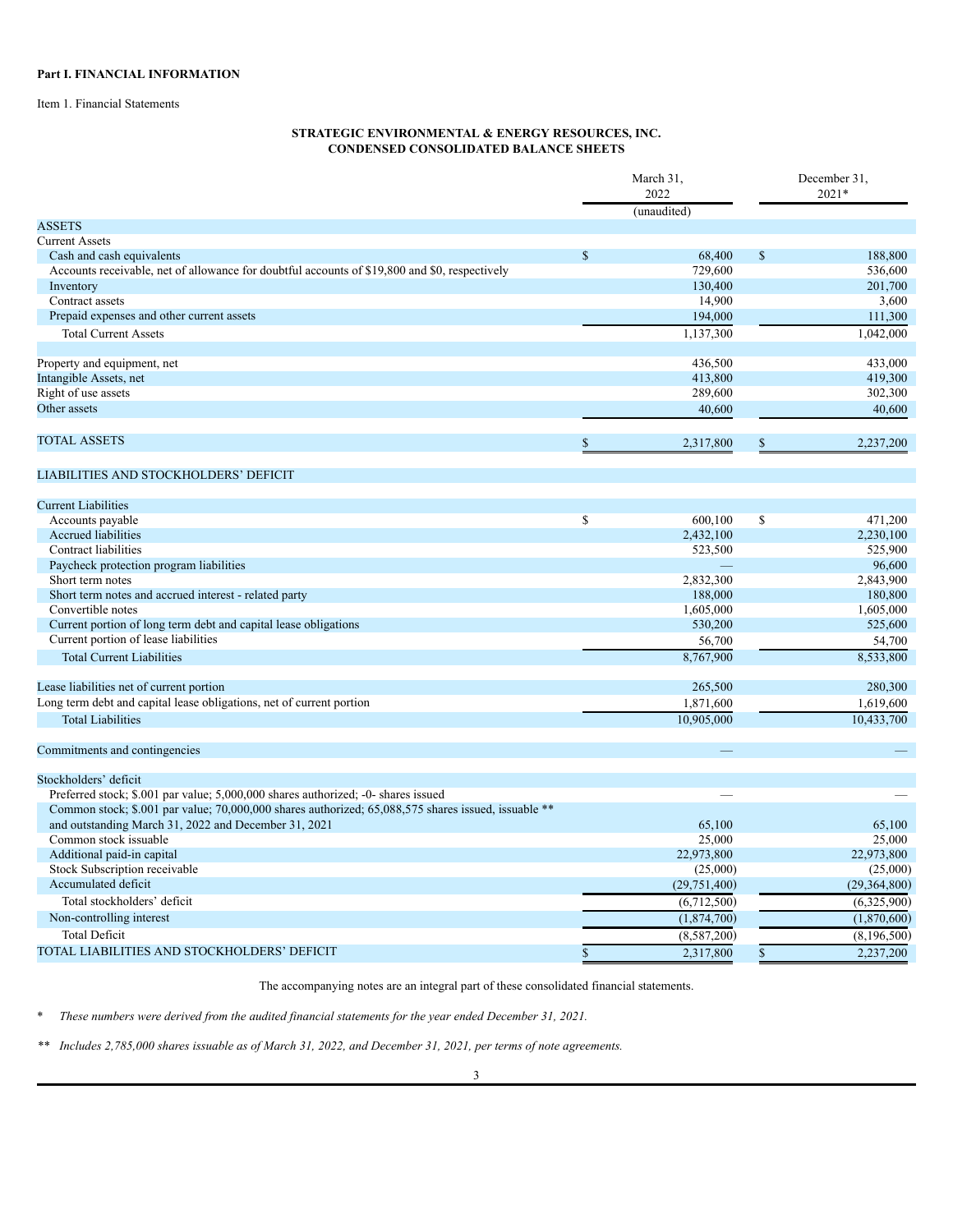# **STRATEGIC ENVIRONMENTAL & ENERGY RESOURCES, INC. CONDENSED CONSOLIDATED STATEMENTS OF OPERATIONS (Unaudited)**

<span id="page-3-0"></span>

|                                                                                                                         | For the Three Months Ended March 31, |            |               |            |  |
|-------------------------------------------------------------------------------------------------------------------------|--------------------------------------|------------|---------------|------------|--|
|                                                                                                                         |                                      | 2022       |               | 2021       |  |
| Revenue:                                                                                                                |                                      |            |               |            |  |
| Products                                                                                                                | \$                                   | 859,900    | \$            | 686,000    |  |
| Solid waste                                                                                                             |                                      | 50.000     |               | 58,200     |  |
| Total revenue                                                                                                           |                                      | 909,900    |               | 744,200    |  |
| Operating expenses:                                                                                                     |                                      |            |               |            |  |
| Products costs                                                                                                          |                                      | 659,100    |               | 488,900    |  |
| Solid waste costs                                                                                                       |                                      | 7,400      |               | 7,400      |  |
| General and administrative expenses                                                                                     |                                      | 273,000    |               | 311,000    |  |
| Salaries and related expenses                                                                                           |                                      | 344,600    |               | 136,400    |  |
| Total operating expenses                                                                                                |                                      | 1,284,100  |               | 943,700    |  |
| Loss from operations                                                                                                    |                                      | (374,200)  |               | (199, 500) |  |
| Other income (expense):                                                                                                 |                                      |            |               |            |  |
| Interest expense                                                                                                        |                                      | (190, 100) |               | (194, 200) |  |
| Gain on abandonment                                                                                                     |                                      |            |               |            |  |
| Gain on debt extinguishment                                                                                             |                                      | 96,600     |               |            |  |
| Other                                                                                                                   |                                      | 77,000     |               | 29,800     |  |
| Total non-operating expense, net                                                                                        |                                      | (16,500)   |               | (164, 400) |  |
| Loss from continuing operations                                                                                         |                                      | (390, 700) |               | (363,900)  |  |
| Gain from discontinued operations, net of tax                                                                           |                                      |            |               | 33,500     |  |
| Net loss                                                                                                                |                                      | (390, 700) |               | (330, 400) |  |
| Less: Net income (loss) attributable to non-controlling interest                                                        |                                      | (4,100)    |               | (12,800)   |  |
|                                                                                                                         |                                      |            |               |            |  |
| Net loss attributable to SEER common stockholders                                                                       | \$.                                  | (386,600)  | \$            | (317,600)  |  |
|                                                                                                                         |                                      |            |               |            |  |
| Basic and diluted loss per share attributable to SEER common stockholders<br>Loss from continuing operations, per share | $\mathbb{S}$                         | (0.01)     | $\mathbb{S}$  | (0.01)     |  |
| Income from discontinued operations, per share                                                                          |                                      |            |               |            |  |
|                                                                                                                         |                                      |            |               |            |  |
| Net loss per share, basic and diluted                                                                                   | S                                    | (0.01)     | $\mathcal{S}$ | (0.01)     |  |
| Weighted average shares outstanding - basic and diluted                                                                 |                                      | 65,088,575 |               | 65,088,575 |  |

The accompanying notes are an integral part of these consolidated financial statements.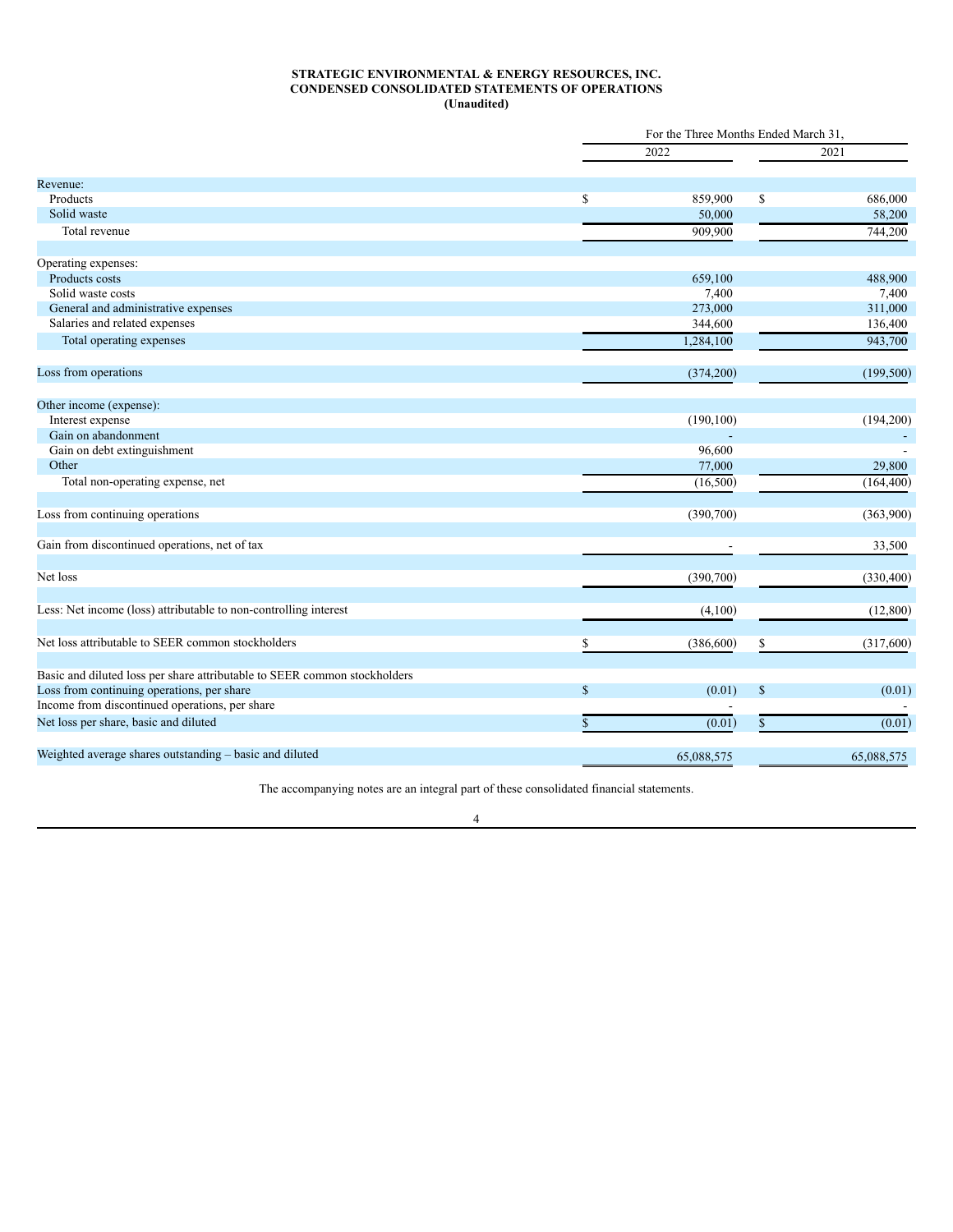# **STRATEGIC ENVIRONMENTAL & ENERGY RESOURCES, INC. CONDENSED CONSOLIDATED STATEMENT OF CHANGES IN STOCKHOLDERS' DEFICIT (Unaudited)**

<span id="page-4-0"></span>

|                                                                 | Shares | <b>Preferred Stock</b><br>Amount | Common Stock<br>Shares | Amount   | Additional<br>Paid-in<br>Capital | Common<br>Stock<br>Subscribed | Stock<br>Subscription<br>Receivable | Accumulated<br>Deficit | Non-<br>controller<br>Interest | Total<br>Stockholders'<br>Deficit |
|-----------------------------------------------------------------|--------|----------------------------------|------------------------|----------|----------------------------------|-------------------------------|-------------------------------------|------------------------|--------------------------------|-----------------------------------|
| Balances at December 31, 2021                                   |        | <sup>\$</sup>                    | 65,088,600             | \$65,100 | \$22,973,800                     | 25,000<br>\$.                 | (25,000)<br>-\$                     | \$(29,364,800)         | \$(1,870,600)                  | (8,196,500)<br><sup>S</sup>       |
| Issuance of common stock upon debt penalty                      |        |                                  |                        |          |                                  |                               |                                     |                        |                                |                                   |
| Stock-based compensation                                        |        |                                  |                        |          |                                  |                               |                                     |                        |                                |                                   |
| Allocated value of common stock and warrants<br>related to debt |        |                                  |                        |          |                                  |                               |                                     |                        |                                |                                   |
| Net loss                                                        |        |                                  |                        |          |                                  |                               |                                     | (386,600)              | (4,100)                        | (390,700)                         |
| Balances at March 31, 2022                                      |        |                                  | 65,088,600             | 65,100   | 22,973,800                       | 25,000                        | (25,000)                            | (29, 751, 400)         | (1,874,700)                    | (8,587,200)                       |
|                                                                 | Shares | <b>Preferred Stock</b><br>Amount | Common Stock<br>Shares | Amount   | Additional<br>Paid-in<br>Capital | Common<br>Stock<br>Subscribed | Stock<br>Subscription<br>Receivable | Accumulated<br>Deficit | Non-<br>controller<br>Interest | Total<br>Stockholders'<br>Deficit |
| Balances at December 31, 2020                                   |        | <sup>\$</sup>                    | 65,088,600             | \$65,100 | \$22,961,200                     | 25,000<br><sup>\$</sup>       | (25,000)<br>-\$                     | \$(29,693,700)         | \$(2,061,400)                  | (8,728,800)<br>-S                 |
| Issuance of common stock upon debt penalty                      |        |                                  |                        |          |                                  |                               |                                     |                        |                                |                                   |
| Stock-based compensation                                        |        |                                  |                        |          | 4,700                            |                               |                                     |                        |                                | 4,700                             |
| Allocated value of common stock and warrants<br>related to debt |        |                                  |                        |          |                                  |                               |                                     |                        |                                |                                   |
| Net loss                                                        |        |                                  |                        |          |                                  |                               |                                     | (317,600)              | (12,800)                       | (330, 400)                        |
| Balances at March 31, 2021                                      |        |                                  | 65,088,600             | 65,100   | 22,965,900                       | 25,000                        | (25,000)                            | (30,011,300)           | (2,074,200)                    | (9,054,500)                       |

The accompanying notes are an integral part of these consolidated financial statements.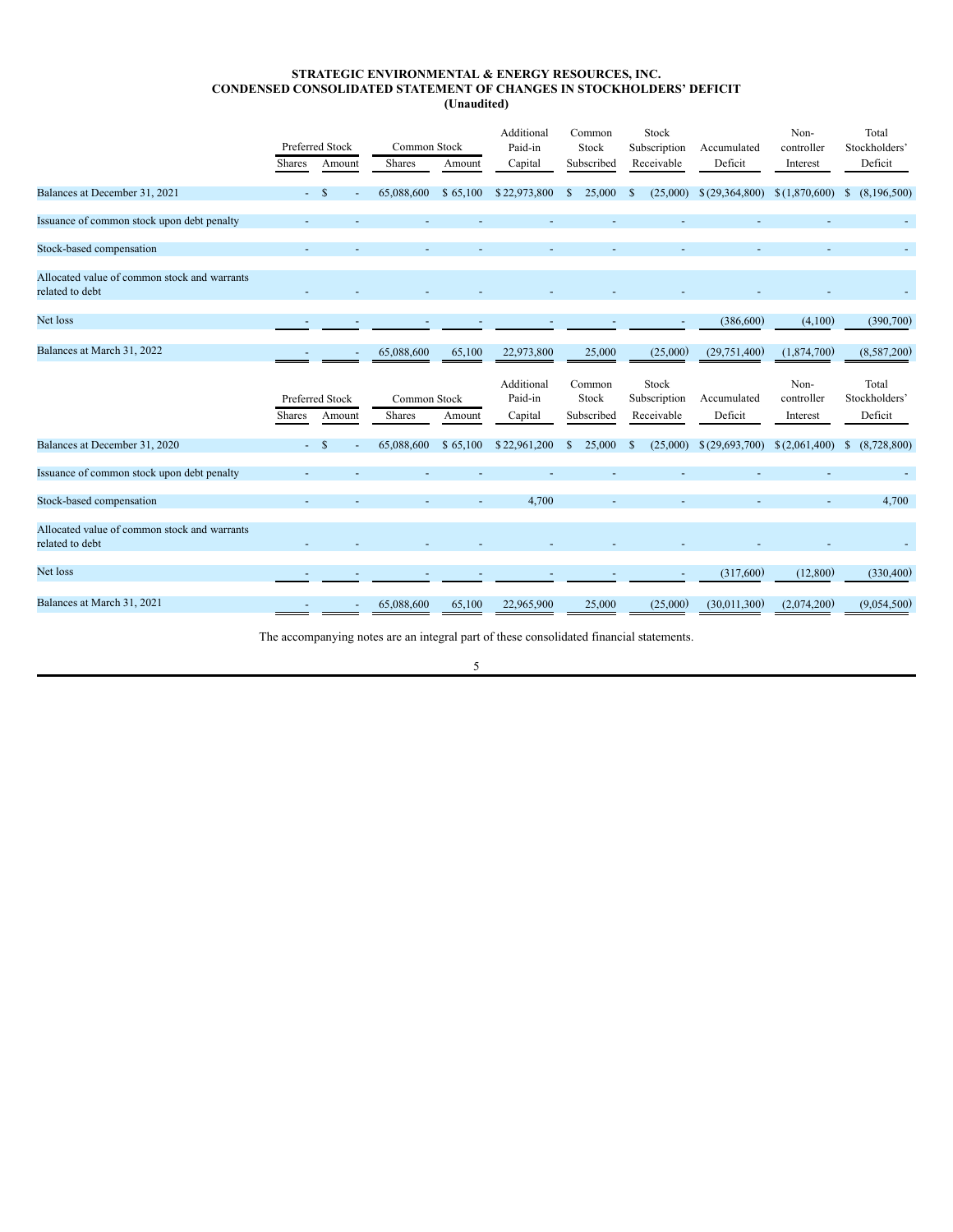# **STRATEGIC ENVIRONMENTAL & ENERGY RESOURCES, INC. CONDENSED CONSOLIDATED STATEMENT OF CASH FLOWS (Unaudited)**

<span id="page-5-0"></span>

|                                                                                 | For the years ended March 31 |            |                         |            |
|---------------------------------------------------------------------------------|------------------------------|------------|-------------------------|------------|
|                                                                                 |                              | 2022       |                         | 2021       |
| Cash flows from operating activities:                                           |                              |            |                         |            |
| Loss from continuing operations                                                 | $\mathbb{S}$                 | (390, 700) | \$                      | (363,900)  |
| Income from discontinued operations                                             |                              |            |                         | 33,500     |
| Net loss                                                                        |                              | (390,700)  |                         | (330, 400) |
|                                                                                 |                              |            |                         |            |
| Adjustments to reconcile net loss to net cash provided by operating activities: |                              |            |                         |            |
| Depreciation and amortization                                                   |                              | 30.300     |                         | 34.600     |
| Stock-based compensation expense                                                |                              |            |                         | 4,700      |
| Non-cash expense for interest, accretion of debt discount                       |                              |            |                         | 20,000     |
| Gain on debt distinguishment                                                    |                              | (96,600)   |                         |            |
| Gain on disposition of assets<br>Bad debt                                       |                              |            |                         | (75,800)   |
|                                                                                 |                              | 19,800     |                         |            |
| Changes in operating assets and liabilities:<br>Accounts receivable             |                              | (212,700)  |                         | (172,200)  |
| Contract assets                                                                 |                              | (11,300)   |                         | 6,800      |
| Inventory                                                                       |                              | 71,300     |                         | (53,700)   |
| Prepaid expenses and other assets                                               |                              | (70,000)   |                         | (221, 400) |
| Accounts payable, accrued liabilities, and customer deposits                    |                              | 274,300    |                         | (17,100)   |
| Contract liabilities                                                            |                              | (2,400)    |                         | 84,600     |
| Deferred revenue                                                                |                              |            |                         | (8,200)    |
|                                                                                 |                              |            |                         |            |
| Net cash used in operating activities                                           |                              | (388,000)  |                         | (728, 100) |
| Cash flows from investing activities:                                           |                              |            |                         |            |
| Purchase of property and equipment                                              |                              | (28,300)   |                         |            |
| Proceeds from the sale of fixed assets                                          |                              |            |                         | 75,800     |
| Net cash provided (used) by investing activities                                |                              | (28,300)   |                         | 75,800     |
| Cash flows from financing activities:                                           |                              |            |                         |            |
| Payments of notes and capital lease obligations                                 |                              | (23,400)   |                         | (63, 400)  |
| Payments of short-term notes - related party                                    |                              |            |                         | (10,000)   |
| Proceeds from short-term notes - related party                                  |                              |            |                         | 10,000     |
| Proceeds from short-term and long-term debt                                     |                              | 319,300    |                         | 650,000    |
| Proceeds from paycheck protection program                                       |                              |            |                         | 130,100    |
| Net cash provided by financing activities                                       |                              | 295,900    |                         | 716,700    |
|                                                                                 |                              |            |                         |            |
| Net increase (decrease) in cash                                                 |                              | (120, 400) |                         | 64,400     |
| Cash at the beginning of period                                                 |                              | 188,800    |                         | 47,300     |
| Cash at the end of period                                                       | $\mathbf S$                  | 68.400     | $\mathbf S$             | 111,700    |
|                                                                                 |                              |            |                         |            |
| Supplemental disclosures of cash flow information:                              |                              |            |                         |            |
| Cash paid for interest                                                          | \$                           | 1,500      | \$                      | 24,700     |
| Financing of prepaid insurance premiums                                         | \$                           |            | $\overline{\mathbb{S}}$ | 52,400     |
| Cash paid for income taxes                                                      | $\overline{\$}$              |            | $\overline{\mathbb{S}}$ |            |
| Non-cash repayment of debt                                                      | \$                           | 50,800     | $\overline{\$}$         | 154,700    |
| Non-cash repayment of debt - PPP Loan                                           | $\overline{\$}$              | 96,600     | $\overline{\$}$         |            |
| Non-cash payment of interest                                                    | $\mathbf S$                  | 15,400     | $\mathbf S$             | 22.500     |

The accompanying notes are an integral part of these consolidated financial statements.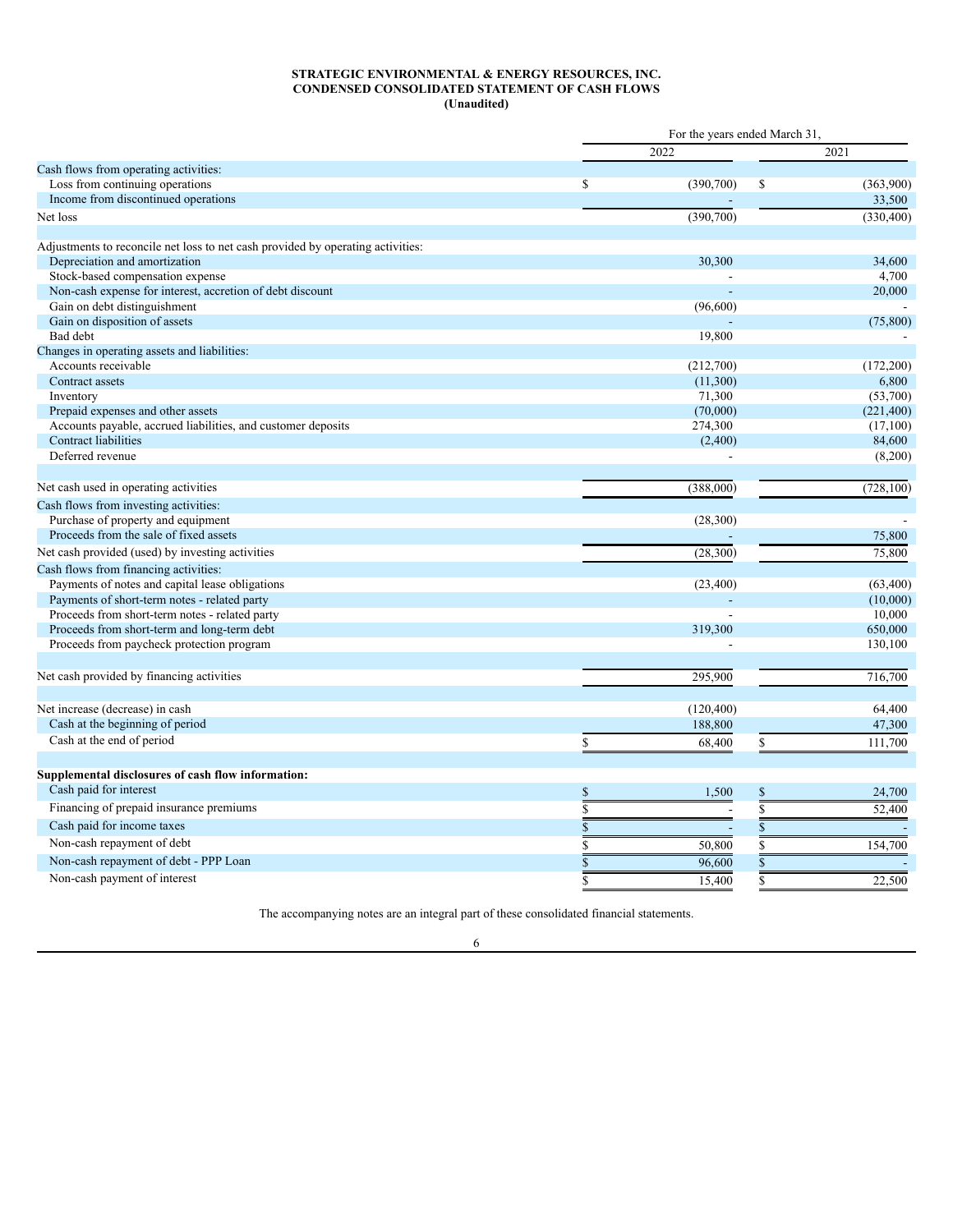# <span id="page-6-0"></span>**NOTE 1 – ORGANIZATION AND FINANCIAL CONDITION**

# Organization and Going Concern

Strategic Environmental & Energy Resources, Inc. ("SEER," or the "Company"), a Nevada corporation, is a provider of next-generation clean-technologies, waste management innovations and related services. SEER has two wholly owned operating subsidiaries and three majority-owned subsidiaries; all of which together provide technology solutions and services to companies primarily in the oil and gas, refining, landfill, food, beverage & agriculture, and renewable fuel industries. The two wholly owned subsidiaries include: 1) MV, LLC (d/b/a MV Technologies) ("MV"), designs and builds biogas conditioning solutions for the production of renewable natural gas, odor control systems and natural gas vapor capture primarily for landfill operations, waste-water treatment facilities, oil and gas fields, refineries, municipalities and food, beverage  $\&$  agriculture operations throughout the U.S.; 2) Strategic Environmental Materials, LLC, ("SEM"), a materials technology company focused on development of cost-effective chemical absorbents. The Company had a third wholly owned subsidiary, REGS, LLC (d/b/a Resource Environmental Group Services ("REGS")), which was discarded and abandoned September 1, 2021, and all operations included in discontinued operations (See Note 15).

The two majority-owned subsidiaries include 1) Paragon Waste Solutions, LLC ("PWS"), and 2) PelleChar, LLC ("PelleChar"). PWS is currently owned 54% by SEER and PelleChar is owned 51% by SEER.

PWS has developed specific opportunities to deploy and commercialize patented technologies for a non-thermal plasma-assisted oxidation process that makes possible the clean and efficient destruction of solid hazardous chemical and biological waste (*i.e*., regulated medical waste, chemicals, pharmaceuticals and refinery tank waste, *etc*.) without landfilling or traditional incineration and without harmful emissions. Additionally, PWS' technology "cleans" and conditions emissions and gaseous waste streams (*i.e*., volatile organic compounds and other greenhouse gases) generated from diverse sources such as refineries, oil fields, and many others.

PelleChar was established in September 2018 and is owned 51% by SEER. Pellechar has secured third-party pellet manufacturing capabilities from one of the nation's premier pellet manufacturers. Working closely with Biochar Now, LLC, Pellechar commenced sales in late 2019 of its proprietary pellets containing the proven and superior Biochar Now product starting with the landscaping and big agriculture markets. At this time, Pellechar is the only company able to offer a soil amendment pellet containing the Biochar Now product that is produced using the patented pyrolytic process. For the three months ended March 31, 2022, PelleChar activity related to startup of operations that were interrupted by the pandemic in 2020, and a commencement to market its product. Revenue and expenses of PelleChar were not material for the three months then ended.

## Principals of Consolidation

The accompanying consolidated financial statements include the accounts of SEER, its wholly owned subsidiaries, SEM, MV and REGS (through September 1, 2021, as discontinued operations), and its majority-owned subsidiaries PWS and PelleChar, since their respective acquisition or formation dates. All material intercompany accounts, transactions, and profits have been eliminated in consolidation. The Company has non-controlling interest in joint ventures, which are reported on the equity method.

### Going Concern

As shown in the accompanying consolidated financial statements, the Company has experienced recurring losses, and has accumulated a deficit of approximately \$29.8 million as of March 31, 2022, and \$29.4 million as of December 31, 2021. For the three months ended March 31, 2022, the Company incurred a net loss of approximately \$0.4 million and for the three months ended March 31, 2021, the Company incurred a net loss of approximately \$0.3 million. The Company had a working capital deficit of approximately \$7.6 million as of March 31, 2022, and a working capital deficit of \$7.5 million as of December 31, 2021. These factors raise substantial doubt about the ability of the Company to continue to operate as a going concern.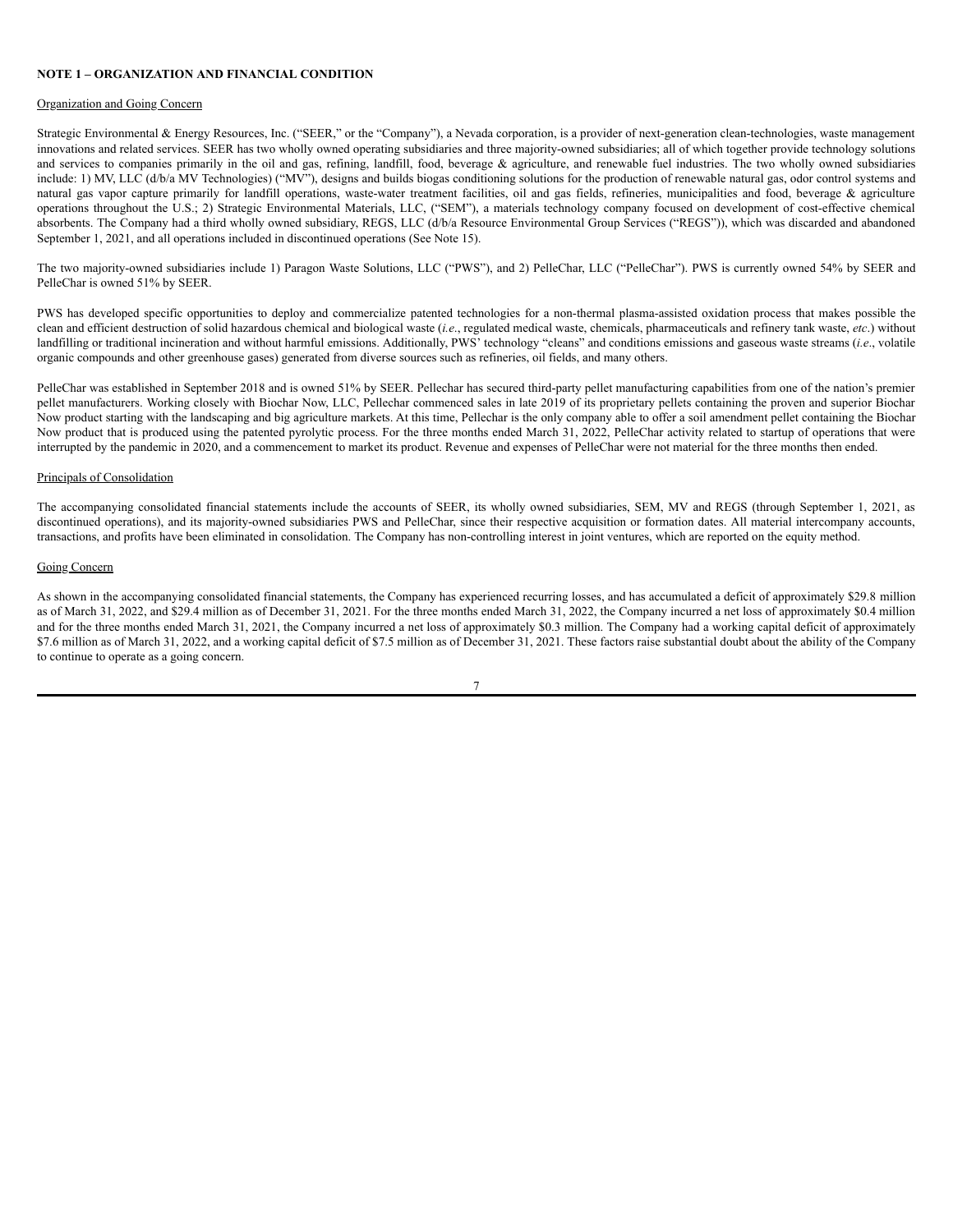Realization of a major portion of the Company's assets as of March 31, 2022, is dependent upon continued operations. The Company is dependent on generating additional revenue or obtaining adequate capital to fund operating losses until it becomes profitable. For the three months ended March 31, 2022, the Company raised approximately \$0.3 million from the issuance of short-term and long-term debt, offset by payments of principal on short term notes and capital leases of \$23,400, for a net cash provided by financing activities of approximately \$0.3 million. In addition, the Company has undertaken a number of specific steps to continue to operate as a going concern. The Company continues to focus on developing organic growth in our operating companies and improving gross and net margins through increased attention to pricing, aggressive cost management and overhead reductions, including discontinuing REGS, a line of business with historically insufficient margins. Critical to achieving profitability will be the ability to license and or sell, permit and operate though the Company's joint ventures and licensees the CoronaLux™ waste destruction units. The Company has limited common shares available for issue which may limit the ability to raise capital or settle debt through issuance of shares. The Company has increased business development efforts to address opportunities identified in expanding markets attributable to increased interest in energy conservation and emission control regulations. In addition, the Company is evaluating various forms of financing which may be available to it. There can be no assurance that the Company will secure additional financing for working capital, increase revenues and achieve the desired result of net income and positive cash flow from operations in future years. These financial statements do not give any effect to any adjustments that would be necessary should the Company be unable to report on a going concern basis.

### Basis of Presentation Unaudited Interim Financial Information

The accompanying interim condensed consolidated financial statements are unaudited. In the opinion of management, the accompanying unaudited condensed consolidated financial statements contain all the normal recurring adjustments necessary to present fairly the financial position and results of operations as of and for the periods presented. The interim results are not necessarily indicative of the results to be expected for the full year or any future period.

Certain information and footnote disclosures normally included in the consolidated financial statements prepared in accordance with accounting principles generally accepted in the United States have been condensed or omitted pursuant to the rules and regulations of the Securities and Exchange Commission ("SEC"). The Company believes that the disclosures are adequate to make the interim information presented not misleading. These consolidated financial statements should be read in conjunction with the Company's audited consolidated financial statements and the notes thereto included in the Company's Report on Form 10-K filed on April 15, 2022, for the year ended December 31, 2021.

### **NOTE 2 – SUMMARY OF SIGNIFICANT ACCOUNTING POLICIES**

### Use of Estimates

The preparation of these consolidated financial statements in conformity with accounting principles generally accepted in the United States (U.S. GAAP) requires management to make a number of estimates and assumptions related to the reported amount of assets and liabilities and the disclosure of contingent assets and liabilities at the date of the consolidated financial statements and the reported amounts of revenues and expenses during the period. Significant items subject to such estimates and assumptions include the carrying amount of intangible assets; valuation allowances and reserves for receivables and inventory and deferred income taxes; revenue recognition related to contracts accounted for under the percentage of completion method; share-based compensation; and loss contingencies, including those related to litigation. Actual results could differ from those estimates.

### Reclassifications

Certain amounts in the prior period financial statements have been reclassified to conform to the current period presentation. These reclassifications had no effect on reported consolidated net loss.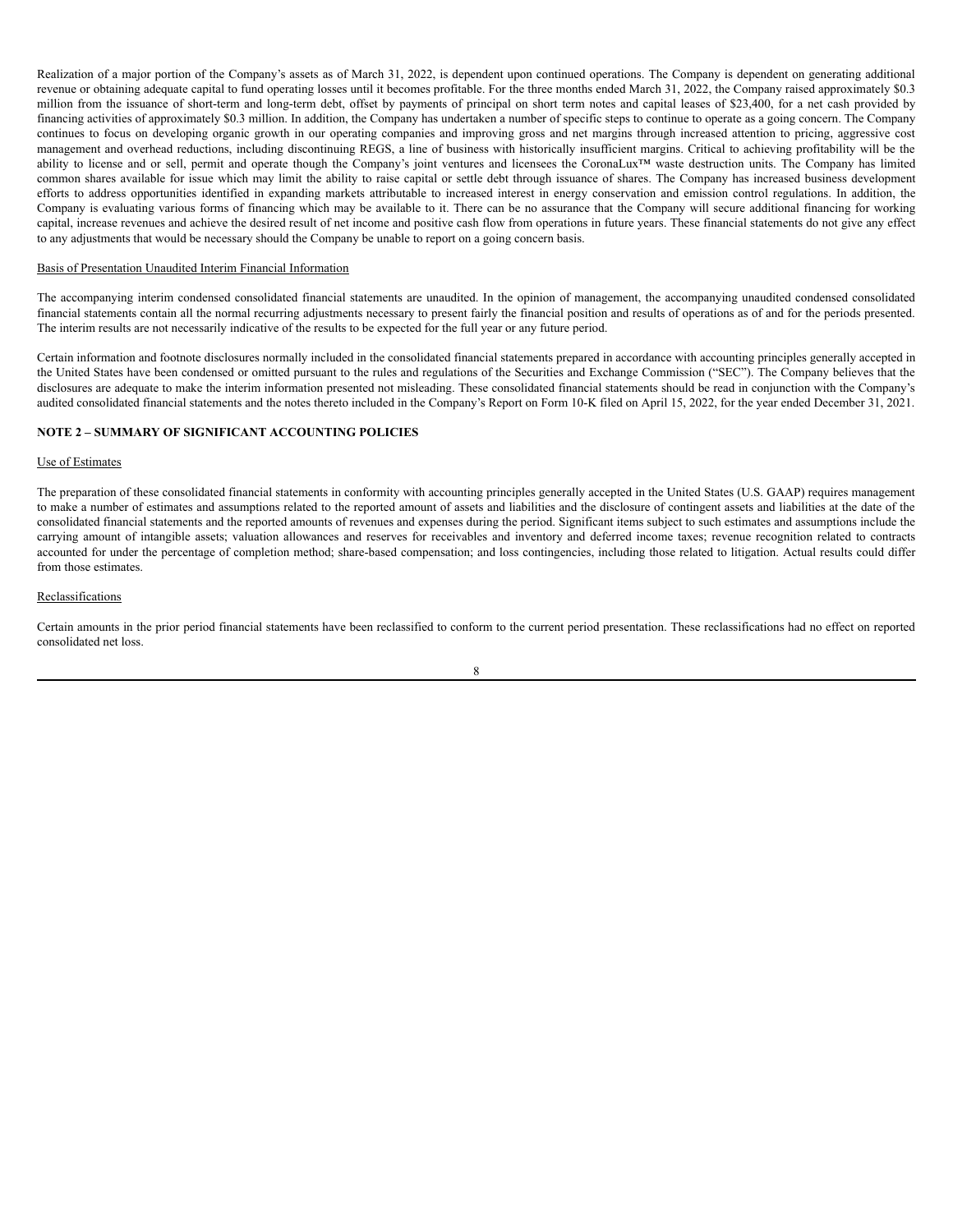# Revenue Recognition

Revenue is recognized under FASB guidelines, which requires an evaluation of revenue arrangements with customers following a five-step approach: (1) identify the contract with a customer; (2) identify the performance obligations in the contract; (3) determine the transaction price; (4) allocate the transaction price to the performance obligations; and (5) recognize revenue when (or as) the company satisfies each performance obligation. Revenues are recognized when control of the promised services are transferred to the customers in an amount that reflects the expected consideration in exchange for those services. A customer obtains control when it has the ability to direct the use of and obtain the benefits from the services. Other major provisions of the guidance include capitalization of certain contract costs, consideration of the time value of money in the transaction price and allowing estimates of variable consideration to be recognized before contingencies are resolved in certain circumstances. The guidance also requires enhanced disclosures regarding the nature, amount, timing and uncertainty of revenue and cash flows arising from contracts with customers. (See Note 3)

### **Sequencing**

On December 31, 2021, the Company adopted a sequencing policy under ASC 815-40-35 whereby in the event that reclassification of contracts from equity to assets or liabilities is necessary pursuant to ASC 815 due to the Company's inability to demonstrate it has sufficient authorized shares as a result of certain securities with a potentially indeterminable number of shares, shares will be allocated on the basis of the earliest issuance date of potentially dilutive instruments, with the earliest grants receiving the first allocation of shares. Pursuant to ASC 815, issuance of securities to the Company's employees or directors are not subject to the sequencing policy.

# Research and Development

Research and development ("R&D") costs are charged to expense as incurred. R&D expenses consist primarily of salaries, project materials, contract labor and other costs associated with ongoing product development and enhancement efforts. R&D expenses were \$0 for both the three months ended March 31, 2022, and 2021.

# Inventories

Inventories are stated at the lower of cost or net realizable value on a first in, first out basis and includes the following amounts:

|                 |    | March 31,<br>2022 |   | December 31,<br>2021 |
|-----------------|----|-------------------|---|----------------------|
|                 |    | (unaudited)       |   |                      |
| Finished goods  | ۰D | 105,500           | S | 98,200               |
| Work in process |    | 15,900            |   | 28,400               |
| Raw materials   |    | 9,000             |   | 75,100               |
|                 |    |                   |   |                      |
|                 |    | 130,400           |   | 201,700              |

# Income Taxes

The Company accounts for income taxes pursuant to *Accounting Standards Codification* ("ASC") 740, *Income Taxes,* which utilizes the asset and liability method of computing deferred income taxes. The objective of this method is to establish deferred tax assets and liabilities for any temporary differences between the financial reporting basis and the tax basis of the Company's assets and liabilities at enacted tax rates expected to be in effect when such amounts are realized or settled.

ASC 740 also provides detailed guidance for the financial statement recognition, measurement and disclosure of uncertain tax positions recognized in the financial statements. Tax positions must meet a "more-likely-than-not" recognition threshold at the effective date to be recognized. During the three months ended March 31, 2022, and 2021 the Company recognized no adjustments for uncertain tax positions.

The Company recognizes interest and penalties related to uncertain tax positions in income tax expense. No interest and penalties related to uncertain tax positions were recognized as of March 31, 2022, and 2021. The Company expects no material changes to unrecognized tax positions within the next twelve months.

The Company has filed federal and state tax returns through December 31, 2020. The tax periods for the years ending December 31, 2018, through 2021 are open to examination by federal and state authorities.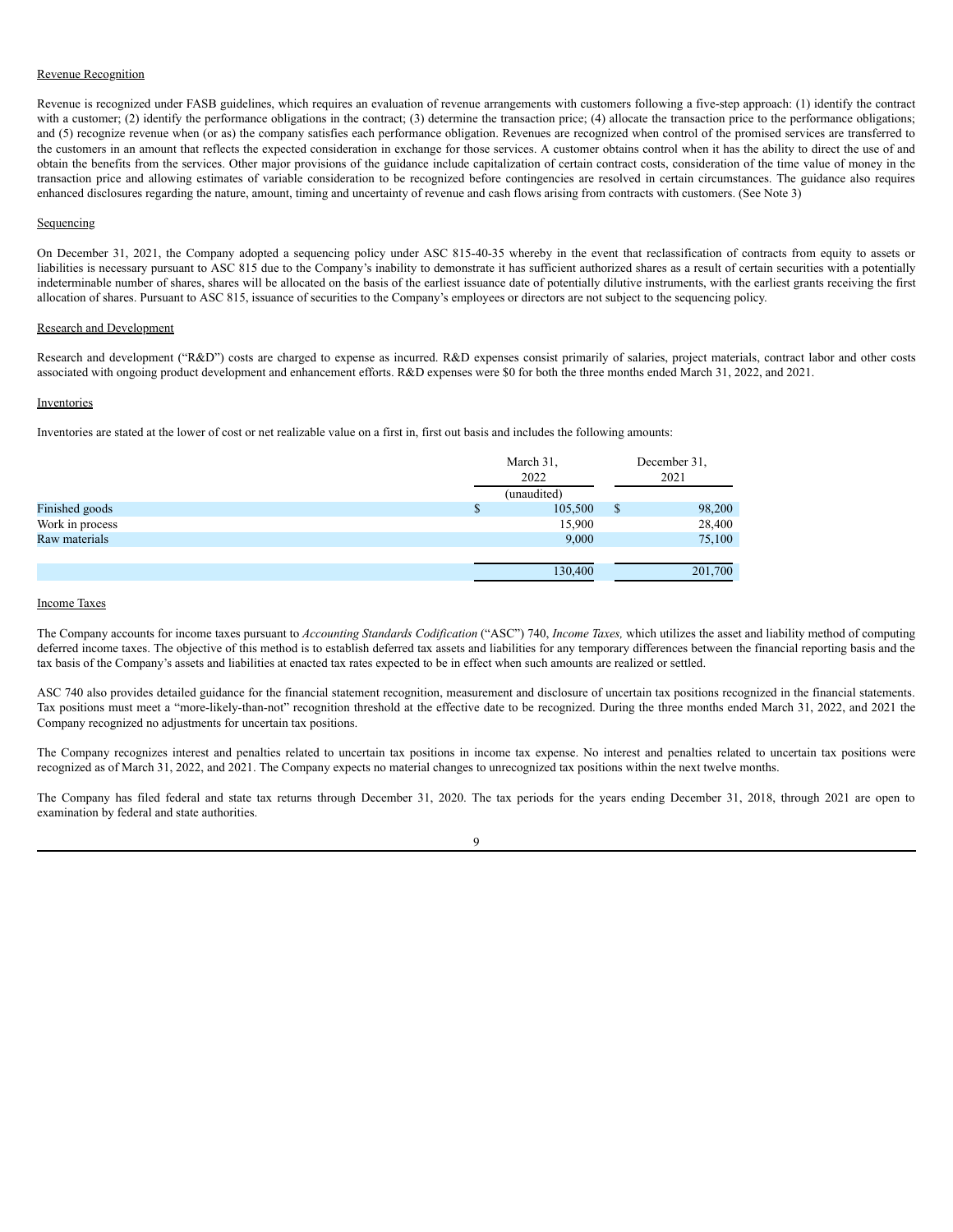### **NOTE 3 – REVENUE**

### *Products Revenue*

Product revenue generated from contracts with customers, for the manufacture of products for the removal and treatment of hazardous vapor and gasses. Total estimated revenue includes all of the following: (1) the basic contract price, (2) contract options, and (3) change orders. Once contract performance is underway, the Company may experience changes in conditions, client requirements, specifications, designs, materials, and expectations regarding the period of performance. Such changes are "change orders" and may be initiated by us or by our clients. In many cases, agreement with the client as to the terms of change orders is reached prior to work commencing; however, sometimes circumstances require that work progress without obtaining client agreement. Revenue related to change orders is recognized as costs are incurred if it is probable that costs will be recovered by changing the contract price. The Company does not incur pre-contract costs. Under the new revenue recognition guidance, the Company found no change in the manner product revenue is recognized. Provisions for estimated losses on uncompleted contracts are recorded in the period in which the losses are identified and included as additional loss. Provisions for estimated losses on contracts are shown separately as liabilities on the balance sheet, if significant, except in circumstances in which related costs are accumulated on the balance sheet, in which case the provisions are deducted from the accumulated costs. A provision as a liability is reported as a current liability.

The Company includes in current assets and current liabilities amounts related to contracts realizable and payable. Costs and estimated earnings in excess of billings on uncompleted contracts represent the excess of contract costs and profits recognized to date over billings to date and are recognized as a current asset. Revenue contract liabilities represent the excess of billings to date over the amount of contract costs and profits recognized to date and are recognized as a current liability.

Products revenue also includes media sales which are recognized as the product is shipped to the customer for use.

### *Solid Waste Revenue*

The Company's revenues from waste destruction licensing agreements are recognized as a single accounting unit over the term of the license. Revenue from joint venture operations of the Company's CoronaLux™ units is recognized as the revenue is earned by the joint venture. Revenue from management services is recognized as services are performed.

# **Disaggregation of Revenue (Unaudited)**

|                           | Three months ended March 31, 2022 |    |                          |    |         |  |  |
|---------------------------|-----------------------------------|----|--------------------------|----|---------|--|--|
|                           | <b>Environmental Solutions</b>    |    | Solid Waste              |    | Total   |  |  |
| <b>Sources of Revenue</b> |                                   |    |                          |    |         |  |  |
| Product sales             | \$<br>666,300                     |    | $\overline{\phantom{a}}$ | \$ | 666,300 |  |  |
| Media sales               | 193,600                           |    |                          |    | 193,600 |  |  |
| Licensing fees            |                                   |    |                          |    |         |  |  |
| Management fees           |                                   |    | 50,000                   |    | 50,000  |  |  |
| <b>Total Revenue</b>      | 859,900                           | S  | 50,000                   | s  | 909,900 |  |  |
|                           | Three months ended March 31, 2021 |    |                          |    |         |  |  |
|                           | <b>Environmental Solutions</b>    |    | Solid Waste              |    | Total   |  |  |
| <b>Sources of Revenue</b> |                                   |    |                          |    |         |  |  |
| Product sales             | 431,600                           |    |                          |    | 431,600 |  |  |
| Media sales               | 254,400                           |    |                          |    | 254,400 |  |  |
| Licensing fees            |                                   |    | 8,200                    |    | 8,200   |  |  |
| Management fees           |                                   |    | 50,000                   |    | 50,000  |  |  |
| <b>Total Revenue</b>      | 686,000                           | S. | 58,200                   | \$ | 744,200 |  |  |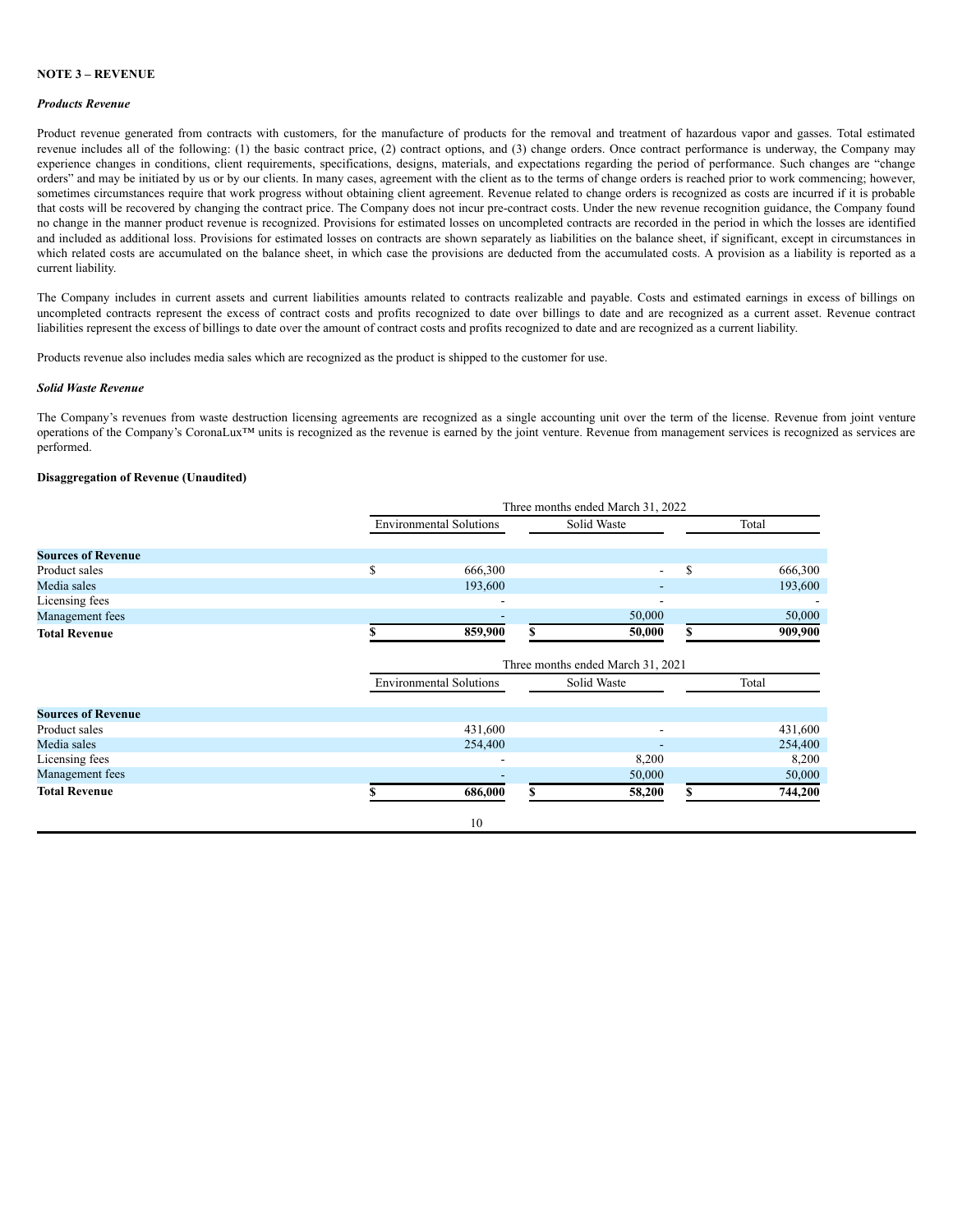## **Contract Balances**

Where a performance obligation has been satisfied but not yet invoiced at the reporting date, a contract asset is recognized on the balance sheet. Where a performance obligation has not yet been satisfied but an invoice has been raised at the reporting date, a contract liability is recognized on the balance sheet.

The opening and closing balances of the Company's accounts receivables and contract liabilities (current and non-current) are as follows:

|                                 |    | Accounts<br>Receivable, net | Contract Assets | Contract<br>Liabilities |         |
|---------------------------------|----|-----------------------------|-----------------|-------------------------|---------|
| Balance as of March 31, 2022    | ъĐ | 729,600                     | 14,900          |                         | 523,500 |
| Balance as of December 31, 2021 |    | 536,600                     | 3,600           |                         | 525,900 |
| Increase (decrease)             |    | 193,000                     | 11,300          |                         | (2,400) |

The majority of the Company's revenue is generally invoiced on a weekly or monthly basis, and the payments are generally received within approximately 30-60 days. Contract liabilities are recorded when cash payments are received or due in advance of the Company's performance, including amounts that are refundable.

# **Remaining Performance Obligations**

As of March 31, 2022, the aggregate amount of the transaction price allocated to the remaining performance obligations was approximately \$1.6 million, of which the Company expects to recognize approximately 85% of this revenue over the next 12 months.

The Company does not disclose the value of unsatisfied performance obligations for (i) contracts with an original expected term of one year or less and (ii) contracts for which the Company recognizes revenue at the amounts to which it has the right to invoice for services performed.

### **NOTE 4 – PROPERTY AND EQUIPMENT**

Property and equipment was comprised of the following:

|                                                 | March 31.<br>2022 |   |             |
|-------------------------------------------------|-------------------|---|-------------|
| Field and shop equipment                        | \$<br>578,000     | S | 553,200     |
| Vehicles                                        | 72,500            |   | 72,500      |
| Waste destruction equipment, placed in service  | 553,300           |   | 553,300     |
| Furniture and office equipment                  | 345,800           |   | 342,400     |
| Leasehold improvements                          | 36,200            |   | 36,200      |
| Building and improvements                       | 21,200            |   | 21,200      |
| Land                                            | 162,900           |   | 162,900     |
|                                                 | 1,769,900         |   | 1,741,700   |
| Less: accumulated depreciation and amortization | (1,333,400)       |   | (1,308,700) |
| Property and equipment, net                     | 436.500           |   | 433,000     |

Depreciation expense for the three months ended March 31, 2022, and 2021 was \$24,800 and \$26,500, respectively. For the three months ended March 31, 2022, and 2021, depreciation expense included in cost of goods sold was \$18,400 and \$20,100, respectively. For the three months ended March 31, 2022, and 2021, depreciation expense included in selling, general and administrative expenses was \$6,400 and \$6,400, respectively.

Depreciation expense on leased CoronaLux™ units included in depreciation and amortization above is \$0 as of March 31, 2022, and 2021, respectively.

Property and equipment included the following amounts for leases that have been capitalized at:

|                                    | March 31,<br>2022 |  |          |
|------------------------------------|-------------------|--|----------|
| Vehicles, field and shop equipment | 10,200            |  | 10,200   |
| Less: accumulated amortization     | (10,200)          |  | (10,200) |
|                                    | -                 |  |          |
|                                    |                   |  |          |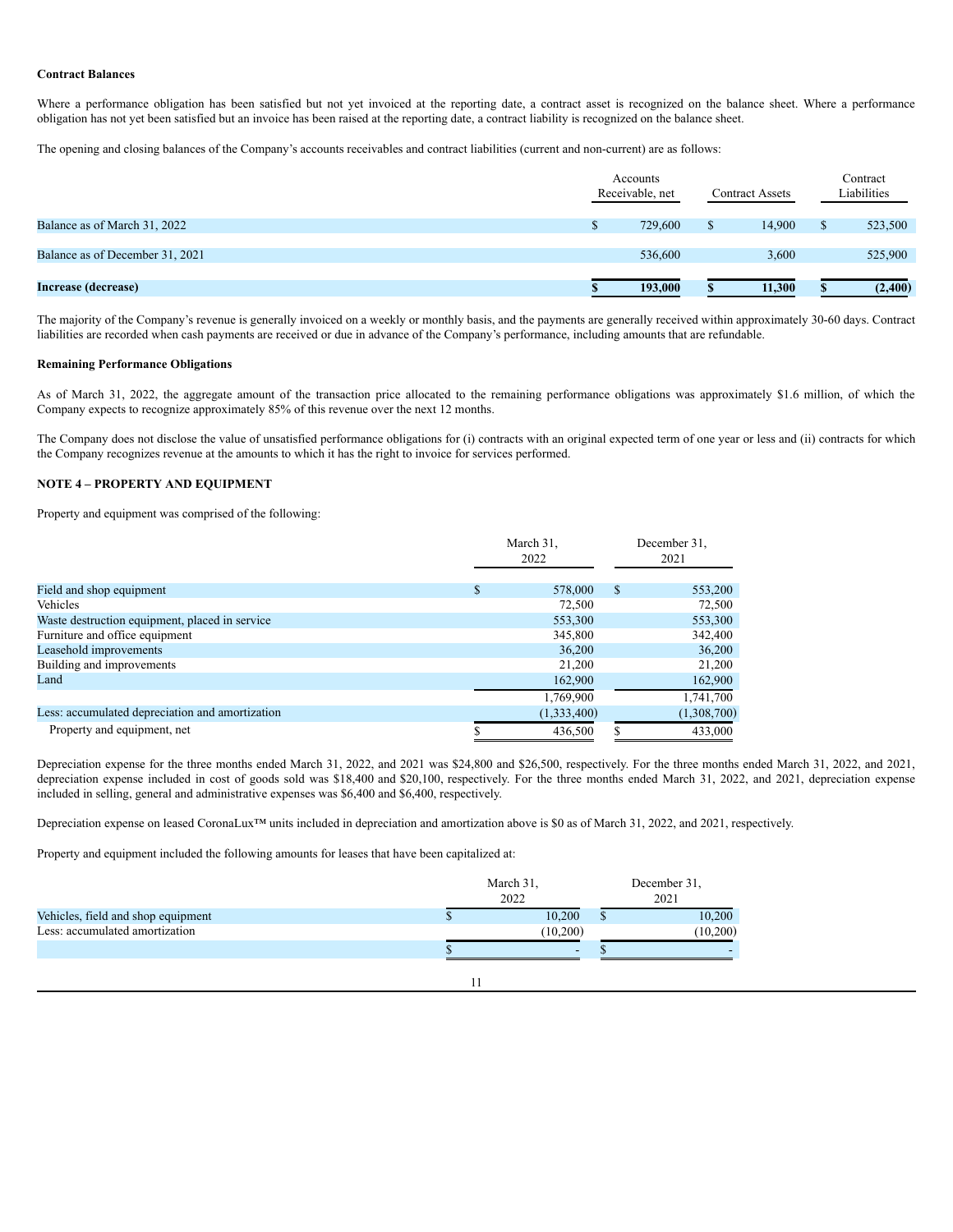## **NOTE 5 – INTANGIBLE ASSETS**

|               | March 31, 2022        |                       |                          |                          |                    |                    |  |
|---------------|-----------------------|-----------------------|--------------------------|--------------------------|--------------------|--------------------|--|
|               | Gross carrying amount |                       | Accumulated amortization |                          | Net carrying value |                    |  |
| Goodwill      | <sup>\$</sup>         | 277,800               | \$                       | $\overline{\phantom{a}}$ | <sup>\$</sup>      | 277,800            |  |
| Customer list |                       | 42,500                |                          | (42,500)                 |                    |                    |  |
| Technology    |                       | 1,021,900             |                          | (885,900)                |                    | 136,000            |  |
| Trade name    |                       | 54,900                |                          | (54,900)                 |                    |                    |  |
|               |                       | 1,397,100             |                          | (983,300)                |                    | 413,800            |  |
|               |                       |                       |                          | December 31, 2021        |                    |                    |  |
|               |                       | Gross carrying amount |                          | Accumulated amortization |                    | Net carrying value |  |
| Goodwill      | \$                    | 277,800               | $\mathbb{S}$             | $\overline{\phantom{a}}$ | $\mathbf{s}$       | 277,800            |  |
| Customer list |                       | 42,500                |                          | (42,500)                 |                    |                    |  |
| Technology    |                       | 1,021,900             |                          | (880, 400)               |                    | 141,500            |  |
| Trade name    |                       | 54,900                |                          | (54,900)                 |                    |                    |  |
|               |                       | 1,397,100             |                          | (977, 800)               |                    | 419,300            |  |

The estimated useful lives of the intangible assets range from seven to twenty years. Amortization expense was \$5,500 and \$8,000 for the three months ended March 31, 2022, and 2021, respectively.

### **NOTE 6 – LEASES**

The Company has entered into operating leases primarily for real estate. These leases have terms which range from 1 to 8 years, and often include one or more options to renew. These renewal terms can extend the lease term from 1 year to month-to-month and are included in the lease term when it is reasonably certain that the Company will exercise the option. These operating leases are included in "Right of use assets" on the Company's March 31, 2022, Consolidated Balance Sheets and represent the Company's right to use the underlying asset for the lease term. The Company's obligation to make lease payments are included in "Current portion of lease liabilities" and "Lease liabilities net of current portion" on the Company's March 31, 2022, Consolidated Balance Sheets. Based on the present value of the lease payments for the remaining lease term of the Company's existing leases, the Company recognized right-of-use assets of approximately \$225,300 and lease liabilities for operating leases of approximately \$246,100 on January 1, 2019, when the new lease standard was effective. Operating lease right-of-use assets and liabilities commencing after January 1, 2019, are recognized at commencement date based on the present value of lease payments over the lease term. As of March 31, 2022, total right-of-use assets and operating lease liabilities were approximately \$289,600 and \$322,200, respectively. All operating lease expense is recognized on a straight-line basis over the lease term. In the three months ended March 31, 2022, the Company recognized approximately \$20,900 in operating lease costs for right-of-use assets.

Because the rate implicit in each lease is not readily determinable, the Company uses its incremental borrowing rate to determine the present value of the lease payments. The Company has certain contracts for real estate which may contain lease and non-lease components which it has elected to treat as a single lease component.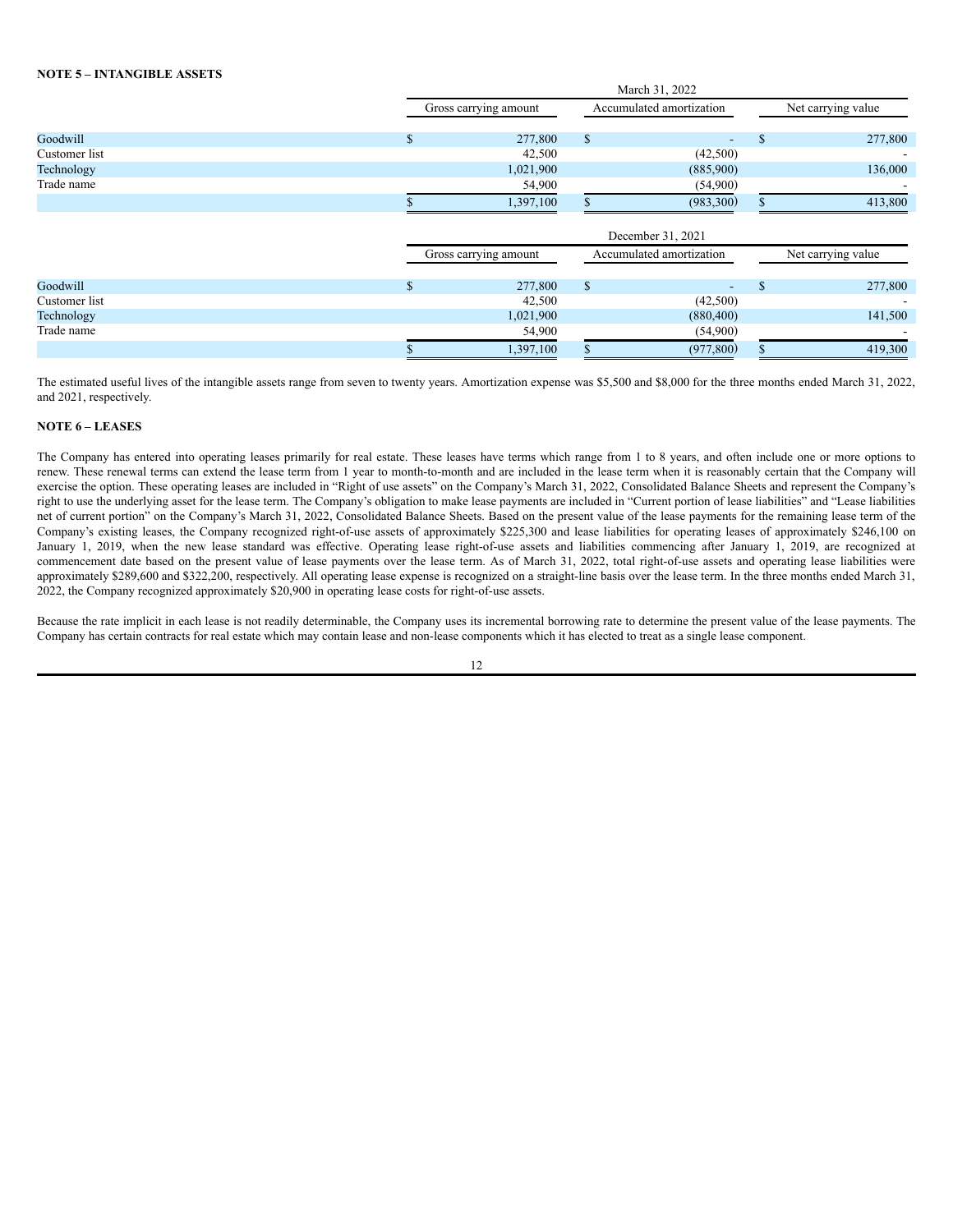Information related to the Company's right-of-use assets and related lease liabilities were as follows (Unaudited):

|                                                                              | <b>Three Months</b><br><b>Ended March 31,</b> |           |  |          |  |
|------------------------------------------------------------------------------|-----------------------------------------------|-----------|--|----------|--|
|                                                                              |                                               | 2022      |  | 2021     |  |
| Cash paid for operating lease liabilities                                    |                                               | 36,700    |  | 77,000   |  |
| Right-of-use assets obtained in exchange for new operating lease obligations |                                               |           |  |          |  |
| Weighted-average remaining lease term                                        |                                               | 53 months |  | 0 months |  |
| Weighted-average discount rate                                               |                                               | 10%       |  | 10%      |  |

Maturities of lease liabilities as of March 31, 2022 were as follows:

| 2023                                    | \$<br>86,300 |
|-----------------------------------------|--------------|
| 2024                                    | 88,900       |
| 2025                                    | 91,600       |
| 2026                                    | 94,300       |
| 2027                                    | 40,300       |
| Thereafter                              |              |
|                                         | 401,400      |
| Less imputed interest                   | (79,200)     |
| Total lease liabilities                 | 322,200      |
|                                         |              |
| Current operating lease liabilities     | 56,700       |
| Non-current operating lease liabilities | 265,500      |
| Total lease liabilities                 | 322,200      |
|                                         |              |

# **NOTE 7 – ACCRUED LIABILITIES**

Accrued liabilities were comprised of the following:

|                                        |    | March 31,<br>2022 |              | December 31.<br>2021 |
|----------------------------------------|----|-------------------|--------------|----------------------|
| Accrued compensation and related taxes | \$ | 158,500           | <sup>S</sup> | 124,600              |
| Accrued interest                       |    | 1,980,500         |              | 1,818,500            |
| Accrued settlement/litigation claims   |    | 150,000           |              | 150,000              |
| Warranty and defect claims             |    | 40,500            |              | 40,000               |
| Other                                  |    | 102,600           |              | 97,000               |
| <b>Total Accrued Liabilities</b>       |    | 2,432,100         |              | 2,230,100            |
|                                        | 13 |                   |              |                      |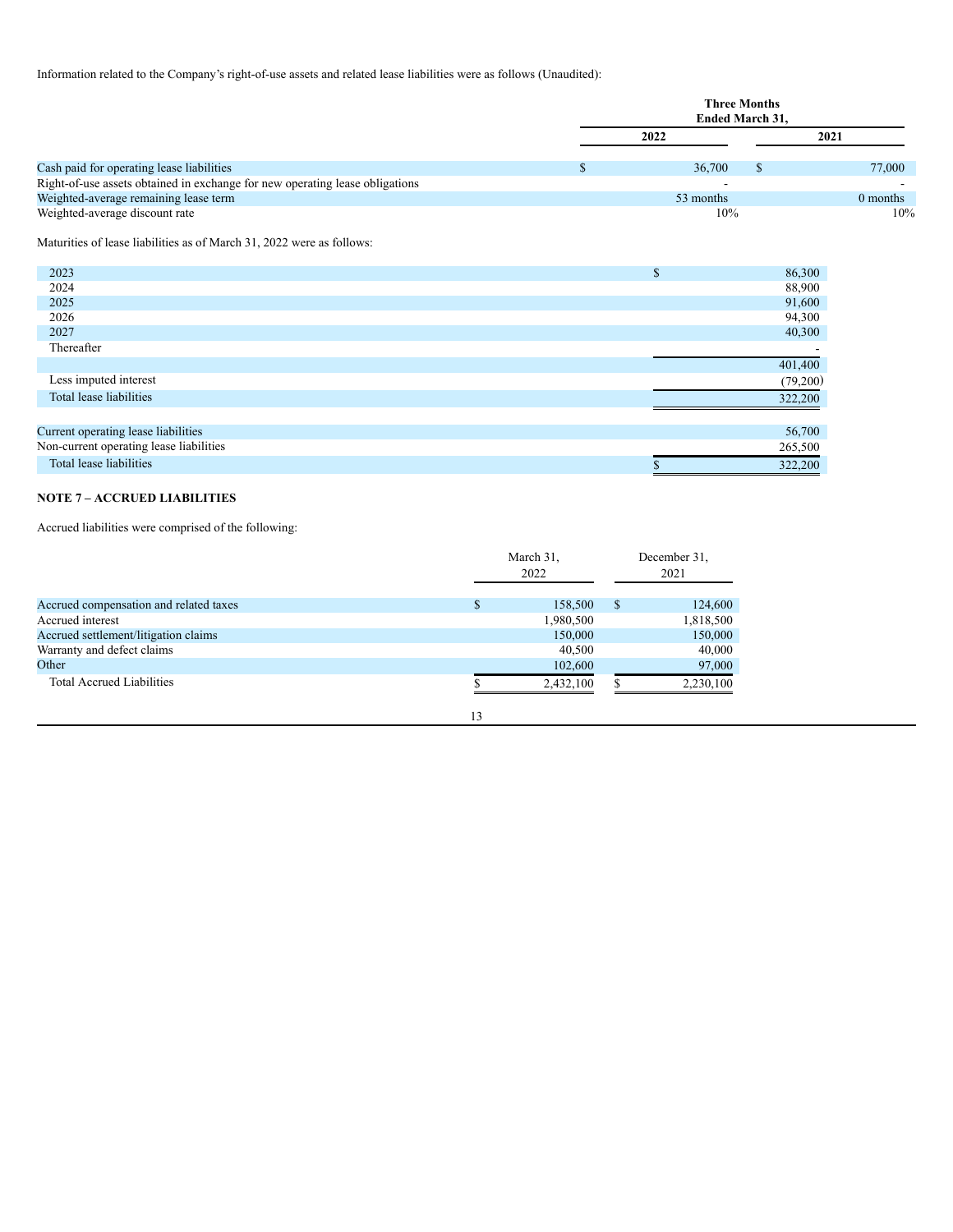# **NOTE 8 – UNCOMPLETED CONTRACTS**

Costs, estimated earnings and billings on uncompleted contracts are as follows:

|                        |              | March 31,<br>2022 |              | December 31,<br>2021 |
|------------------------|--------------|-------------------|--------------|----------------------|
|                        |              | (unaudited)       |              |                      |
| Revenue recognized     | $\mathbb{S}$ | 679,300           | $\mathbb{S}$ | 285,600              |
| Less: billings to date |              | (664, 400)        |              | (282,000)            |
|                        |              |                   |              |                      |
| Contract assets        |              | 14,900            |              | 3,600                |
|                        |              |                   |              |                      |
| Billings to date       |              | 1,032,000         |              | 1,578,300            |
|                        |              |                   |              |                      |
| Revenue recognized     |              | (508, 500)        |              | (1,052,400)          |
|                        |              |                   |              |                      |
| Contract liabilities   | \$           | 523,500           | \$           | 525,900              |

# **NOTE 9 – INVESTMENT IN PARAGON WASTE SOLUTIONS LLC**

Since its inception through March 31, 2022, the Company has provided approximately \$6.4 million in funding to PWS for working capital and the further development and construction of various prototypes and commercial waste destruction units. No members of PWS have made capital contributions or other funding to PWS other than SEER. The intent of the operating agreement is to provide the funding as an advance against future earnings distributions made by PWS.

# **NOTE 10 – DEBT**

Debt as of March 31, 2022 (Unaudited), and December 31, 2021, was comprised of the following:

|                               | Paycheck<br>protection<br>program | <b>Short term</b><br>notes | Convertible<br>notes,<br>unsecured | Current<br>portion of<br>long-term<br>debt and<br>capital<br>lease<br>obligations | Long term<br>debt and<br>capital<br>lease<br>obligations | <b>Total</b> |
|-------------------------------|-----------------------------------|----------------------------|------------------------------------|-----------------------------------------------------------------------------------|----------------------------------------------------------|--------------|
| Balance December 31, 2021     | 96,600<br>\$                      | \$2,843,900                | \$1,605,000                        | 525,600<br>$\mathbb{S}$                                                           | \$1,619,600(4)                                           | \$6,690,700  |
| Increase in borrowing         |                                   |                            |                                    | 4,600(2)                                                                          | 258,800(2)                                               | 263,400      |
| Principal reductions(1)       | (96,600)                          | (11,600)                   | $\overline{\phantom{0}}$           |                                                                                   | (6,800)                                                  | (115,000)    |
| Long term debt to current     | <b>.</b>                          | $\overline{\phantom{a}}$   | $\blacksquare$                     | $\overline{\phantom{0}}$                                                          | $\overline{\phantom{a}}$                                 |              |
| Amortization of debt discount |                                   |                            |                                    |                                                                                   |                                                          |              |
| Balance March 31, 2022        |                                   | \$2,832,300(3)             | \$1,605,000                        | 530,200                                                                           | \$1,871,600                                              | \$6,839,100  |

(1) The Payroll Protection Program final note forgiveness was confirmed during the first quarter of 2022.

(2) A) Secured note payable of \$13,300, secured by and proceeds used to buy a forklift, dated March 15, 2022, interest at an annual rate of 6.5% simple interest and matures on February 15, 2025, with payments of approx \$400 per month, in accordance with the note's provisions. For the three months ended March 31, 2022, the Company recorded interest expense of \$100. Unpaid interest at March 31, 2022 was \$0. \$4,200 of this note is included in the current portion of long-term debt. B) Note payable of \$250,000 dated February 11, 2022, interest at an annual rate of 8% simple interest and matures on February 10, 2027. This note is included as part of a series of anticipated notes, all of which will be converted into common equity of Paragon Waste Services, LLC. (Note 1), in accordance with the note's provisions. For the three months ended March 31, 2022, the Company recorded interest expense of \$2,700. Unpaid interest at March 31, 2022 was approximately \$2,700.

(3) The balance consists of \$2,410,200 of secured notes, and \$422,100 unsecured notes payable.

(4) Secured notes.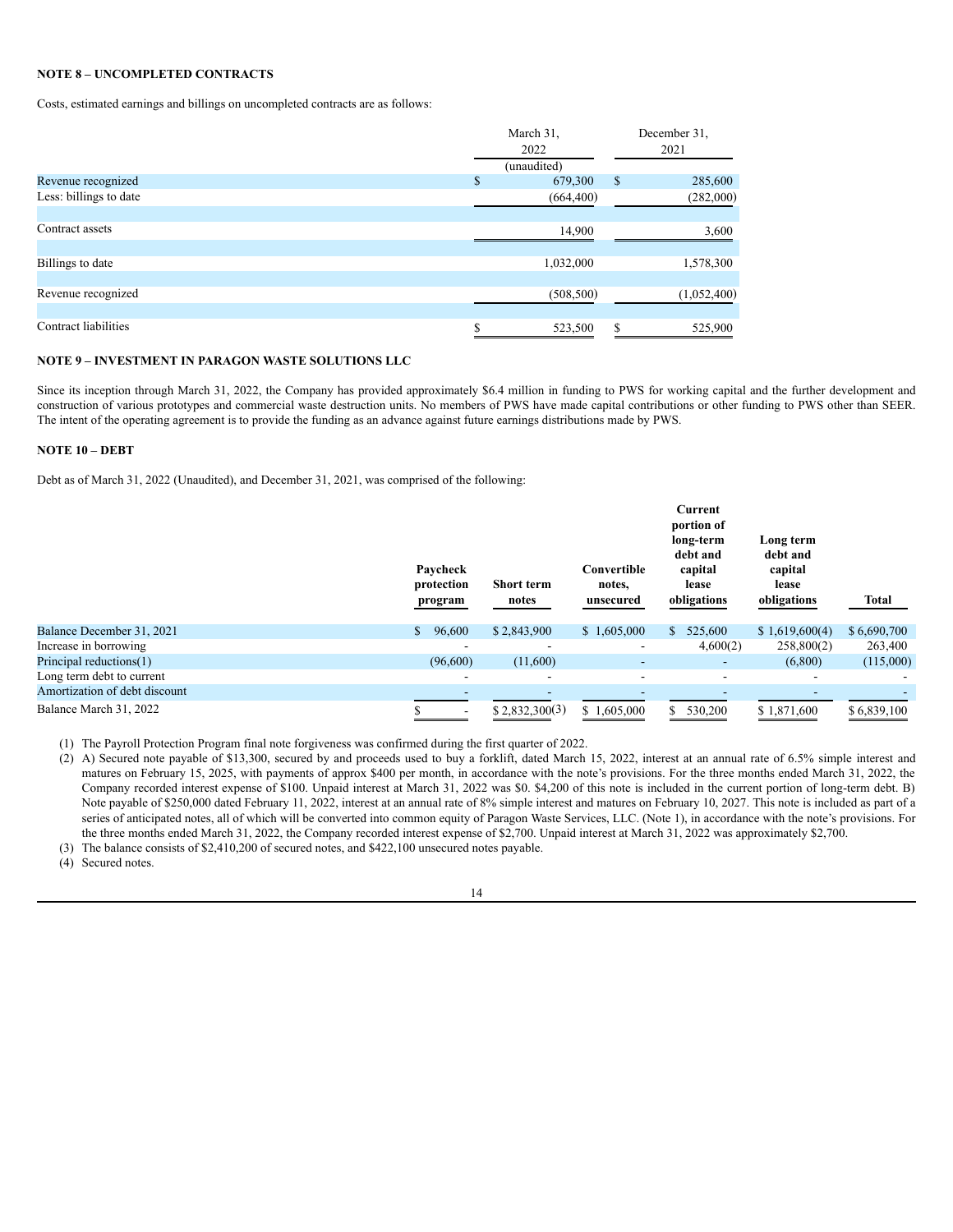### **NOTE 11 – RELATED PARTY TRANSACTIONS**

## Notes payable and accrued interest, related parties

Related parties accrued interest due to certain related parties are as follows:

|                                                               | March 31.<br>2022 |  | December 31.<br>2021 |
|---------------------------------------------------------------|-------------------|--|----------------------|
|                                                               | (unaudited)       |  |                      |
| Short term notes                                              | 125,000           |  | 125,000              |
| Accrued interest                                              | 63,000            |  | 55.800               |
| Total short-term notes and accrued interest - Related parties | 188,000           |  | 180.800              |

### **NOTE 12 – EQUITY TRANSACTIONS**

### 2022 Common Stock Transactions

During the three months ended March 31, 2022, no new equity transactions have occurred.

### 2021 Common Stock Transactions

During the three months ended March 31, 2021, no new equity transactions have occurred.

### Non-controlling Interest

The non-controlling interest presented in our condensed consolidated financial statements reflects a 46% non-controlling equity interest in PWS and 49% non-controlling equity interest in PelleChar. Net losses attributable to non-controlling interest, as reported on our condensed consolidated statements of operations, represents the net loss of each entity attributable to the non-controlling equity interest. The non-controlling interest is reflected within stockholders' equity on the condensed consolidated balance sheet.

### **NOTE 13 – CUSTOMER CONCENTRATIONS**

The Company had sales from operations to three, for the three months ended March 31, 2022, and 2021 that surpassed the 10% threshold of total revenue, respectively. In total, these customers represented approximately 68% and 64% of our total sales, respectively. The concentration of the Company's business with a relatively small number of customers may expose us to a material adverse effect if one or more of these large customers were to experience financial difficulty or were to cease being customers for nonfinancial related issues.

# **NOTE 14 – NET GAIN OR LOSS PER SHARE**

Basic net gain or loss per share is computed by dividing net gain or loss attributable to common shareholders by the weighted average number of common shares outstanding. Diluted net gain or loss per share is computed by dividing net loss attributable to common shareholders by the weighted average number of common shares outstanding plus the number of common shares that would be issued assuming exercise or conversion of all potentially dilutive common shares. Potentially dilutive securities are excluded from the calculation when their effect would be anti-dilutive. For three months ended March 31, 2022, all potentially dilutive securities have been excluded from the diluted share calculations because they were anti-dilutive as a result of the net losses incurred for the respective period, or were dilutive, but the exercise prices were above the stock price for the entire period, deeming them not to be converted, or exercised during the period. Accordingly, basic shares equal diluted shares for all periods presented.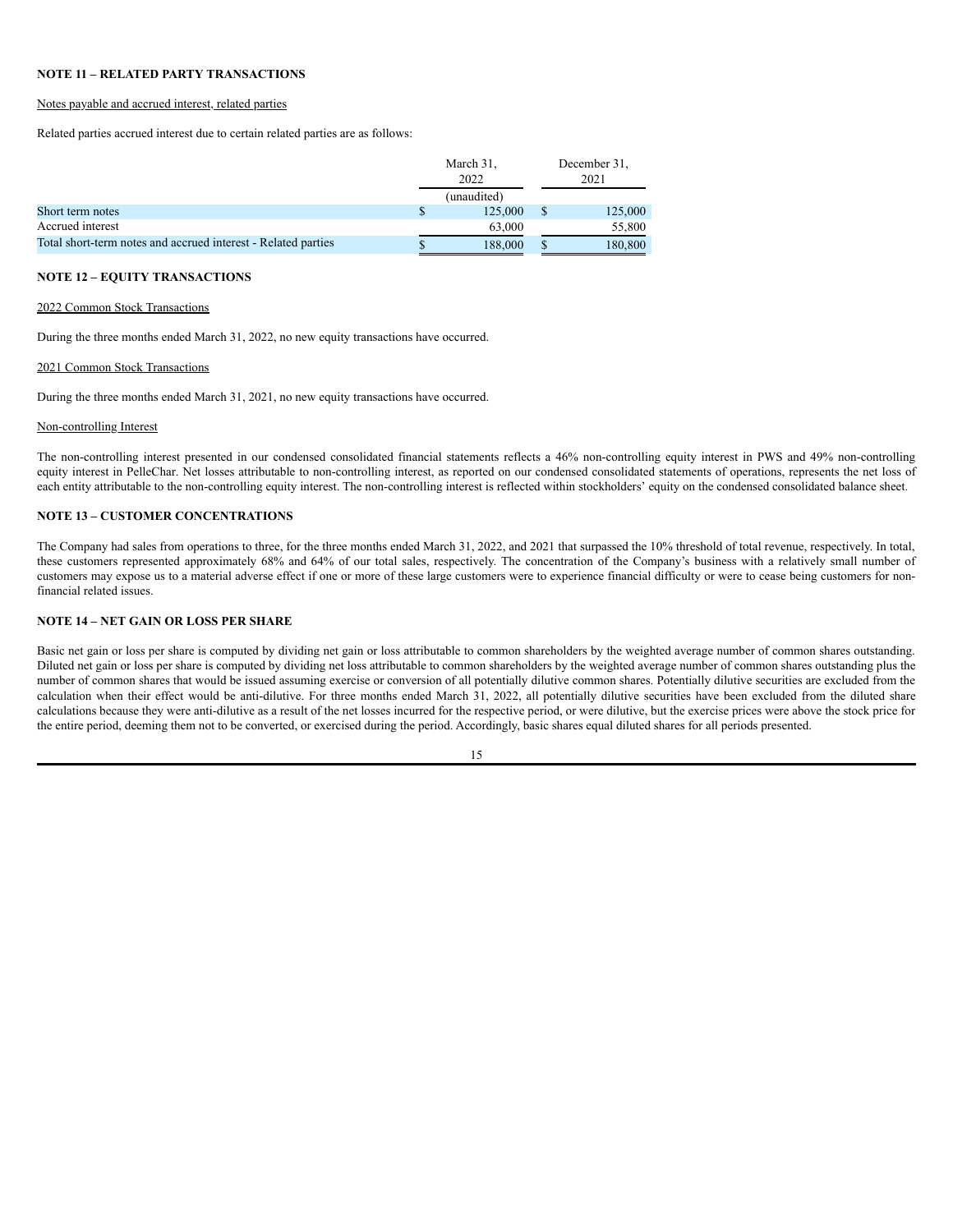Potentially dilutive securities were comprised of the following (unaudited):

|                                                       |           | Three Months Ended March 31, |  |  |  |
|-------------------------------------------------------|-----------|------------------------------|--|--|--|
|                                                       | 2022      | 2021                         |  |  |  |
| Warrants                                              | 200,000   | 271,000                      |  |  |  |
| Options                                               | 1,590,000 | 1,640,000                    |  |  |  |
| Convertible notes payable, including accrued interest | 3,120,500 | 2,918,900                    |  |  |  |
|                                                       | 4,910,500 | 4.829.900                    |  |  |  |

# **NOTE 15 – ABANDONMENT OF SUBSIDIARY**

On September 1, 2021, the Company's board of directors, by unanimous consent, adopted a resolution to abandon the Company's wholly owned subsidiary, REGS, LLC. The abandonment resulted in a gain to the Company of approximately \$1.5 million for the year ended December 31, 2021. For the three months ended March 31, 2021, all operations from REGS have been reported as discontinued operations.

Major classes of line items constituting pretax income on discontinued operations:

|                                           |      | For the three months ended<br>March 31, |               |           |  |  |
|-------------------------------------------|------|-----------------------------------------|---------------|-----------|--|--|
|                                           | 2022 |                                         |               | 2021      |  |  |
| Services revenue                          | \$   |                                         | <sup>\$</sup> | 177,200   |  |  |
| Services costs                            |      |                                         |               | (179,600) |  |  |
| General and administrative expenses       |      |                                         |               | (2,700)   |  |  |
| Salaries and related expenses             |      |                                         |               | (29,000)  |  |  |
| Other income                              |      |                                         |               | 67,600    |  |  |
| Gain on debt extinguishment               |      |                                         |               |           |  |  |
| Total expenses                            |      |                                         |               | (143,700) |  |  |
|                                           |      |                                         |               |           |  |  |
| Operating income                          |      |                                         |               | 33,500    |  |  |
| Income tax benefit                        |      |                                         |               |           |  |  |
| Total income from discontinued operations |      |                                         |               | 33,500    |  |  |

# **NOTE 16 – SEGMENT INFORMATION AND MAJOR CUSTOMERS**

The Company currently has identified two segments as follows:

MV, SEM, PelleChar Environmental Solutions PWS Solid Waste

The composition of our reportable segments is consistent with that used by our chief decision makers to evaluate performance and allocate resources. All of our operations are located in the U.S. The Company has not allocated corporate selling, general and administrative expenses, and stock-based compensation to the segments. All intercompany transactions have been eliminated.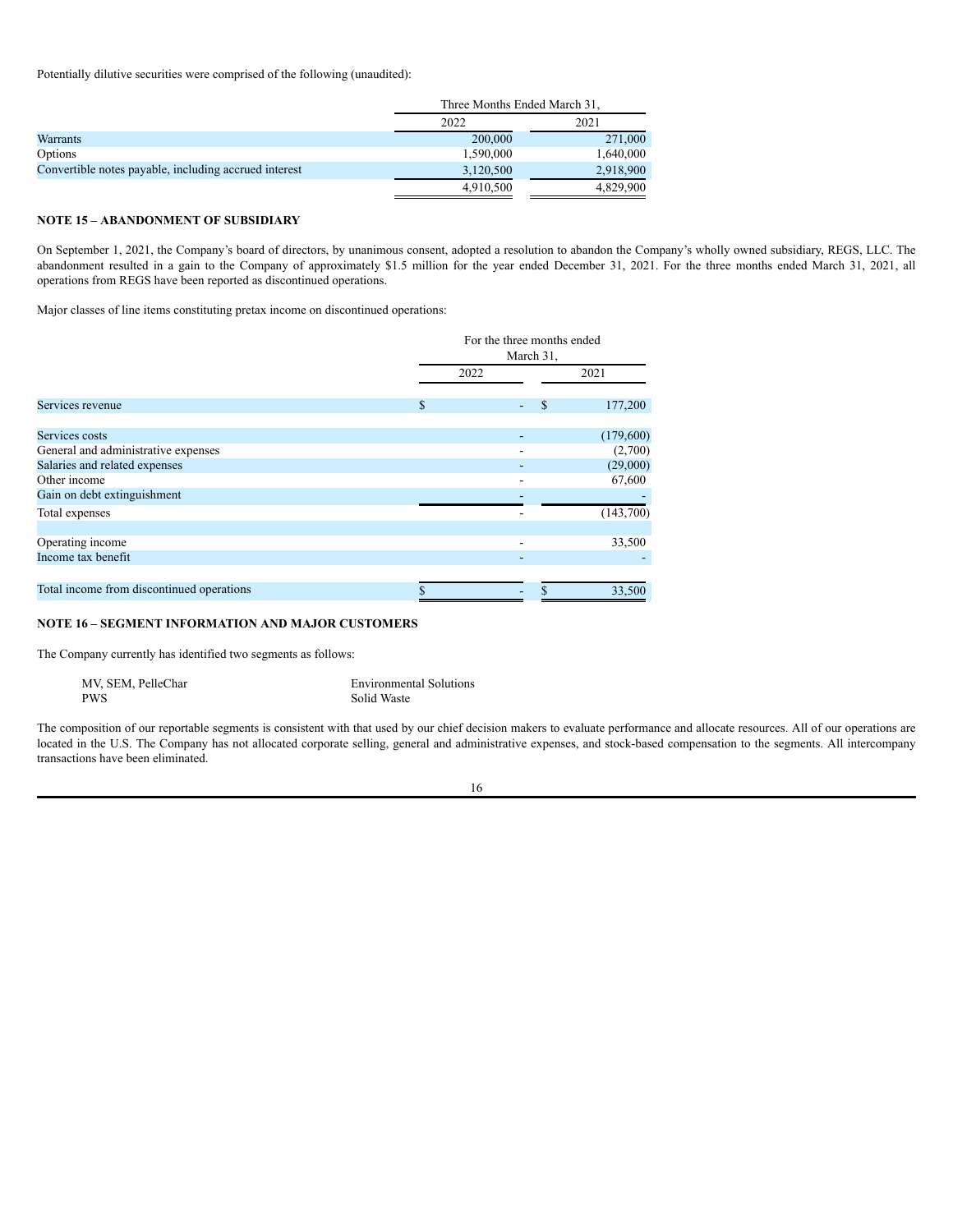# Segment information for the three months ended March 31, 2022 (Unaudited), and 2021 is as follows:

# **Three Months ended March 31,**

| 2022                                    | Environmental<br>Solutions | Solid<br>Waste |              | Corporate | <b>Total</b>  |
|-----------------------------------------|----------------------------|----------------|--------------|-----------|---------------|
| Revenue                                 | 859,900                    | 50,000         | $\mathbb{S}$ |           | \$<br>909,900 |
| Depreciation and amortization (1)       | 11,000                     | 7,400          |              | 11,900    | 30,300        |
| Interest expense                        | 1,300                      | 4,100          |              | 185,200   | 190,600       |
| Net income (loss)                       | 36,500                     | (5,900)        |              | (417,200) | (386, 600)    |
| Capital expenditures (cash and noncash) | 28,300                     |                |              |           | 28,300        |
| Total assets                            | 1,547,700                  | 277,600        |              | 492,500   | 2,317,800     |
| 2021                                    | Environmental<br>Solutions | Solid<br>Waste |              | Corporate | <b>Total</b>  |
| Revenue                                 | 627,800                    | 58,200         |              |           | 686,000       |
| Depreciation and amortization (1)       | 17,200                     | 8,500          |              | 8,900     | 34,600        |
| Interest expense                        | 1,400                      |                |              | 192,800   | 194,200       |
| Stock-based compensation                |                            |                |              | 4,700     | 4,700         |
| Net income (loss)                       | 138,200                    | (22,300)       |              | (433,500) | (317,600)     |
| Capital expenditures (cash and noncash) |                            |                |              |           |               |
| Total assets                            | 1,470,300                  | 354,200        |              | 685,000   | 2,509,500     |
|                                         | 17                         |                |              |           |               |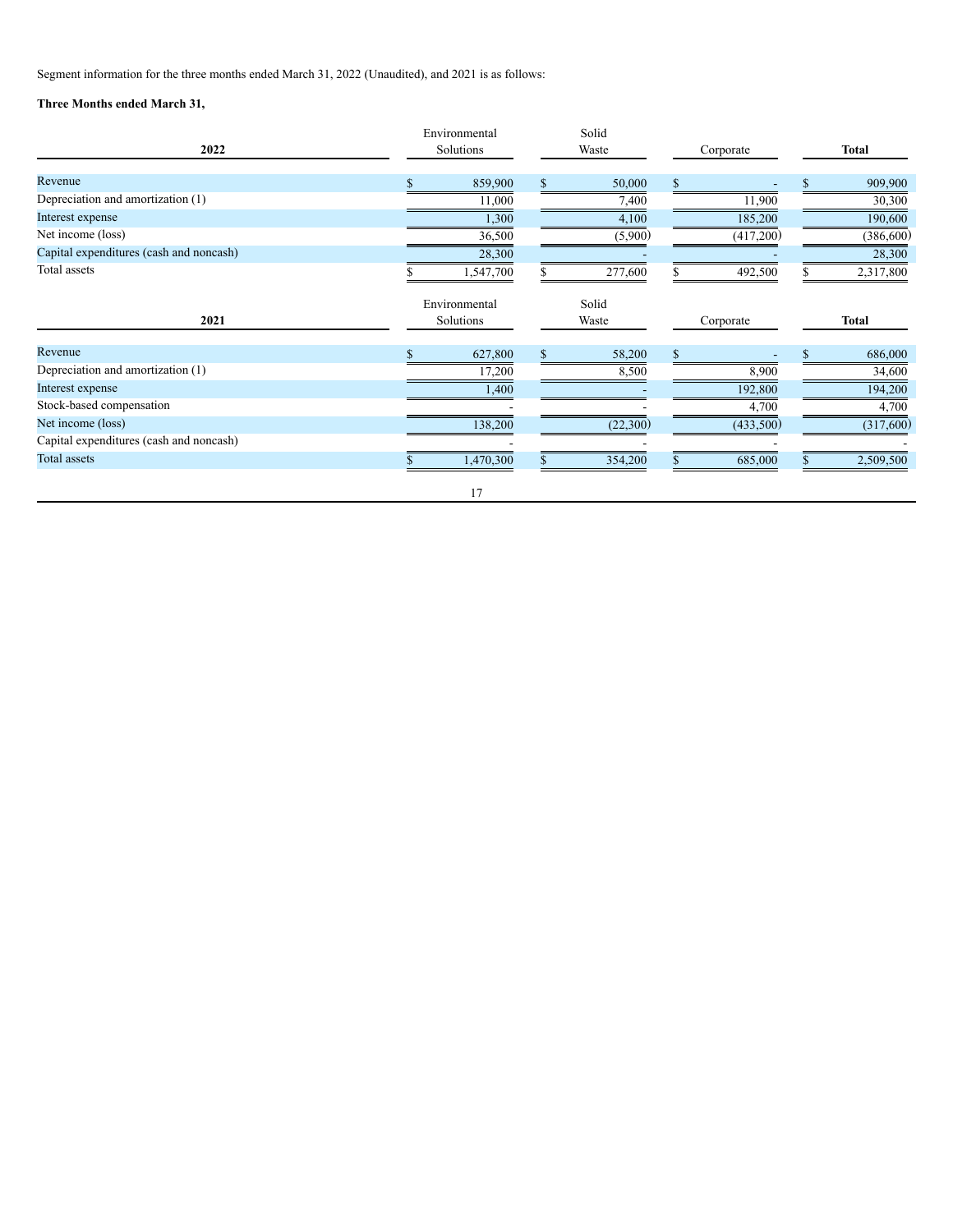### <span id="page-17-0"></span>**Item 2. Management's Discussion and Analysis of Financial Condition and Results of Operations**

The following discussion is intended to assist you in understanding our business and the results of our operations. It should be read in conjunction with the Condensed Consolidated Financial Statements and the related notes that appear elsewhere in this report as well as our Report on Form 10-K filed with the Securities and Exchange Commission on April 15, 2021. Certain statements made in our discussion may be forward looking. Forward-looking statements involve risks and uncertainties and a number of factors could cause actual results or outcomes to differ materially from our expectations. These risks, uncertainties, and other factors include, among others, the risks described in our Annual Report on Form 10-K filed with the Securities and Exchange Commission, as well as other risks described in this Quarterly Report. Unless the context requires otherwise, when we refer to "we," "us" and "our," we are describing Strategic Environmental & Energy Resources, Inc. and its consolidated subsidiaries on a *consolidated basis.*

# **SEER BUSINESS OVERVIEW**

Strategic Environmental & Energy Resources, Inc. ("the Company" or "SEER") was originally organized under the laws of the State of Nevada on February 13, 2002 for the purpose of acquiring one or more businesses, under the name of Satellite Organizing Solutions, Inc. ("SOZG"). In January 2008, SOZG changed its name to Strategic Environmental & Energy Resources, Inc., reduced its number of outstanding shares through a reverse stock split and consummated the acquisition of both, REGS, LLC and Tactical Cleaning Company, LLC. SEER is dedicated to assembling complementary service and environmental, clean-technology businesses that provide safe, innovative, cost effective, and profitable solutions in the environmental, waste management and renewable energy industries. SEER currently operates five companies with four offices in the western and mid-western U.S. Through these operating companies, SEER provides products and services throughout the U.S. and has licensed and owned technologies with many customer installations throughout the U.S. Each of the five operating companies, which includes our majority owned entities, is discussed in more detail below.

The Company's domestic strategy is to grow internally through SEER's subsidiaries that have well established revenue streams and, simultaneously, establish long-term alliances with and/or acquire complementary domestic businesses in rapidly growing markets for renewable energy, waste and water treatment and industrial services. The focus of the SEER family of companies, however, is to increase margins by securing or developing proprietary patented and patent-pending technologies and then leveraging its 20 plus-year service experience to place these innovations and solutions into the growing markets of emission capture and control, renewable "green gas" capture and sale, compressed natural gas fuel generation, as well as general solid waste and medical/pharmaceutical waste destruction. Many of SEER's current operating companies share customer bases and each provides synergistic services, technologies and products.

The Company now owns and manages three operating entities and two entities that have no significant operations to date. The Company's REGS subsidiary was abandoned during the third fiscal quarter of 2021. References in this report to abandoned or abandonment refer to the Company's determination not to provide financial support to, or conduct operations in or through, REGS.

#### **Subsidiaries**

### **Wholly owned**

**MV, LLC (d/b/a MV Technologies), ("MV")**: **(operating since 2003)** MV designs and sells patented and/or proprietary, dry scrubber solutions for management of Hydrogen Sulfide (H<sub>2</sub>S) in biogas, landfill gas, and petroleum processing operations. These system solutions are marketed under the product names H2SPlus™ and OdorFilter™. The markets for these products include landfill operations, agricultural and food product processors, wastewater treatment facilities, and petroleum product refiners. MV also develops and designs proprietary technologies and systems used to condition biogas for use as renewable natural gas ("RNG"), for a number of applications, such as transportation fuel and natural gas pipeline injection.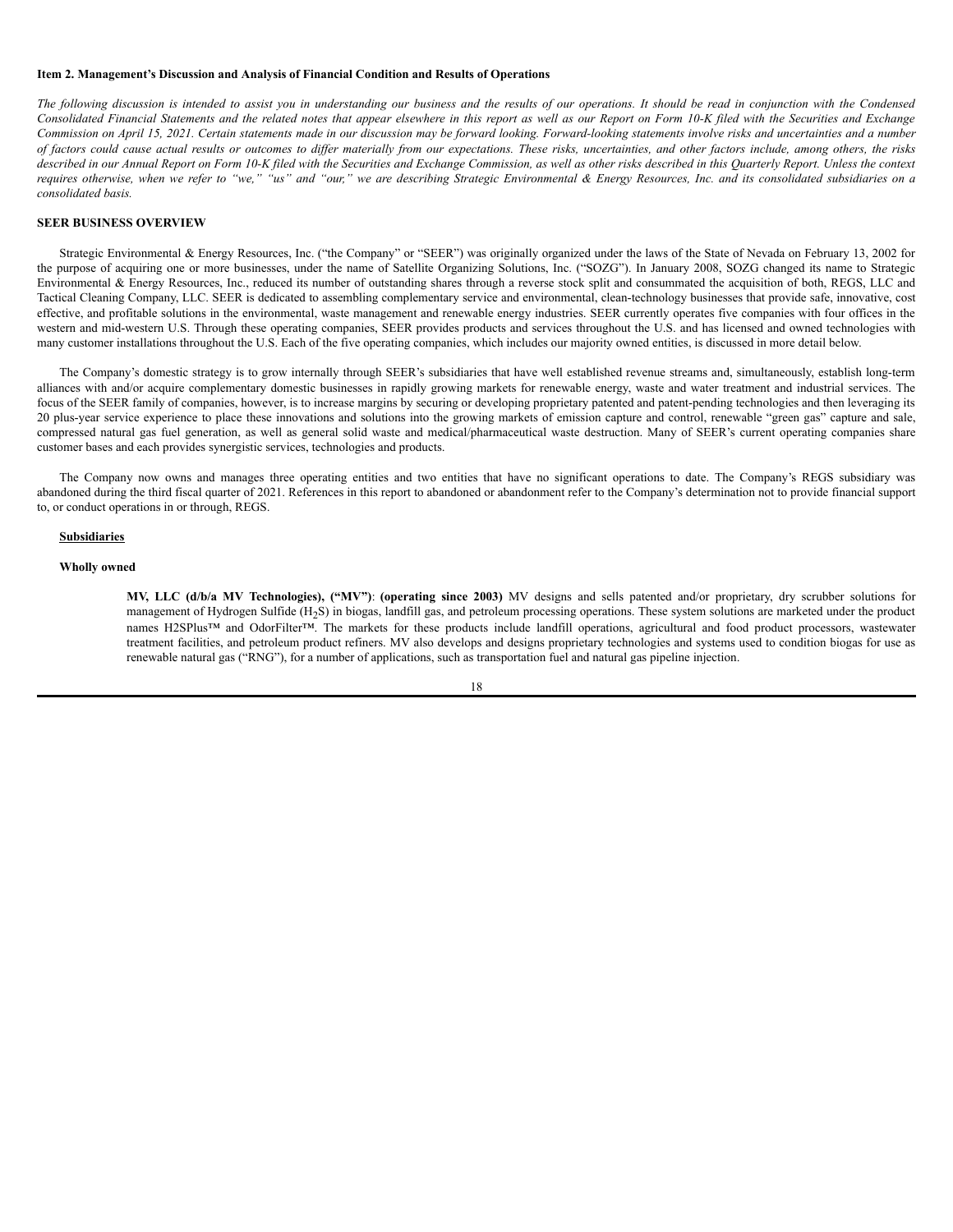**SEER Environmental Materials, LLC ("SEM"): (formed September 2015)** is a wholly owned subsidiary established as a materials technology business with the purpose of developing advanced chemical absorbents and catalysts that enhance the capability of biogas produced from, landfill, wastewater treatment operations and agricultural digester operations.

**REGS, LLC** d/b/a Resource Environmental Group Services ("REGS"): **(operated from 1994 to September 2021)** previously designed and manufactured environmental systems and provided general industrial cleaning services and waste management consulting to many industry sectors. During the fourth quarter of 2019, the Company ceased bidding on, and accepting contracts for the services division of its REGS subsidiary. The results from the subsidiary are included in discontinued operations for the years ended 2021 and 2020. No contracts have been uncompleted relating to the services division; therefore, the services division did not have any performance obligations as of December 31, 2020, nor thereafter. After the industrial cleaning services division was discontinued as of 2019, REGS continued with its manufacturing and assembly operations during 2020 and into 2021. These operations consisted primarily of building kilns and related equipment. As of September 2021, the Company wound down REGS, ceased all operations, and abandoned the entity as a subsidiary. REGS operations for the periods reported were included in discontinued operations. Assets and liabilities were stranded and written off in accordance with GAAP; however, the Company cannot provide any assurance as to the treatment of such assets or liabilities or the abandonment by third parties, including governmental authorities.

### **Majority owned**

**Paragon Waste Solutions, LLC ("PWS"): (formed late 2010)** PWS is an operating company that has developed a patented waste destruction technology using a pyrolytic heating process combined with "non-thermal plasma" assisted oxidation. This technique involves gasification of solid waste by heating the waste in a low-oxygen environment, followed by complete oxidation at higher temperatures in the presence of plasma. The term "non-thermal plasma" refers to a low energy ionized gas that is generated by electrical discharges between two electrodes. This technology, commercially referred to as CoronaLux™, is designed and intended for the "clean" destruction of hazardous chemical and biological waste *(i.e.*, hospital "red bag" waste) thereby eliminating the need for costly segregation, transportation, incineration or landfill (with their associated legacy liabilities). PWS is a 54% owned subsidiary.

**PelleChar, LLC ("PelleChar"): (formed September 2018)** owned 51% by SEER. PelleChar has secured third-party pellet manufacturing capabilities from one of the nation's premier pellet manufacturers. Working closely with Biochar Now, LLC, PelleChar commenced sales in 2019 of its proprietary pellets containing the proven and superior Biochar Now product starting with the landscaping and big agriculture markets. At this time, PelleChar is the only company able to offer a soil amendment pellet containing the Biochar Now product that is produced using the patented pyrolytic process. PelleChar activity to date relates to startup of operations, and an increasing sales effort. Revenue and expenses of PelleChar were not material for the three months ended March 31, 2022.

### **Joint Ventures**

**PWS MWS Joint Venture**: In October 2014, PWS and Medical Waste Services, LLC ("MWS") formed a contractual joint venture to exploit the PWS medical waste destruction technology. In 2015, MWS licensed and installed a CoronaLux™ unit at an MWS facility, and subsequently received a limited permit to operate from the South Coast Air Quality Management District ("SCAQMD") and the California Department of Public Health. In November 2017, PWS received final air quality permit approval from SCAQMD allowing for full operations of the CoronaLux™ unit at the MWS facility.

**Paragon Southwest Joint Venture**: In December 2017, PWS and GulfWest Waste Solutions, LLC ("GWWS") formed Paragon Southwest Medical Waste, LLC ("PSMW") to exploit the PWS medical waste destruction technology. PSMW has an exclusive license to the CoronaLux™ technology in a six-state area of the Southern United States. In addition to the equity position, PWS is the operating partner for the business and intends to sell a number of additional systems to the joint venture. In 2017, PSMW purchased and installed three CoronaLux™ units at an PSMW facility.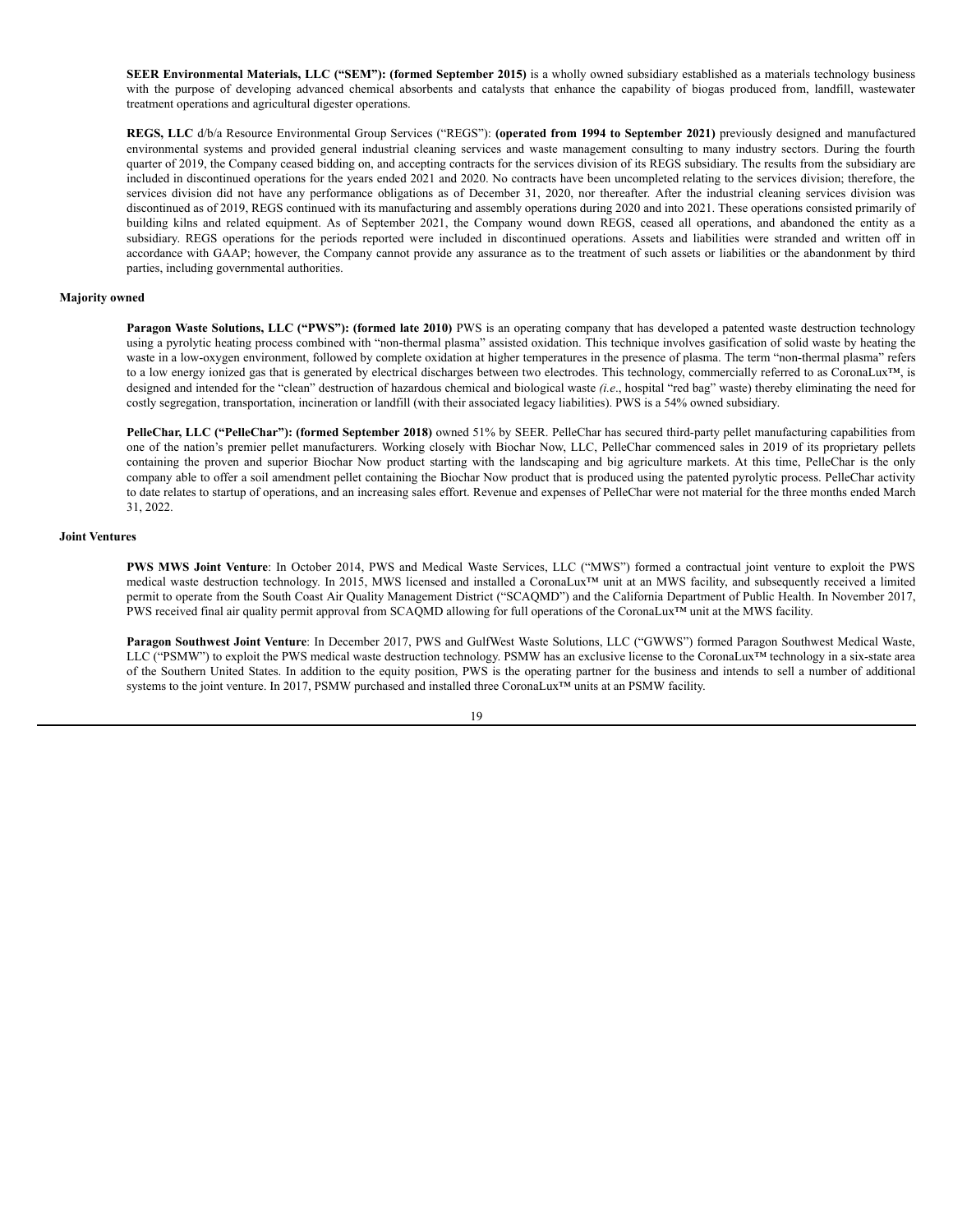### **SEER's Financial Condition and Liquidity**

As shown in the accompanying consolidated financial statements, the Company has experienced recurring operating losses, and has accumulated a deficit of approximately \$29.8 million as of March 31, 2022, and \$29.4 million as of December 31, 2021. For the three months ended March 31, 2022, and 2021 we incurred a net loss of approximately \$0.4 million, and \$0.3 million, respectively. As of March 31, 2022, and December 31, 2021, our current liabilities exceed our current assets by approximately \$7.6 million and \$7.5 million, respectively. The primary reason for that working capital deficit increased from December 31, 2021, to March 31, 2022, is due to a net loss for the quarter. The Company has limited common shares available for issue which may limit the ability to raise capital or settle debt through issuance of shares. These factors raise substantial doubt about the ability of the Company to continue to operate as a going concern for a period of at least one year after the date of the issuance of our audited financial statements for the period ended March 31, 2022.

Realization of a major portion of our assets as of March 31, 2022, is dependent upon our continued operations. The Company is dependent on generating additional revenue or obtaining adequate capital to fund operating losses until it becomes profitable. In addition, we have undertaken a number of specific steps to continue to operate as a going concern. We continue to focus on developing organic growth in our operating companies, diversifying our service customer base and market concentrations and improving gross and net margins through increased attention to pricing, aggressive cost management and overhead reductions, including discontinuing a line of business with insufficient margins. Critical to achieving profitability will be our ability to license and or sell, permit and operate through our joint ventures and licensees our CoronaLux™ waste destruction units. We have increased our business development focus to address opportunities identified in domestic markets attributable to increased federal and state emission control regulations and a growing demand for energy conservation and renewable energies. In addition, the Company is evaluating various forms of financing that may be available to it. There can be no assurance that the Company will secure additional financing for working capital on favorable terms or at all, increase revenues and achieve the desired result of net income and positive cash flow from operations in future years. These financial statements do not give any effect to any adjustments that would be necessary should the Company be unable to report on a going concern basis.

### **Results of Operations for the Three Months Ended March 31, 2022, and 2021**

Total revenues were \$0.9 million and \$0.7 million for the three months ended March 31, 2022, and 2021, respectively. The increase of approximately \$0.2 million or 22% in revenues comparing the three months ended March 31, 2022, to the three months ended March 31, 2021, is attributable to the increases in revenues from our products segment revenue, which includes our environmental solutions segment, which increased from approximately \$0.7 million for the three months ended March 31, 2021, to approximately \$0.9 million for the three months ended March 31, 2022, an increase of approximately \$0.2 million or approximately 22%. Environmental solutions segment generated more revenue as activity increased in our construction contracts, due to the relief of a general slowdown in the economy attributable to the COVID-19 pandemic the prior year period.

Operating expenses, which include cost of products, cost of solid waste and general and administrative (G&A) expenses, and salaries and related expenses, were approximately \$1.3 million for the three months ended March 31, 2022, an increase of approximately \$0.4 million from \$0.9 million for the three months ended March 31, 2021. Product costs increased \$0.2 million for the three months ended March 31, 2021, compared to the three months ended March 31, 2022, primarily due to increased job costs connected to our percent complete contracts, as percent complete contract activity has increased, and the increased costs for freight was material for the quarter. Salaries and related expenses increased \$0.2 million for the three months ended March 31, 2021, compared to the three months ended March 31, 2022, primarily due to ERTC credits that reduced payroll taxes during the first quarter of 2021.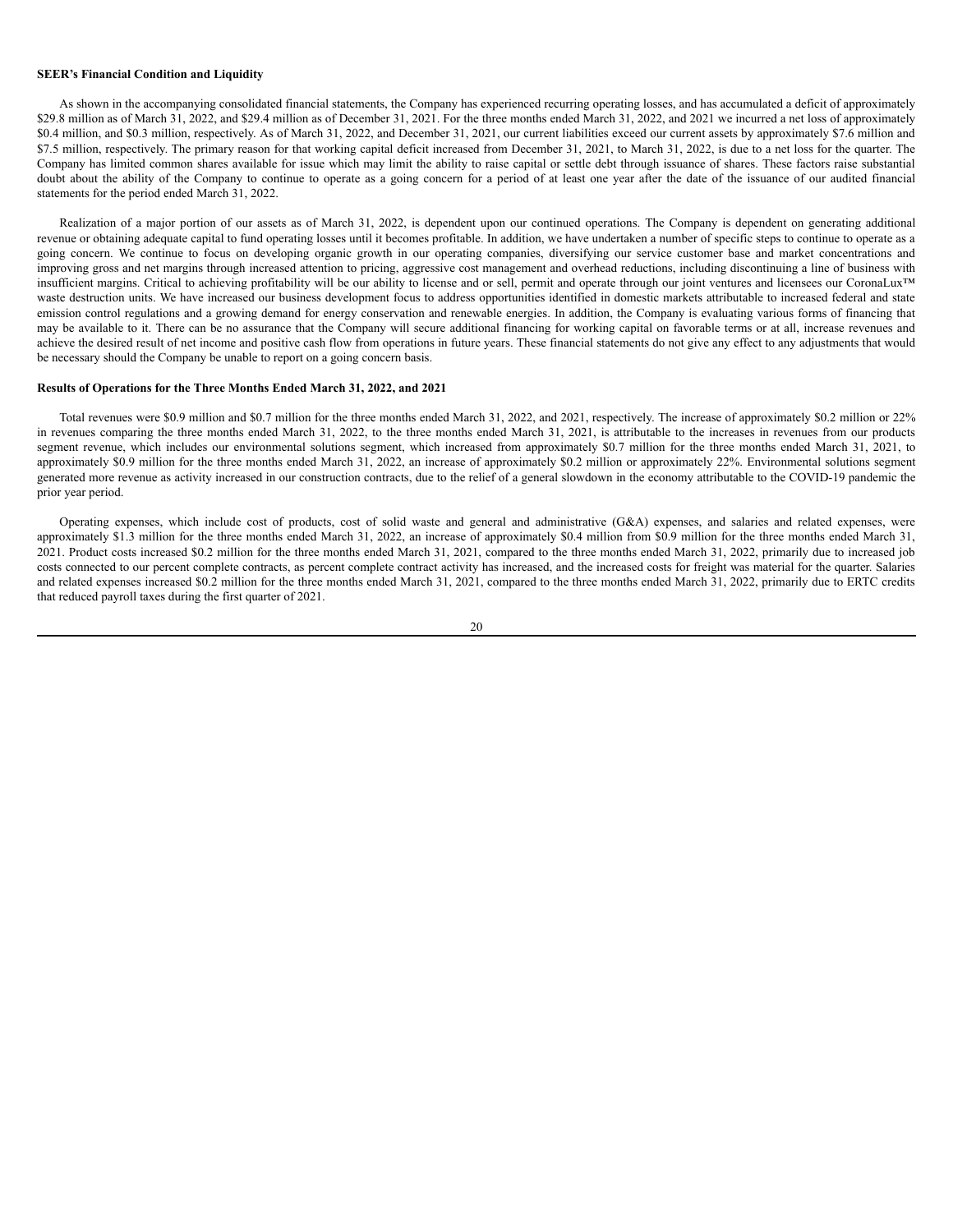Total non-operating expense, net was \$19,100 for the three months ended March 31, 2022, compared to \$0.2 million expense for the three months ended March 31, 2021. During the three months ended March 31, 2022, the Company recorded \$0.1 million in gain on debt extinguishment, which resulted from the forgiveness of the Company's PPP Loans from the US Treasury, and approximately \$0.1 million gain on the exchange of convertible units in a subsidiary for an outstanding debt and liabilities. The units had no basis, resulting in a gain for the quarter.

There is no provision for income taxes for both the three months ended March 31, 2022, and 2021, due to our net losses for both periods and we continue to maintain full allowances covering our net deferred tax benefits as of March 31, 2022, and 2021.

Loss from continuing operations was approximately \$0.4 million, for both the three months ended March 31, 2022, and 2021. The net income attributable to SEER after deducting \$4,100 for the non-controlling interest was \$0.4 million for the three months ended March 31, 2022, as compared to a net loss of \$0.3 million, after deducting \$12,800 in non-controlling interest and adding \$33,500 gain from discontinued operations, for the three months ended March 31, 2021. As noted above, an increase in operating expenses, reducing margins increased net loss by \$0.2 million, which was offset by reduced non-operating expenses by \$0.1 million due to gain on debt extinguishment and the exchange of debt and liabilities for units of an entity invested in by SEER.

# **Results of Discontinued Operations for the Three Months Ended March 31, 2022 and 2021**

As of September 1, 2021, the Company abandoned its REGS subsidiary. All revenue and expenses of our REGS subsidiary for 2021 are classified as discontinued operations.

|                                           |      | For the three months ended<br>March 31, |               |           |  |  |
|-------------------------------------------|------|-----------------------------------------|---------------|-----------|--|--|
|                                           | 2022 |                                         |               | 2021      |  |  |
| Services revenue                          | \$.  |                                         | <sup>\$</sup> | 177,200   |  |  |
| Services costs                            |      |                                         |               | (179,600) |  |  |
| General and administrative expenses       |      |                                         |               | (2,700)   |  |  |
| Salaries and related expenses             |      |                                         |               | (29,000)  |  |  |
| Other income                              |      |                                         |               | 67,600    |  |  |
| Gain on debt extinguishment               |      |                                         |               |           |  |  |
| Total expenses                            |      |                                         |               | (143,700) |  |  |
| Operating income                          |      |                                         |               | 33,500    |  |  |
| Income tax benefit                        |      |                                         |               |           |  |  |
| Total income from discontinued operations | \$   |                                         |               | 33,500    |  |  |

There is no provision for income taxes for both the three months ended March 31, 2022, and 2021, due to our net loss carryforwards and we continue to maintain full allowances covering our net deferred tax benefits as of March 31, 2022 and 2021.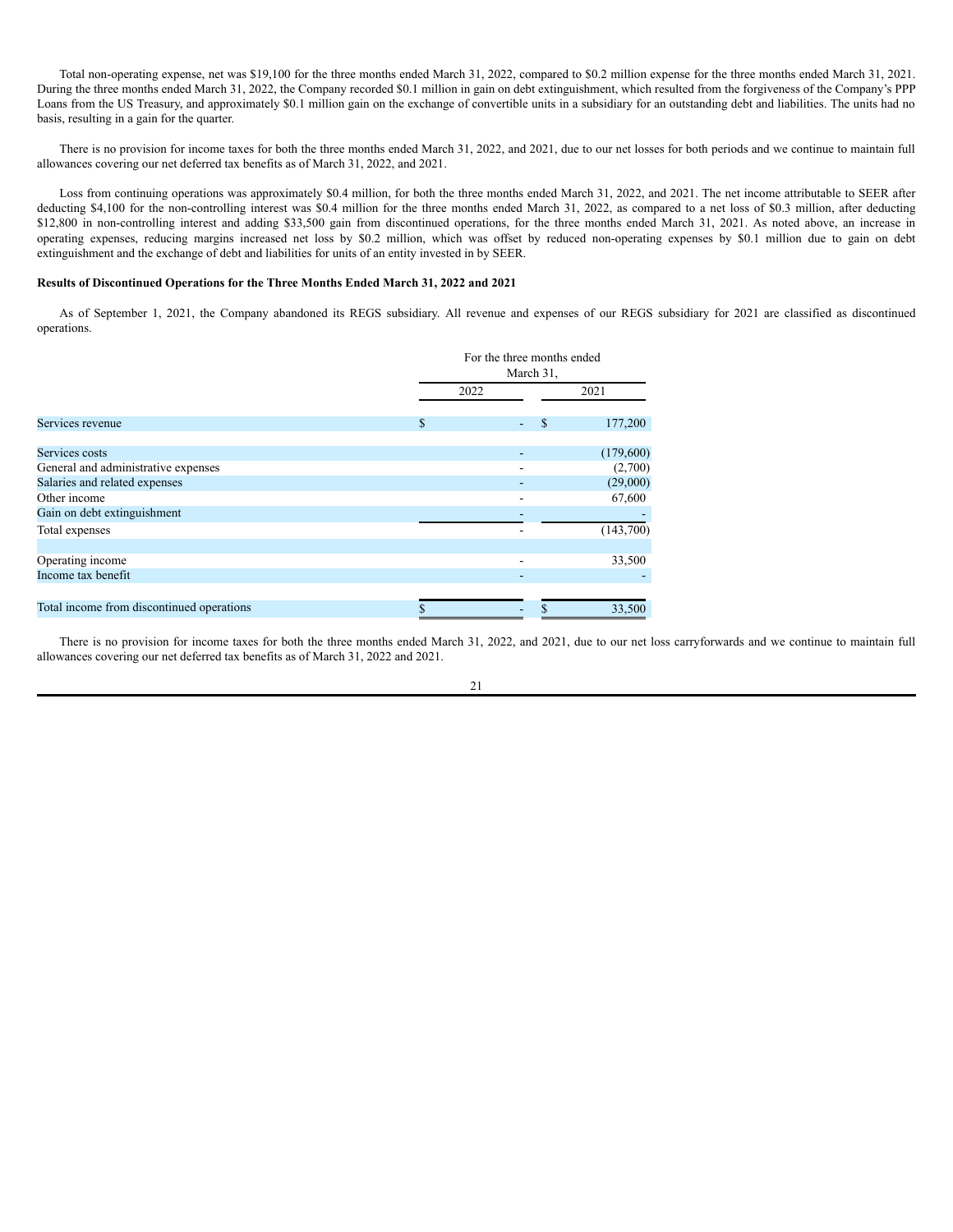### *Changes in Cash Flow*

### *Operating Activities*

The Company had net cash used by operating activities for the three months ended March 31, 2022, and 2021 of \$0.4 million and \$0.7 million, respectively. Cash used by operating activities is driven by our net loss and adjusted by non-cash items as well as changes in operating assets and liabilities. Non-cash adjustments primarily include depreciation, amortization of intangible assets, stock-based compensation expense, provision for bad debt, non-cash interest expense, gain on debt extinguishment, and gain on extinguishment of debt. Net loss increased from the three months ended March 31, 2021, of approximately \$0.3 million, to \$0.4 million for the three months ended March 31, 2022. Non-cash adjustments increased cash uses of \$46,500 for the three months ended March 31, 2022, compared to cash uses of \$16,500 for the three months ended March 31, 2021.

In addition to the non-cash adjustments to net income, changes in assets and liabilities include: a) changes in inventory provided approximately \$71,300 in cash in the first three months of 2022, compared to using \$53,700 in the first three months of 2021, a net increase in cash of approximately \$125,000, b) changes in prepaid expenses and other assets used approximately \$70,000 in the first three months of 2022, compared to using \$221,400 in the first three months of 2021, a net increase in cash of approximately \$151,400, c) changes in accounts payable, accrued liabilities, and customer deposits provided \$274,400 in the first three months of 2022, compared to using \$17,100 in the first three months of 2021, a net increase in cash provided of approximately \$0.3 million, d) changes in contract liabilities used \$2,400 in the first three months of 2022, compared to providing \$84,600 in the first three months of 2021, a net increase in cash used of approximately \$0.1 million.

### *Investing activities*

Net cash used by investing activities was \$28,300 for the three months ended March 31, 2022, compared to providing \$75,800 of cash for the three months ended March 31, 2021. The purchase of property and equipment was \$28,300 for the three months ended March 31, 2022, and \$0 for the three months ended March 31, 2021. The proceeds from sale of fixed assets totaled \$75,800 for the three months ended March 31, 2021, while \$0 for the current quarter ended March 31, 2022.

#### *Financing Activities*

Net cash provided by financing activities was approximately \$0.3 million for the three months ended March 31, 2022, compared with providing \$0.7 million for the three months ended March 31, 2021. The net of proceeds and payments related to debt accounted for the difference, providing approximately \$0.3 million in the three months ended March 31, 2022, compared to approximately \$0.6 million in the three months ended March 31, 2021, and the net proceeds related to paycheck protection program of approximately \$0.1 in the three months ended March 31, 2021.

### **Critical Accounting Policies, Judgments and Estimates**

### *Use of Estimates*

The preparation of these consolidated financial statements in conformity with accounting principles generally accepted in the United States (U.S. GAAP) requires management to make a number of estimates and assumptions related to the reported amount of assets and liabilities and the disclosure of contingent assets and liabilities at the date of the consolidated financial statements and the reported amounts of revenues and expenses during the period. Significant items subject to such estimates and assumptions include the carrying amount of intangible assets; valuation allowances and reserves for receivables, inventory and deferred income taxes; revenue recognition related to contracts accounted for under the percentage of completion method; share-based compensation; and loss contingencies, including those related to litigation. Actual results could differ from those estimates.

### *Accounts Receivable and Concentration of Credit Risk*

Accounts receivable are recorded at the invoiced amounts less an allowance for doubtful accounts and do not bear interest. The allowance for doubtful accounts is based on our estimate of the amount of probable credit losses in our accounts receivable. We determine the allowance for doubtful accounts based upon an aging of accounts receivable, historical experience and management judgment. Accounts receivable balances are reviewed individually for collectability, and balances are charged off against the allowance when we determine that the potential for recovery is remote. An allowance for doubtful accounts of approximately \$19,800 and \$0 has been reserved as of March 31, 2022, and December 31, 2021, respectively.

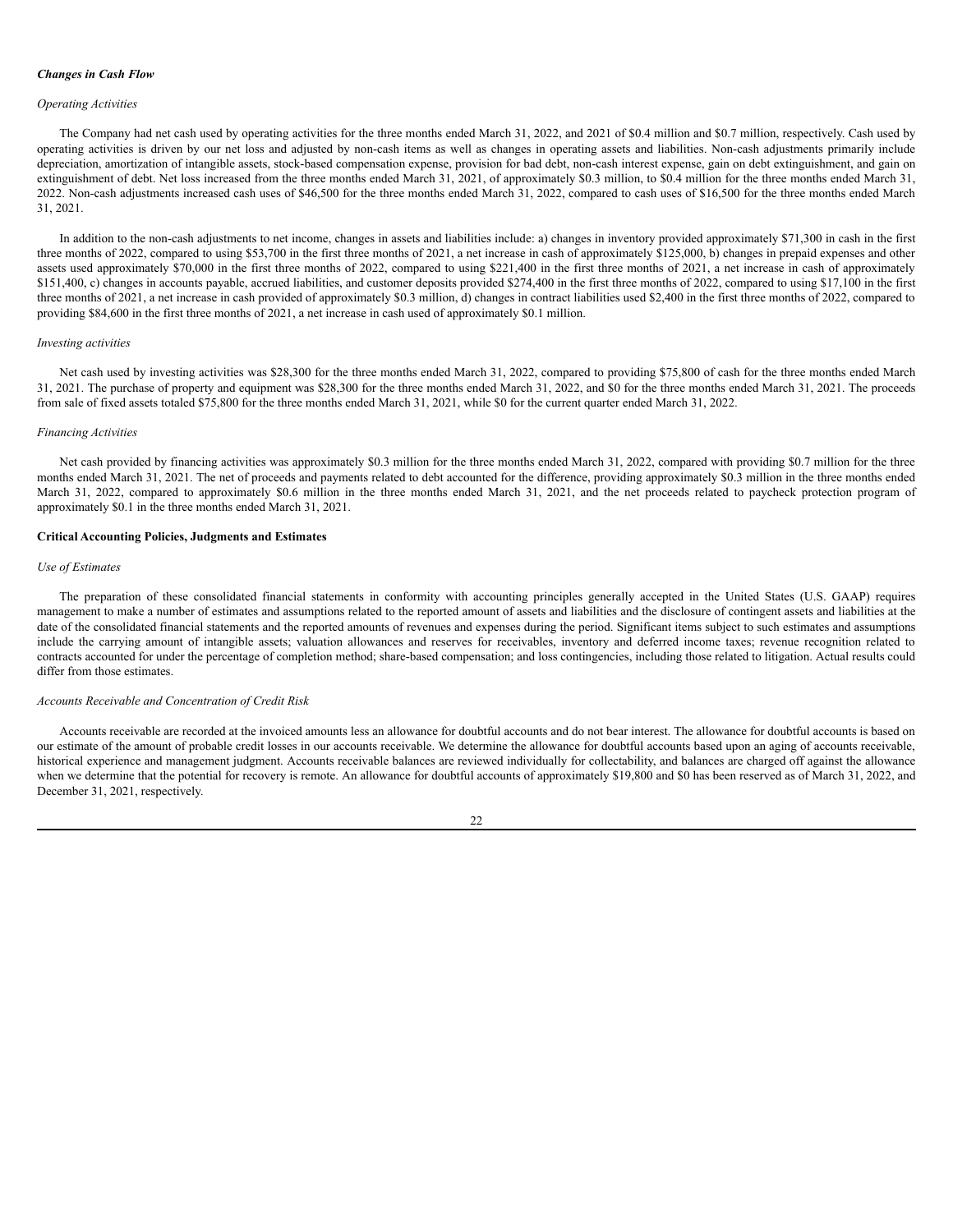The Company is exposed to credit risk in the normal course of business, primarily related to accounts receivable. Our customers operate primarily in the biogas generating and wastewater treatment industries in the United States. Accordingly, we are affected by the economic conditions in these industries as well as general economic conditions in the United States. To limit credit risk, management periodically reviews and evaluates the financial condition of its customers and maintains an allowance for doubtful accounts. As of March 31, 2022, and December 31, 2021, we do not believe that we have significant credit risk.

#### *Fair Value of Financial Instruments*

The carrying amounts of our financial instruments, including accounts receivable and accounts payable, are carried at cost, which approximates their fair value due to their short-term maturities. We believe that the carrying value of notes payable with third parties, including their current portion, approximate their fair value, as those instruments carry market interest rates based on our current financial condition and liquidity. We believe the amounts due to related parties also approximate their fair value, as their carried interest rates are consistent with those of our notes payable with third parties.

### *Long-lived Assets*

The Company evaluates the carrying value of long-lived assets for impairment on an annual basis or whenever events or changes in circumstances indicate that the carrying amounts may not be recoverable. An asset is considered to be impaired when the anticipated undiscounted future cash flows of an asset group are estimated to be less than its carrying value. The amount of impairment recognized is the difference between the carrying value of the asset group and its fair value. Fair value estimates are based on assumptions concerning the amount and timing of estimated future cash flows. No impairments were determined as of March 31, 2022.

### *Revenue Recognition*

Revenue is recognized under FASB guidelines, which requires an evaluation of revenue arrangements with customers following a five-step approach: (1) identify the contract with a customer; (2) identify the performance obligations in the contract; (3) determine the transaction price; (4) allocate the transaction price to the performance obligations; and (5) recognize revenue when (or as) the company satisfies each performance obligation. Revenues are recognized when control of the promised services are transferred to the customers in an amount that reflects the expected consideration in exchange for those services. A customer obtains control when it has the ability to direct the use of and obtain the benefits from the services. Other major provisions of the guidance include capitalization of certain contract costs, consideration of the time value of money in the transaction price and allowing estimates of variable consideration to be recognized before contingencies are resolved in certain circumstances. The guidance also requires enhanced disclosures regarding the nature, amount, timing and uncertainty of revenue and cash flows arising from contracts with customers.

#### <span id="page-22-0"></span>**Item 3. Quantitative and Qualitative Disclosures About Market Risk**

Not Applicable.

### <span id="page-22-1"></span>**Item 4. Controls and Procedures**

### *Evaluation of Disclosure Controls and Procedures*

The Company maintains disclosure controls and procedures that are designed to ensure that information required to be disclosed in our filings with the Securities and Exchange Commission (SEC) are recorded, processed, summarized and reported within the time period specified in the SEC's rules and forms, and that such information is accumulated and communicated to management, including our chief executive officer and chief financial officer, or persons performing similar functions, as appropriate, to allow timely decisions regarding required disclosure based on the definition of "disclosure controls and procedures" as defined in Rule 13a-15(e) promulgated under the Securities Exchange Act of 1934, as amended (the "Exchange Act").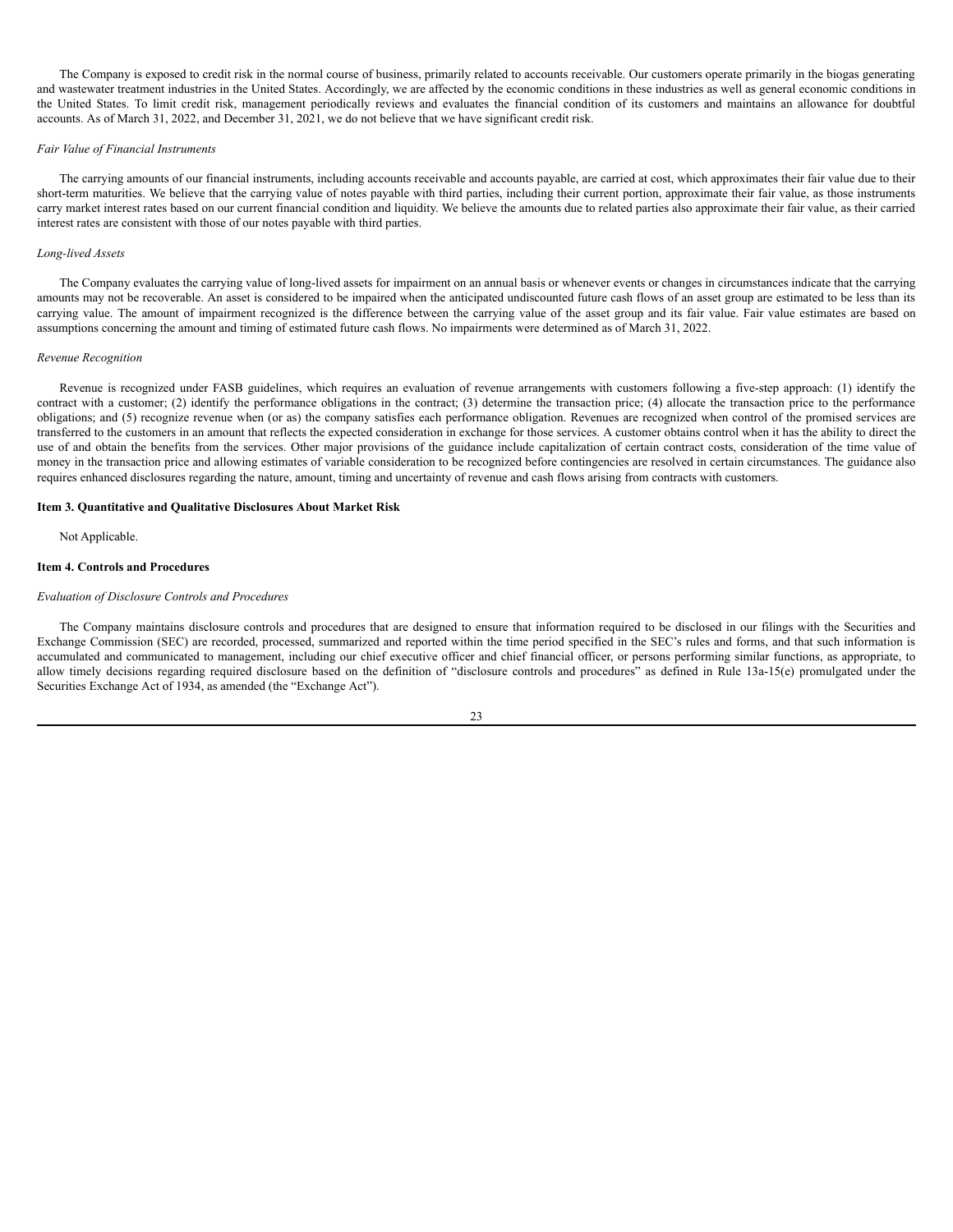As of the end of the period covered by this report, and under the supervision and with the participation of our management, including our Chief Executive Officer and the person performing the similar function as Chief Financial Officer, we evaluated the effectiveness of the design and operation of these disclosure controls and procedures. Based on this evaluation and subject to the foregoing, our Chief Executive Officer and Acting Chief Financial Officer concluded that our disclosure controls and procedures were not effective.

# *Management's Report on Internal Control over Financial Reporting*

Our management is responsible for establishing and maintaining adequate internal control over financial reporting. Internal control over financial reporting is defined in Rule 13a-15(f) or 15d-15(f) promulgated under the Securities Exchange Act of 1934 as a process designed by, or under the supervision of, the company's principal executive and principal financial officers and effected by the company's board of directors, management and other personnel, to provide reasonable assurance regarding the reliability of financial reporting and the preparation of financial statements for external purposes in accordance with accounting principles generally accepted in the United States of America and includes those policies and procedures that:

- Pertain to the maintenance of records that in reasonable detail accurately and fairly reflect the transactions and dispositions of the assets of the company;
- Provide reasonable assurance that transactions are recorded as necessary to permit preparation of financial statements in accordance with accounting principles generally accepted in the United States of America and that receipts and expenditures of the company are being made only in accordance with authorizations of management and directors of the company; and
- Provide reasonable assurance regarding prevention or timely detection of unauthorized acquisition, use or disposition of the company's assets that could have a material effect on the financial statements.

Because of its inherent limitations, internal control over financial reporting may not prevent or detect misstatements. Projections of any evaluation of effectiveness to future periods are subject to the risk that controls may become inadequate because of changes in conditions, or that the degree of compliance with the policies or procedures may deteriorate. All internal control systems, no matter how well designed, have inherent limitations. Therefore, even those systems determined to be effective can provide only reasonable assurance with respect to financial statement preparation and presentation. Because of the inherent limitations of internal control, there is a risk that material misstatements may not be prevented or detected on a timely basis by internal control over financial reporting. However, these inherent limitations are known features of the financial reporting process. Therefore, it is possible to design into the process safeguards to reduce, though not eliminate, this risk.

We carried out an assessment, under the supervision and with the participation of our management, including our CEO and Acting CFO, of the effectiveness of the design and operation of our internal controls over financial reporting, as defined in Rules 13a-15(e) and 15d-15(e) of the Securities Exchange Act of 1934, as of March 31, 2022. In making this assessment, management used the criteria set forth by the Committee of Sponsoring Organizations of the Treadway Commission in *Internal Control — Integrated Framework (2013)*. Based on that assessment and on those criteria, our CEO and Acting CFO concluded that our internal control over financial reporting was not effective as of March 31, 2022. The principal basis for this conclusion is (i) failure to engage sufficient resources regarding our accounting and reporting obligations during our startup and (ii) failure to fully document our internal control policies and procedures.

This quarterly report does not include an attestation report of our registered public accounting firm regarding internal control over financial reporting. Management's report was not subject to attestation by our registered public accounting firm pursuant to temporary rules of the SEC that permit us to provide only the management's report in this quarterly report.

The Company's management, including the Company's CEO and Acting CFO, does not expect that the Company's internal control over financial reporting will prevent all errors and all fraud. Because of its inherent limitations, internal control over financial reporting may not prevent or detect misstatements. Also, projections of any evaluation of effectiveness to future periods are subject to the risk that controls may become inadequate because of changes in conditions, or that the degree or compliance with the policies or procedures may deteriorate.

## *Changes in Internal Control over Financial Reporting*

There were no significant changes in our internal control over financial reporting during the last fiscal quarter that have materially affected, or are reasonably likely to materially affect, our internal control over financial reporting.

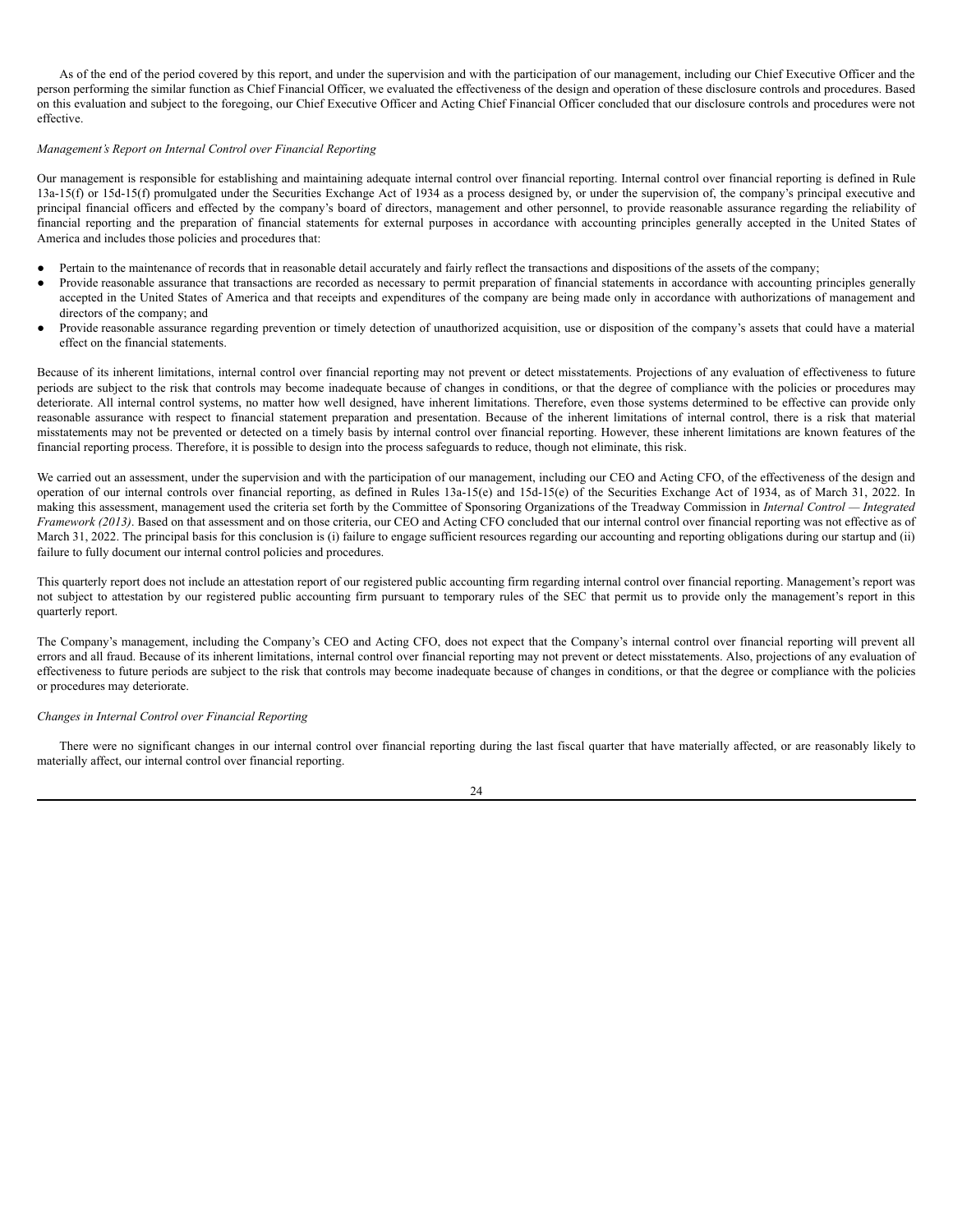### <span id="page-24-0"></span>**PART II. OTHER INFORMATION**

### <span id="page-24-1"></span>**ITEM 1. Legal Proceedings**

Not Applicable.

### <span id="page-24-2"></span>**ITEM 1A. Risk Factors**

Please review our report on Form 10-K Part 1, Item 1A for a complete statement of "Risk Factors" that pertain to our business.

### <span id="page-24-3"></span>**ITEM 2. Unregistered Sales of Equity Securities and Use of Proceeds.**

None.

### <span id="page-24-4"></span>**ITEM 3. DEFAULTS UPON SENIOR SECURITIES**

The \$500,000 secured short-term note issued on February 1, 2019, was past due as of March 31, 2022. We have accrued 100,000 shares of Company stock per month, recorded as interest, as penalty shares per agreement with the lender, until paid, through December 31, 2020, in accordance with a verbal agreement with the lender. No further share accrual is being made. A total of 1,850,000 penalty shares are accrued, and due on demand, in accordance with this borrowing.

The \$100,000 secured short-term note issued on July 2, 2019, was past due as of March 31, 2022. We are continuing to accrue interest at the stated rate of 12% per annum, which is a total of approximately \$33,000 as of the date of this report, until the loan is paid in full, or an extension agreement is reached with the lender. We are in on-going discussions with our lenders regarding the terms and conditions of the respective loans. Although we have not obtained a written waiver(s) or entered into an amendment(s) formally extending or revising debt terms in all instances, the lenders, most of whom are also shareholders, have and are continuing to cooperate with the company in order to resolve the matters in the best interest of all parties.

The \$150,000 secured short-term note issued on July 18, 2019, was past due as of March 31, 2022. We have accrued 15,000 shares of Company stock per month, which increased to 30,000 shares of common stock per month beginning March 16, 2020, recorded as interest, as penalty shares per agreement with the lender, until paid, through December 31, 2020, in accordance with a verbal agreement with the lender. A total of 360,000 penalty shares are accrued and due on demand, in accordance with this borrowing. Unpaid interest is approximately \$10,000 as of the date of this report.

The \$300,000 secured short-term note issued on October 17, 2019, was past due as of March 31, 2022. We are continuing to accrue interest at the stated rate of 15% per annum, which is a total of approximately \$110,600 as of the date of this report, until the loan is paid in full, or an extension agreement is reached with the lender. We are in ongoing discussions with our lenders regarding the terms and conditions of the respective loans. Although we have not obtained a written waiver(s) or entered into an amendment(s) formally extending or revising debt terms in all instances, the lenders, most of whom are also shareholders, have and are continuing to cooperate with the company in order to resolve the matters in the best interest of all parties.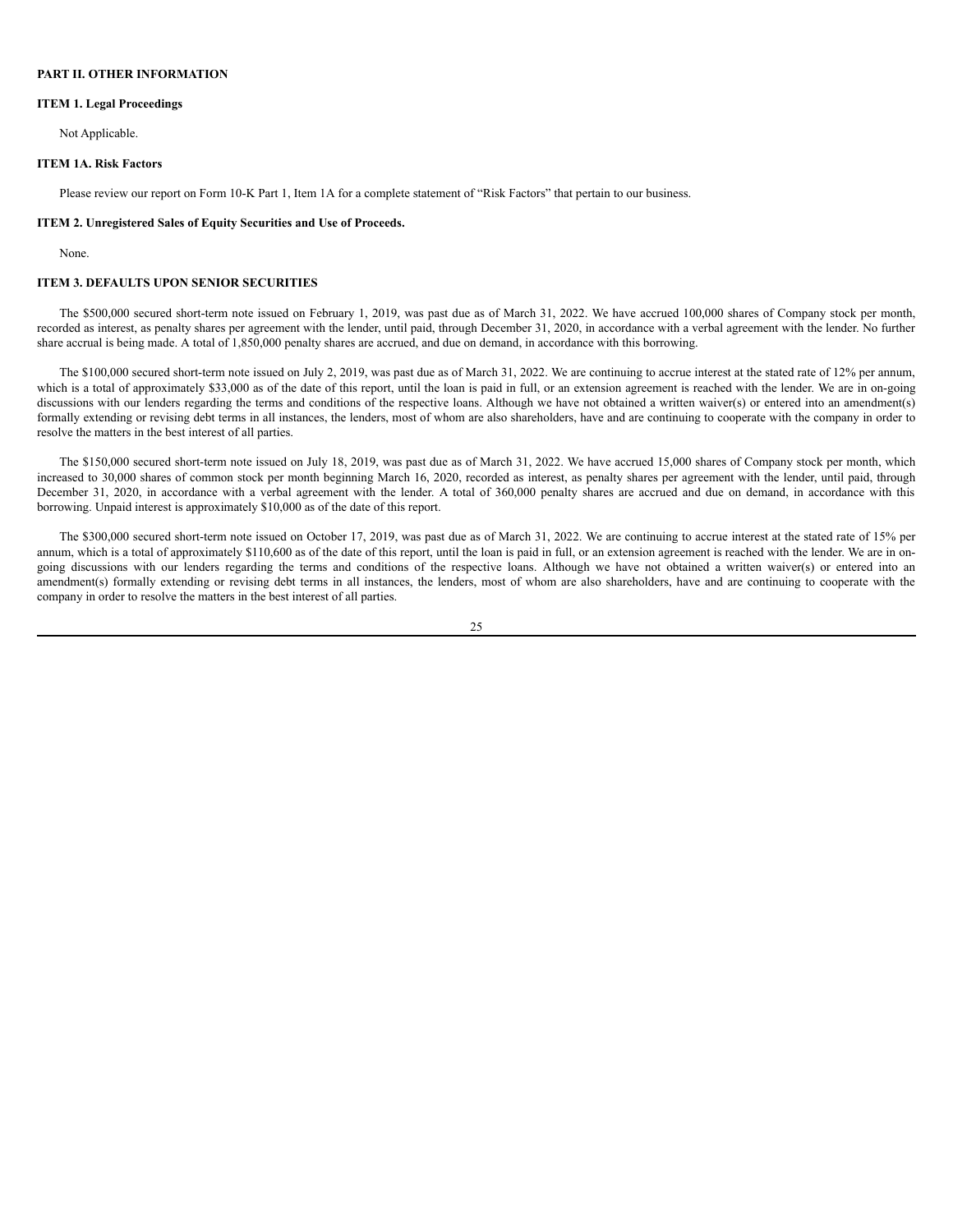The \$450,000 secured short-term note issued on December 14, 2019, was past due as of March 31, 2022. We are continuing to accrue interest at the stated rate of 15% per annum, which is a total of approximately \$155,000 as of the date of this report, until the loan is paid in full, or an extension agreement is reached with the lender. We are in ongoing discussions with our lenders regarding the terms and conditions of the respective loans. Although we have not obtained a written waiver(s) or entered into an amendment(s) formally extending or revising debt terms in all instances, the lenders, most of whom are also shareholders, have and are continuing to cooperate with the company in order to resolve the matters in the best interest of all parties.

The \$100,000 secured short-term note issued on March 16, 2020, was past due as of March 31, 2022. We are continuing to accrue interest at the stated rate of 14% per annum, which is a total of approximately \$28,600 as of the date of this report, until the loan is paid in full, or an extension agreement is reached with the lender. We are in ongoing discussions with our lenders regarding the terms and conditions of the respective loans. Although we have not obtained a written waiver(s) or entered into an amendment(s) formally extending or revising debt terms in all instances, the lenders, most of whom are also shareholders, have and are continuing to cooperate with the company in order to resolve the matters in the best interest of all parties.

The \$50,000 secured short-term note issued on March 17, 2020, was past due as of March 31, 2022. We are continuing to accrue interest at the stated rate of 14% per annum, which is a total of approximately \$14,300 as of the date of this report, until the loan is paid in full, or an extension agreement is reached with the lender. We are in ongoing discussions with our lenders regarding the terms and conditions of the respective loans. Although we have not obtained a written waiver(s) or entered into an amendment(s) formally extending or revising debt terms in all instances, the lenders, most of whom are also shareholders, have and are continuing to cooperate with the company in order to resolve the matters in the best interest of all parties.

The \$220,000 secured short-term note issued on July 8, 2020, was past due as of March 31, 2022. We are continuing to accrue interest at the stated rate of 15% per annum, which is a total of approximately \$57,100 as of the date of this report, until the loan is paid in full, or an extension agreement is reached with the lender. We are in on-going discussions with our lenders regarding the terms and conditions of the respective loans. Although we have not obtained a written waiver(s) or entered into an amendment(s) formally extending or revising debt terms in all instances, the lenders, most of whom are also shareholders, have and are continuing to cooperate with the company in order to resolve the matters in the best interest of all parties.

The \$120,000 secured short-term note issued on August 18, 2020, was past due as of March 31, 2022. We are continuing to accrue interest at the stated rate of 15% per annum, which is a total of approximately \$29,000 as of the date of this report, until the loan is paid in full, or an extension agreement is reached with the lender. We are in ongoing discussions with our lenders regarding the terms and conditions of the respective loans. Although we have not obtained a written waiver(s) or entered into an amendment(s) formally extending or revising debt terms in all instances, the lenders, most of whom are also shareholders, have and are continuing to cooperate with the company in order to resolve the matters in the best interest of all parties.

The \$280,000 secured short-term note issued on September 3, 2020, was past due as of March 31, 2022. We are continuing to accrue interest at the stated rate of 15% per annum, which is a total of approximately \$66,000 as of the date of this report, until the loan is paid in full, or an extension agreement is reached with the lender. We are in ongoing discussions with our lenders regarding the terms and conditions of the respective loans. Although we have not obtained a written waiver(s) or entered into an amendment(s) formally extending or revising debt terms in all instances, the lenders, most of whom are also shareholders, have and are continuing to cooperate with the company in order to resolve the matters in the best interest of all parties.

### <span id="page-25-0"></span>**ITEM 4. MINE SAFETY DISCLOSURES**

Not Applicable.

# <span id="page-25-1"></span>**ITEM 5. OTHER INFORMATION**

None.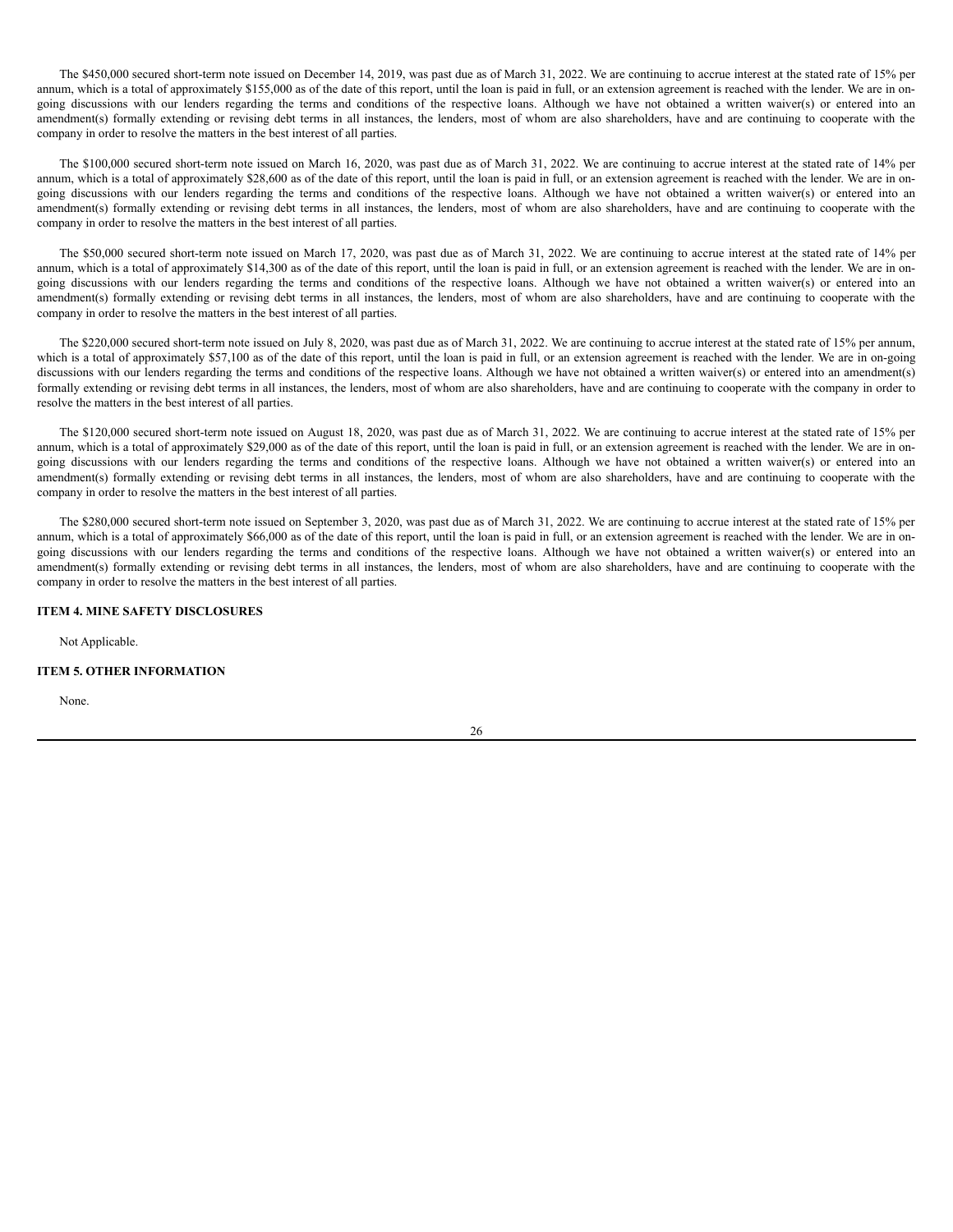### <span id="page-26-0"></span>**ITEM 6. EXHIBITS**

# **EXHIBIT INDEX**

31.1\* [Certification](https://s3.amazonaws.com/content.stockpr.com/sec/0001493152-22-013712/ex31-1.htm) of Principal Executive Officer pursuant to Rule 13a-14(a) under the Securities Exchange Act of 1934<br>31.2\* Certification of Principal Financial Officer pursuant to Rule 13a-14(a) under the Securities Exc

31.2\* [Certification](https://s3.amazonaws.com/content.stockpr.com/sec/0001493152-22-013712/ex31-2.htm) of Principal Financial Officer pursuant to Rule 13a-14(a) under the Securities Exchange Act of 1934<br>32.1\*\* Certification of Principal Executive Officer) pursuant to 18 U.S.C. Section 1350, as adopted pu

32.1\*\* Certification of Principal Executive Officer) pursuant to 18 U.S.C. Section 1350, as adopted pursuant to Section 906 of the [Sarbanes-Oxley](https://s3.amazonaws.com/content.stockpr.com/sec/0001493152-22-013712/ex32-1.htm) Act of 2002<br>32.2\*\* Certification of Principal Financial Officer pursuant to

32.2\*\* Certification of Principal Financial Officer pursuant to 18 U.S.C. Section 1350, as adopted pursuant to Section 906 of the [Sarbanes-Oxley](https://s3.amazonaws.com/content.stockpr.com/sec/0001493152-22-013712/ex32-2.htm) Act of 2002

- 101.INS\*\*\* Inline XBRL Instance Document<br>101.SCH\*\*\* Inline XBRL Taxonomy Extensio
- 101.SCH\*\*\* Inline XBRL Taxonomy Extension Schema Document 101.CAL\*\*\* Inline XBRL Taxonomy Extension Calculation Linkba
- 101.CAL\*\*\* Inline XBRL Taxonomy Extension Calculation Linkbase Document 101.DEF\*\*\* Inline XBRL Taxonomy Extension Definition Linkbase Document
- Inline XBRL Taxonomy Extension Definition Linkbase Document
- 101.LAB\*\*\* Inline XBRL Taxonomy Extension Label Linkbase Document 101.PRE\*\*\* Inline XBRL Taxonomy Extension Presentation Linkbase Doc
- Inline XBRL Taxonomy Extension Presentation Linkbase Document
- 104 Cover Page Interactive Data File (embedded within the Inline XBRL document)

- \*\* This certification is deemed not filed for purposes of section 18 of the Securities Exchange Act of 1934, as amended (the "Exchange Act"), or otherwise subject to the liability of that section, nor shall it be deemed incorporated by reference into any filing under the Securities Act of 1933, as amended or the Exchange Act.
- \*\*\* Pursuant to applicable securities laws and regulations, these interactive data files will not be deemed "filed" for the purposes of Section 18 of the Securities and Exchange Act of 1934 or otherwise subject to the liability of that section, nor will they be deemed filed or made a part of a registration statement or prospectus for purposes of Sections 11 and 12 of the Securities Act of 1933, or otherwise subject to liability under those sections.

<sup>\*</sup> Filed herewith.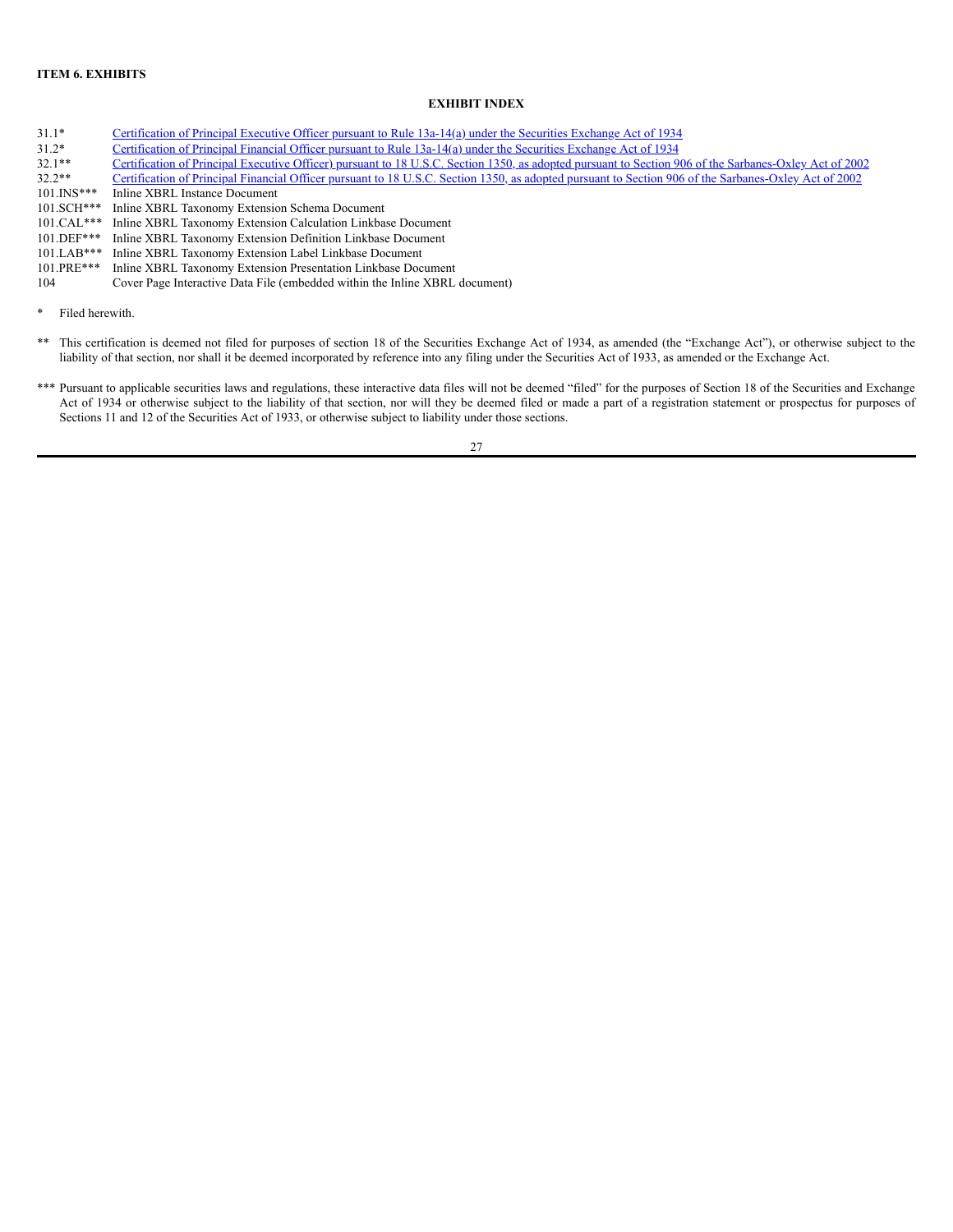# **SIGNATURES**

<span id="page-27-0"></span>Pursuant to the requirements of the Securities Exchange Act of 1934, the registrant has duly caused this report to be signed on its behalf by the undersigned, thereunto duly authorized.

Dated: May 16, 2022 STRATEGIC ENVIRONMENTAL & ENERGY RESOURCES, INC.

# By */s/ J. John Combs III*

J. John Combs III Chief Executive Officer with Responsibility to sign on behalf of Registrant as a duly authorized officer and principal executive officer

### By */s/ Clark Knopik*

Clark Knopik Interim Chief Financial Officer with responsibility to sign on behalf of Registrant as a duly authorized officer and principal financial officer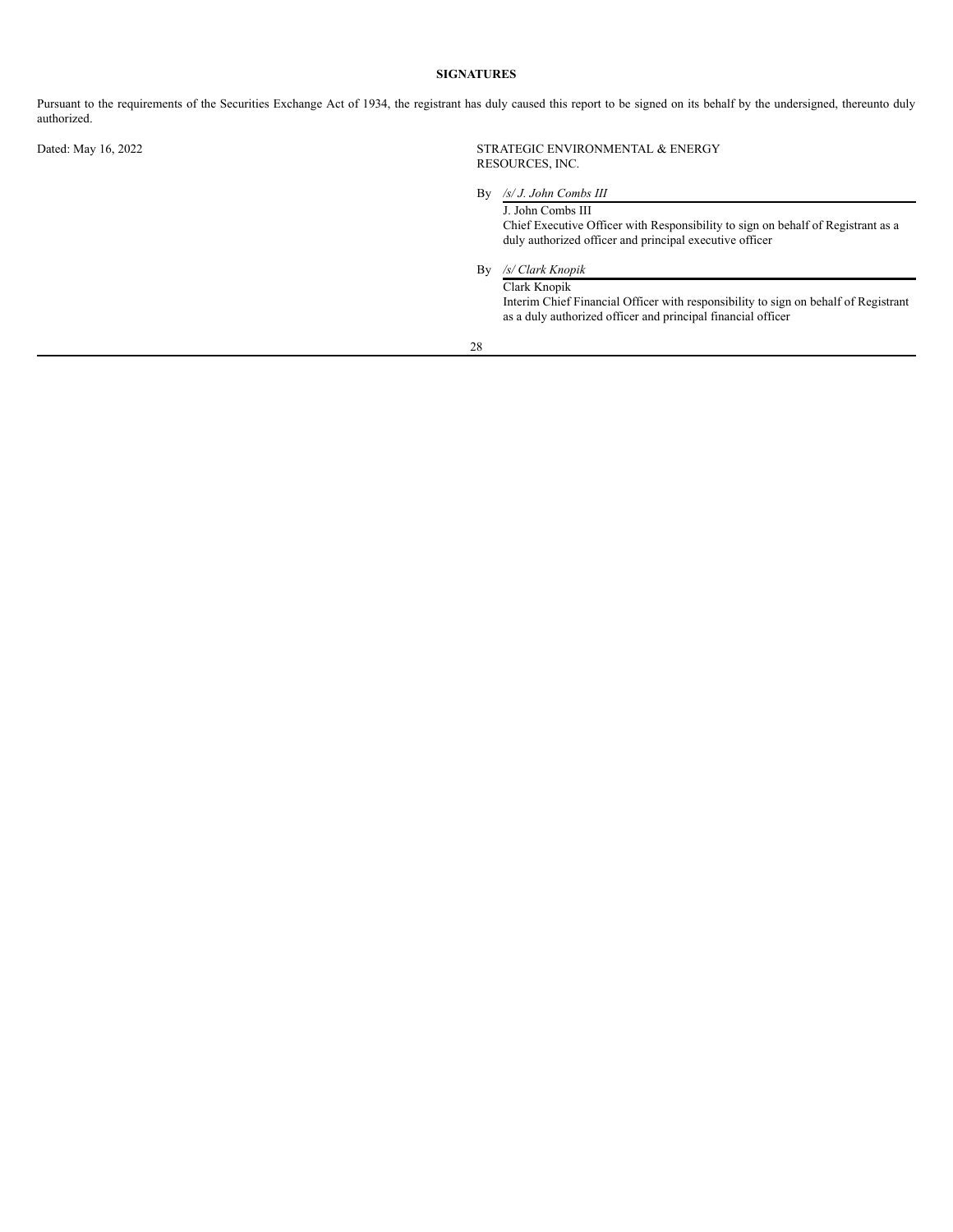# **CERTIFICATION OF CHIEF EXECUTIVE OFFICER PURSUANT TO SECTION 302 OF THE SARBANES-OXLEY ACT OF 2002**

I, J. John Combs III, certify that:

1. I have reviewed this Form 10-Q for the period ended March 31, 2022, of Strategic Environmental & Energy Resources, Inc.;

2. Based on my knowledge, this report does not contain any untrue statement of a material fact or omit to state a material fact necessary to make the statements made, in light of the circumstances under which such statements were made, not misleading with respect to the period covered by this report;

3. Based on my knowledge, the financial statements, and other financial information included in this report, fairly present in all material respects the financial condition, results of operations and cash flows of the registrant as of, and for, the periods presented in this report;

4. The registrant's other certifying officer(s) and I are responsible for establishing and maintaining disclosure controls and procedures (as defined in Exchange Act Rules 13a-15(e) and 15d-15(e)) and internal control over financial reporting (as defined in Exchange Act Rules 13a-15(f) and 15d-15(f)) for the registrant and have:

(a) Designed such disclosure controls and procedures, or caused such disclosure controls and procedures to be designed under our supervision, to ensure that material information relating to the registrant, including its consolidated subsidiaries, is made known to us by others within those entities, particularly during the period in which this report is being prepared;

(b) Designed such internal control over financial reporting, or caused such internal control over financial reporting to be designed under our supervision, to provide reasonable assurance regarding the reliability of financial reporting and the preparation of financial statements for external purposes in accordance with generally accepted accounting principles;

(c) Evaluated the effectiveness of the registrant's disclosure controls and procedures and presented in this report our conclusions about the effectiveness of the disclosure controls and procedures, as of the end of the period covered by this report based on such evaluation; and

(d) Disclosed in this report any change in the registrant's internal control over financial reporting that occurred during the registrant's most recent fiscal quarter (the registrant's fourth fiscal quarter in the case of an annual report) that has materially affected, or is reasonably likely to materially affect, the registrant's internal control over financial reporting; and

5. The registrant's other certifying officer(s) and I have disclosed, based on our most recent evaluation of internal control over financial reporting, to the registrant's auditors and the audit committee of the registrant's board of directors (or persons performing the equivalent functions):

(a) All significant deficiencies and material weaknesses in the design or operation of internal control over financial reporting which are reasonably likely to adversely affect the registrant's ability to record, process, summarize and report financial information; and

(b) Any fraud, whether or not material, that involves management or other employees who have a significant role in the registrant's internal control over financial reporting.

Dated: May 16, 2022

*/s/ J. John Combs III*

J. John Combs III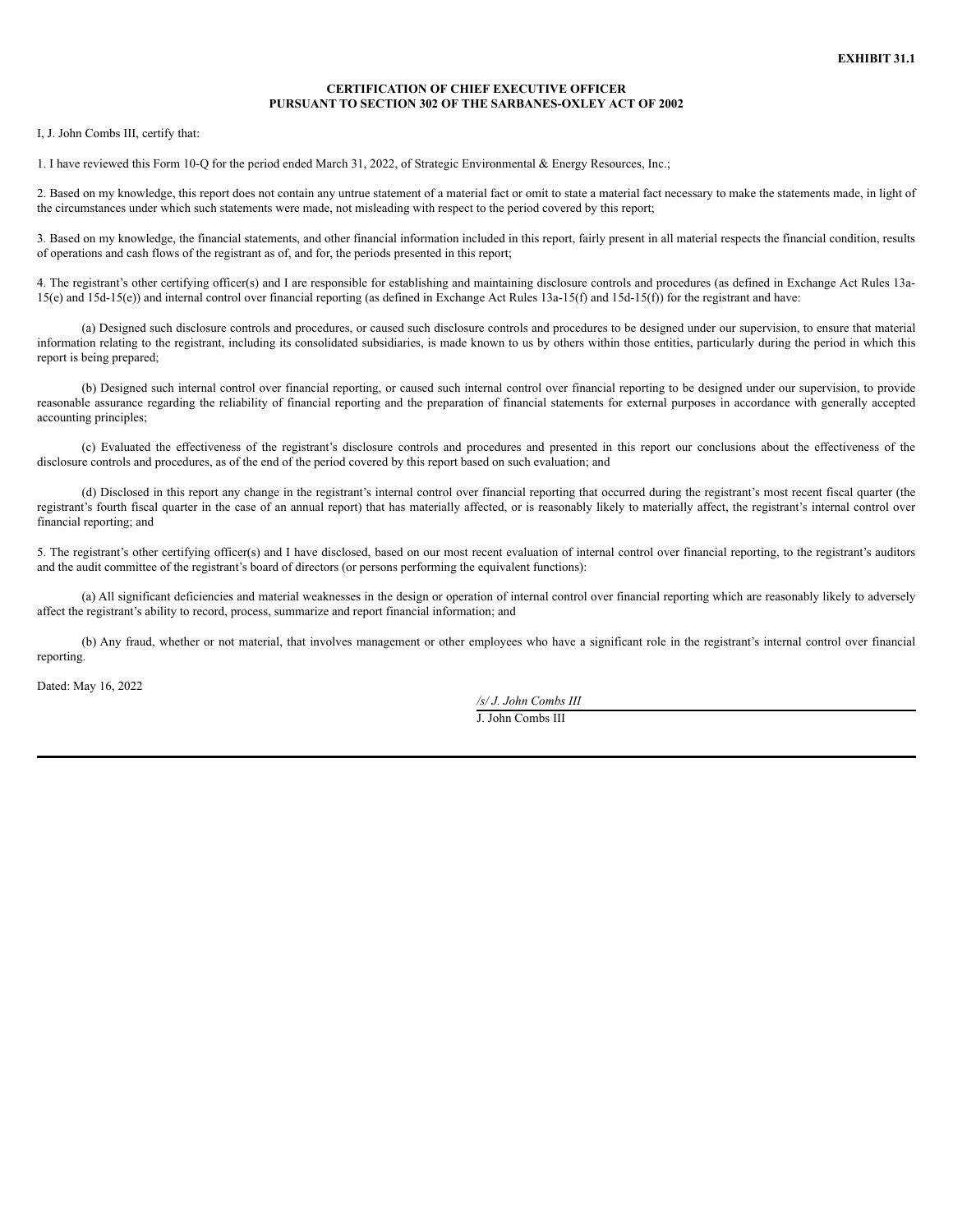# **CERTIFICATION OF THE CHIEF FINANCIAL OFFICER PURSUANT TO SECTION 302 OF THE SARBANES-OXLEY ACT OF 2002**

I, Clark Knopik, certify that:

1. I have reviewed this Form 10-Q for the period ended March 31, 2022, of Strategic Environmental & Energy Resources, Inc.;

2. Based on my knowledge, this report does not contain any untrue statement of a material fact or omit to state a material fact necessary to make the statements made, in light of the circumstances under which such statements were made, not misleading with respect to the period covered by this report;

3. Based on my knowledge, the financial statements, and other financial information included in this report, fairly present in all material respects the financial condition, results of operations and cash flows of the registrant as of, and for, the periods presented in this report;

4. The registrant's other certifying officer(s) and I are responsible for establishing and maintaining disclosure controls and procedures (as defined in Exchange Act Rules 13a-15(e) and 15d-15(e)) and internal control over financial reporting (as defined in Exchange Act Rules 13a-15(f) and 15d-15(f)) for the registrant and have:

(a) Designed such disclosure controls and procedures, or caused such disclosure controls and procedures to be designed under our supervision, to ensure that material information relating to the registrant, including its consolidated subsidiaries, is made known to us by others within those entities, particularly during the period in which this report is being prepared;

(b) Designed such internal control over financial reporting, or caused such internal control over financial reporting to be designed under our supervision, to provide reasonable assurance regarding the reliability of financial reporting and the preparation of financial statements for external purposes in accordance with generally accepted accounting principles;

(c) Evaluated the effectiveness of the registrant's disclosure controls and procedures and presented in this report our conclusions about the effectiveness of the disclosure controls and procedures, as of the end of the period covered by this report based on such evaluation; and

(d) Disclosed in this report any change in the registrant's internal control over financial reporting that occurred during the registrant's most recent fiscal quarter (the registrant's fourth fiscal quarter in the case of an annual report) that has materially affected, or is reasonably likely to materially affect, the registrant's internal control over financial reporting; and

5. The registrant's other certifying officer(s) and I have disclosed, based on our most recent evaluation of internal control over financial reporting, to the registrant's auditors and the audit committee of the registrant's board of directors (or persons performing the equivalent functions):

(a) All significant deficiencies and material weaknesses in the design or operation of internal control over financial reporting which are reasonably likely to adversely affect the registrant's ability to record, process, summarize and report financial information; and

(b) Any fraud, whether or not material, that involves management or other employees who have a significant role in the registrant's internal control over financial reporting.

Dated: May 16, 2022

*/s/ Clark Knopik*

Clark Knopik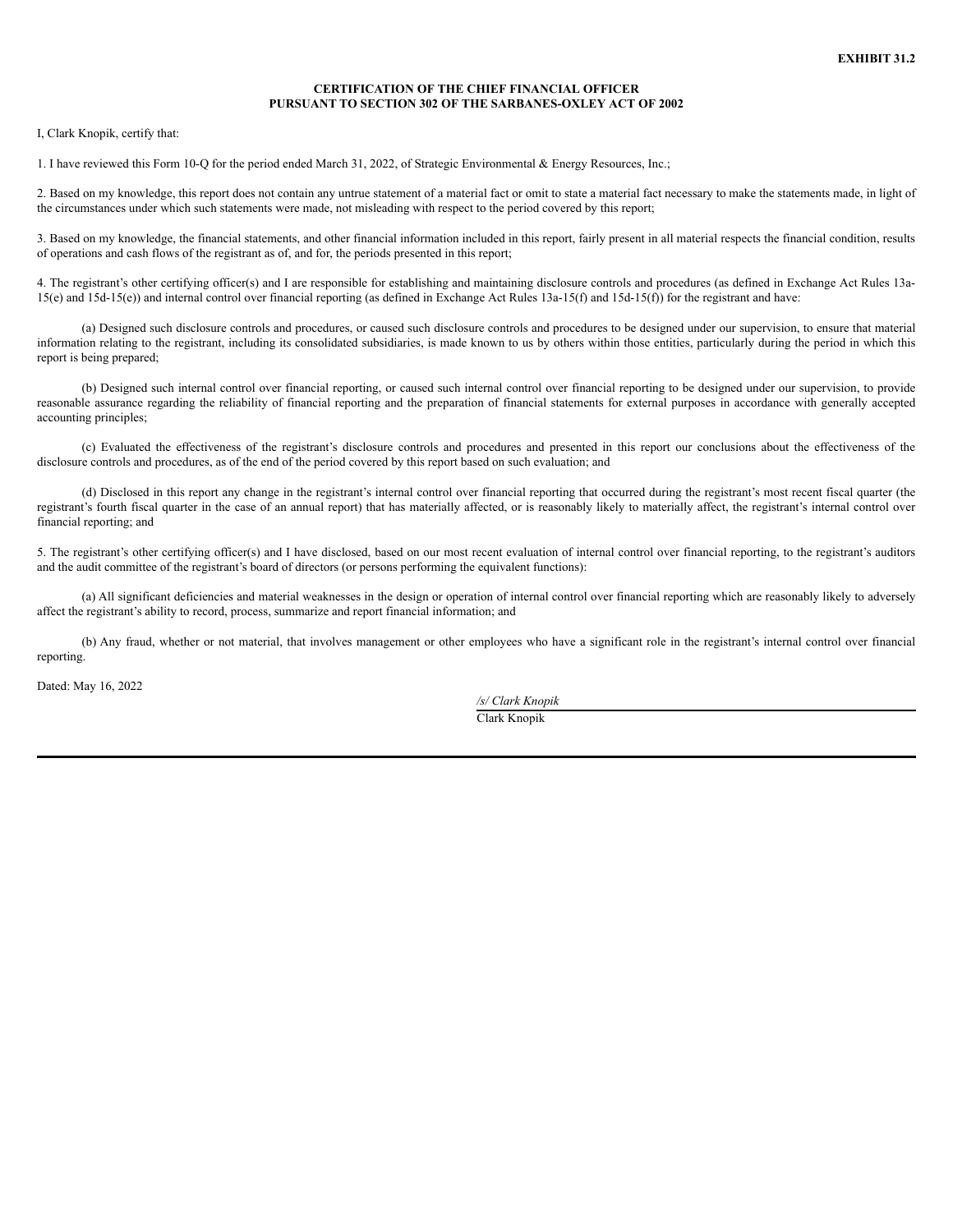# **CERTIFICATION OF THE CHIEF EXECUTIVE OFFICER Pursuant to 18 U.S.C. 1350 (Section 906 of the Sarbanes-Oxley Act of 2002)**

In connection with the Strategic Environmental & Energy Resources, Inc. (the "Company") Quarterly Report on Form 10-Q for the period ended March 31, 2022, as filed with the Securities and Exchange Commission on the date hereof (the "Report"), I, J. John Combs III, Chief Executive Officer of the Company, certify, pursuant to 18 U.S.C. Section 1350, as adopted pursuant to Section 906 of the Sarbanes-Oxley Act of 2002, that, to the best of my knowledge:

(1) The Report fully complies with the requirements of section 13(a) or 15(d) of the Securities Exchange Act of 1934; and

(2) The information contained in the Report fairly presents, in all material respects, the consolidated financial condition and results of operations of the Company.

Dated: May 16, 2022

*/s/ J. John Combs III*

J. John Combs III President and Chief Executive Officer